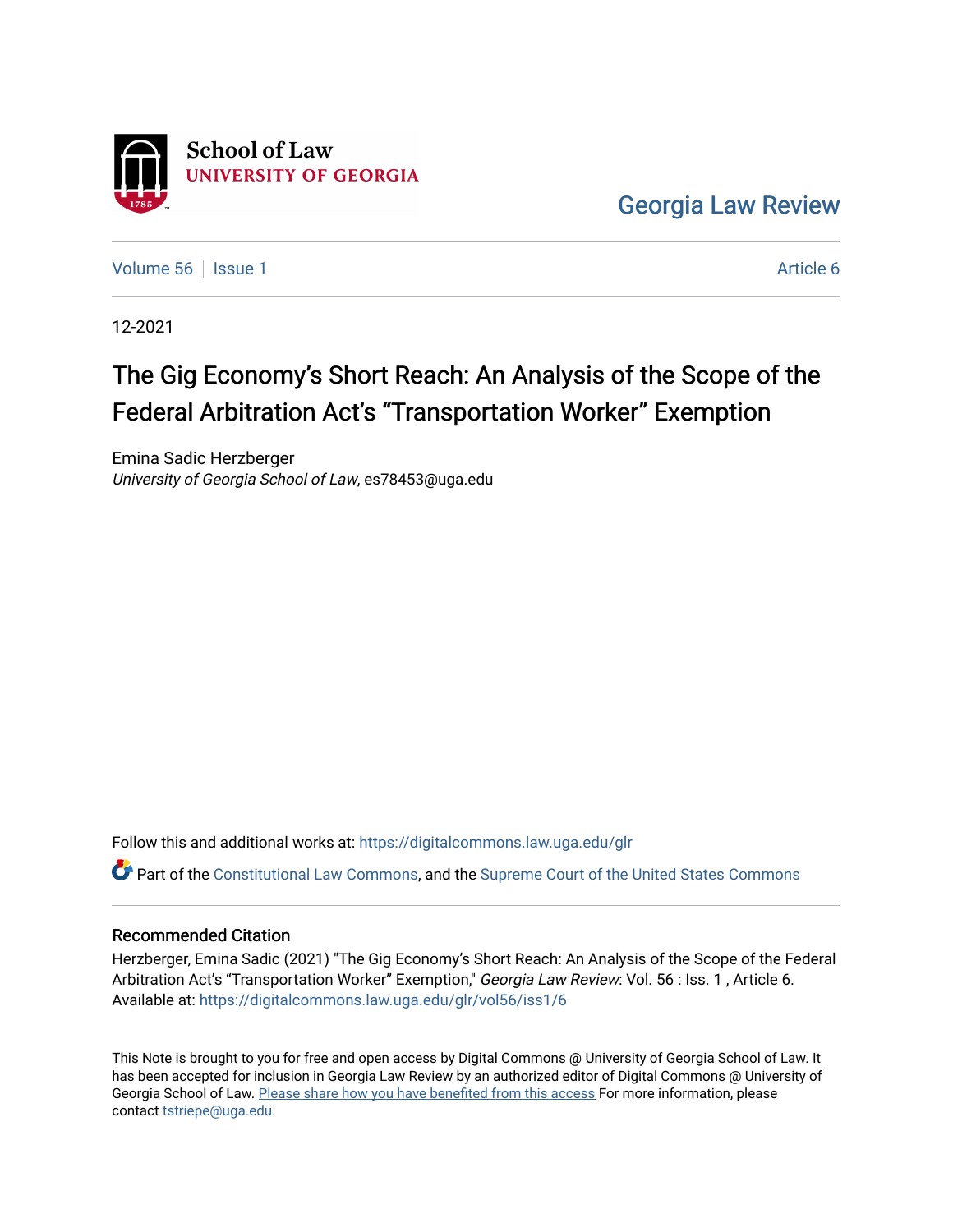## The Gig Economy's Short Reach: An Analysis of the Scope of the Federal Arbitration Act's "Transportation Worker" Exemption

### Cover Page Footnote

\* J.D. Candidate, 2022, University of Georgia School of Law; M.A., 2016, Sciences Po Paris; B.A., 2012, University of Houston. I would like to thank Dean Peter B. Rutledge for his mentorship and helpful insight on this Note. I would also like to thank Marc Herzberger for his constant encouragement and support.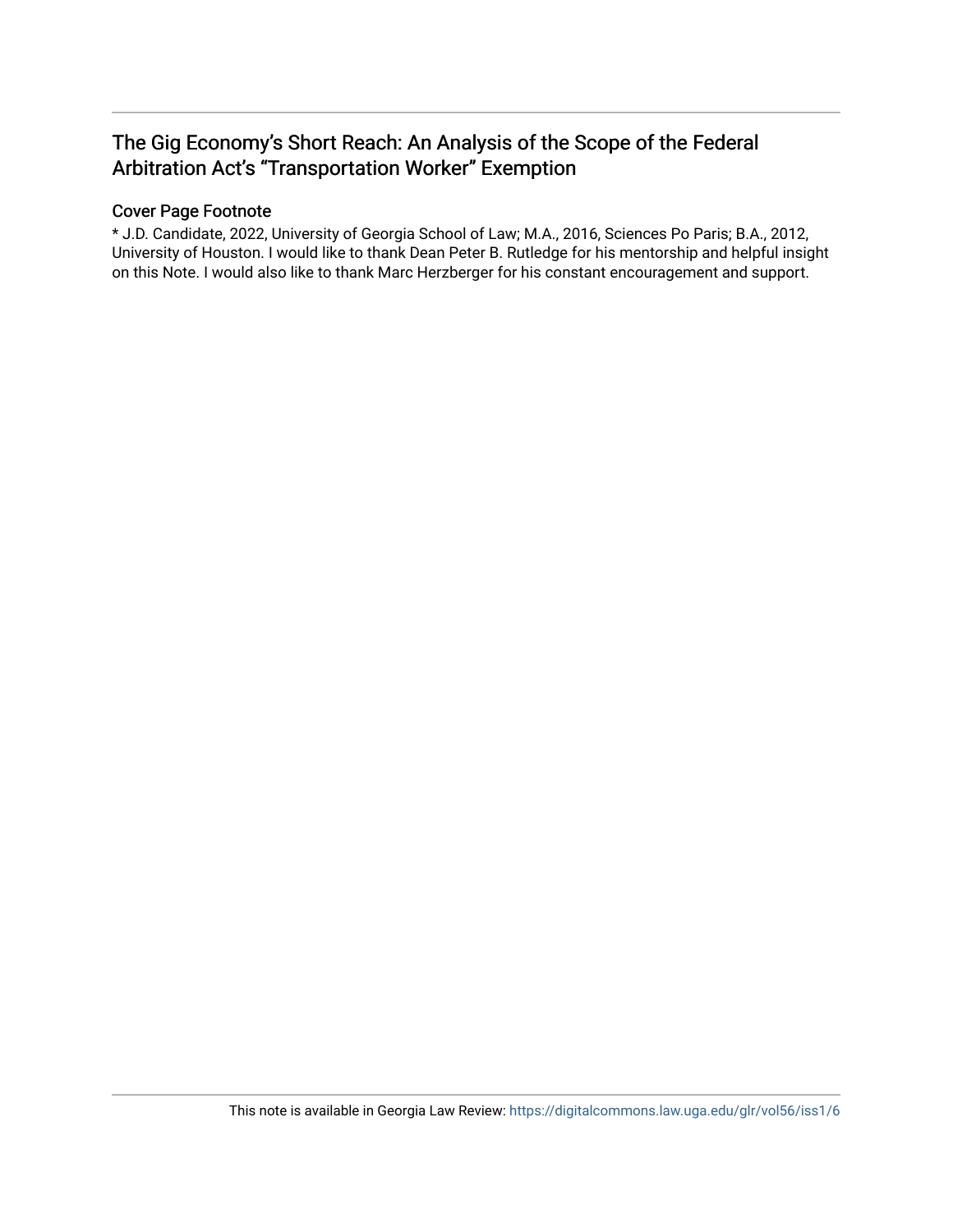## **THE GIG ECONOMY'S SHORT REACH: AN ANALYSIS OF THE SCOPE OF THE FEDERAL ARBITRATION ACT'S "TRANSPORTATION WORKER" EXEMPTION**

#### *Emina Sadic Herzberger*\*

*The Federal Arbitration Act (FAA) governs arbitration agreements in the United States. Section 1 of the FAA provides an exemption from arbitration for "contracts of employment of seamen, railroad employees, or any other class of workers engaged in foreign or interstate commerce." In a 2001 decision,* Circuit City Stores, Inc. v. Adams*, the U.S. Supreme Court held that the residual phrase "any other class of workers engaged in foreign or interstate commerce" includes transportation workers. But, such language is ambiguous, and the Supreme Court did not expound upon what it means to be a transportation worker or to be engaged in interstate commerce for purposes of the exemption.*

*Since the FAA's enactment in 1925, modes of employment have evolved drastically and now include the recent platformor mobile-based gig economy—one subsect of which includes delivery drivers working for companies like Amazon Flex, Grubhub, Lyft, and Uber. Mandatory arbitration agreements in their employment contracts compel these drivers to arbitrate, rather than litigate, disputes against these companies.*

*A circuit split has emerged regarding whether modern gig economy drivers fall within the "transportation worker" exemption, with courts divided primarily on whether these drivers are "engaged in interstate commerce." Without a blueprint to follow, lower courts have created their own tests and applied their own standards to these drivers, leading to inconsistent results. Some courts have held that the driver does* 

299

<sup>\*</sup> J.D. Candidate, 2022, University of Georgia School of Law; M.A., 2016, Sciences Po Paris; B.A., 2012, University of Houston. I would like to thank Dean Peter B. Rutledge for his mentorship and helpful insight on this Note. I would also like to thank Marc Herzberger for his constant encouragement and support.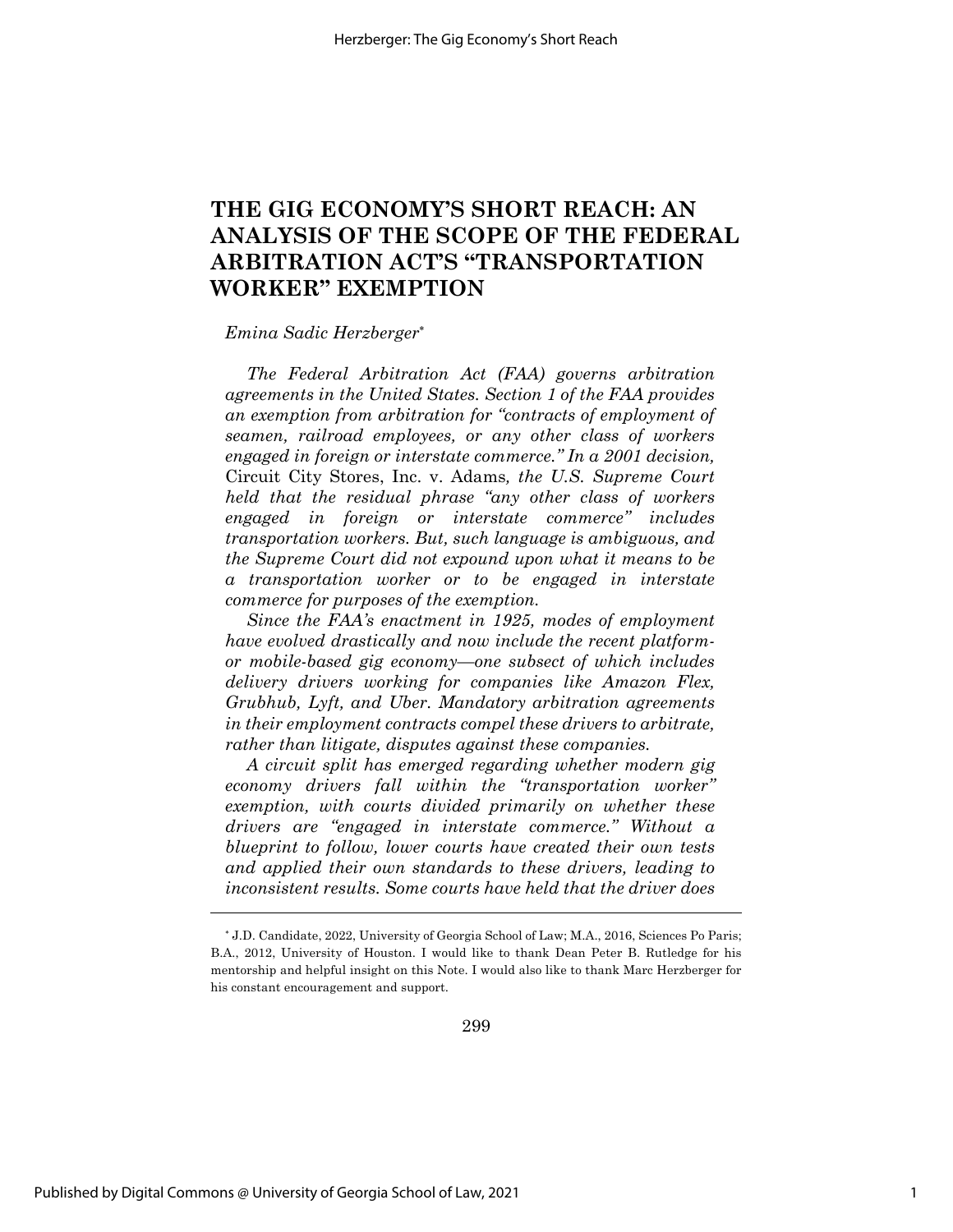*not need to cross state lines to be exempt from arbitration; instead, these courts look to the companies that these drivers work for to determine if the company is engaged in interstate commerce. If so, they find that the company's workers are engaged in interstate commerce. Other courts emphasize that the driver must be a member of a "class of workers" that is engaged in interstate commerce, thereby requiring the driver to actually cross state lines to obtain the exemption. This circuit split highlights the difficulty of applying a near century-old statute to a modern worker context.*

*This Note argues that, in the absence of a Supreme Court ruling or congressional amendment on the matter, lower courts should not exempt gig economy delivery drivers from arbitrating employment disputes against their platform companies because the drivers are not transportation workers engaged in interstate commerce.*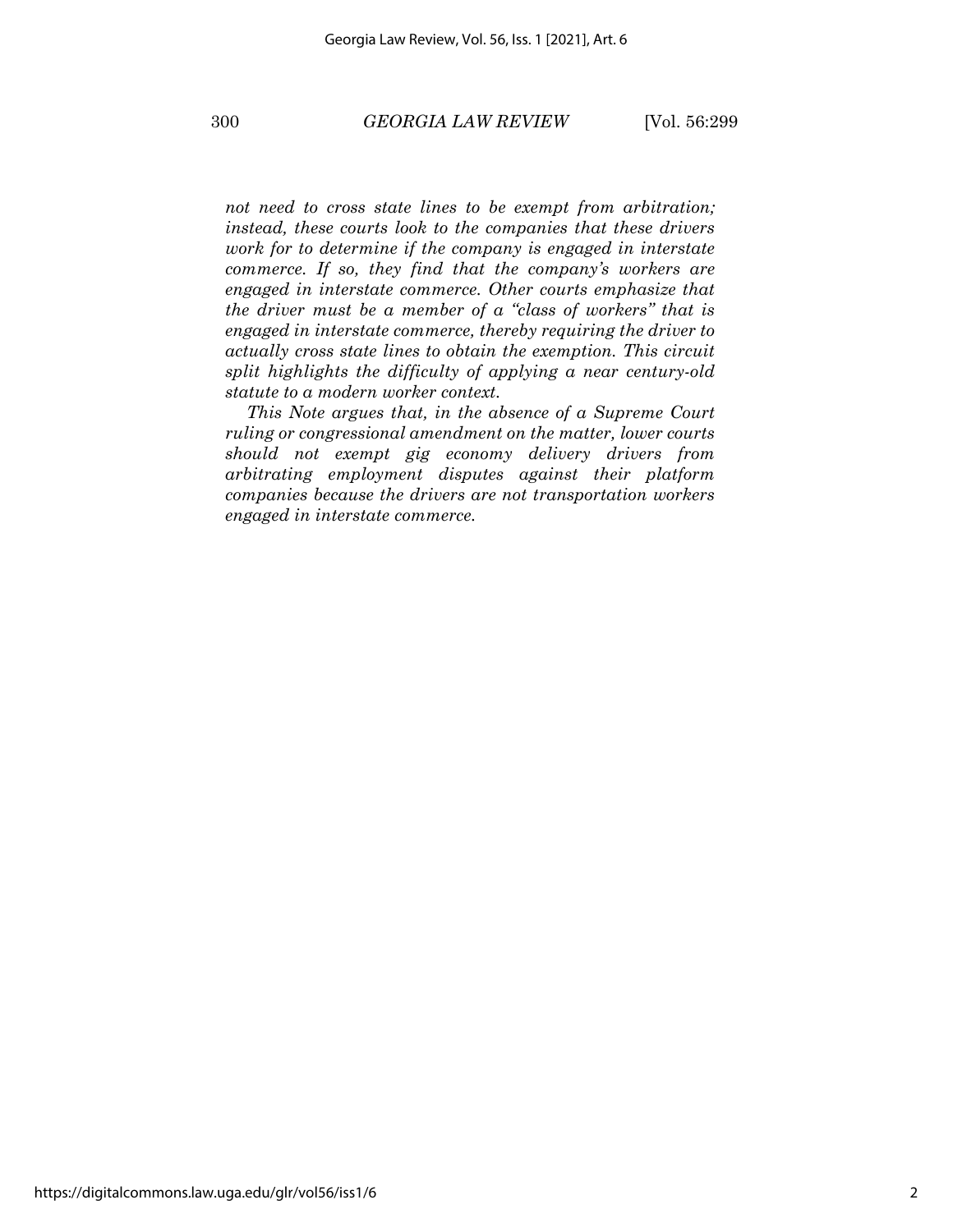| 2021] |  | THE GIG ECONOMY'S SHORT REACH | 301 |
|-------|--|-------------------------------|-----|
|       |  |                               |     |

## TABLE OF CONTENTS

| II. BACKGROUND: THE FEDERAL ARBITRATION ACT  306      |
|-------------------------------------------------------|
|                                                       |
| B. EXTENSION TO EMPLOYMENT DISPUTES  309              |
| C. PIVOTAL CASES: CIRCUIT CITY AND NEW PRIME  313     |
|                                                       |
|                                                       |
| 1. Contemporaneous Caselaw and Statutes  319          |
|                                                       |
|                                                       |
| IV. ANALYSIS: GIG ECONOMY DELIVERY DRIVERS SHOULD NOT |
| RECEIVE THE SECTION 1 ARBITRATION EXEMPTION  324      |
|                                                       |
| 1. Misapplication of Contemporaneous Statutes. 325    |
| 2. Statutory Language and Structure 327               |
|                                                       |
|                                                       |
|                                                       |
|                                                       |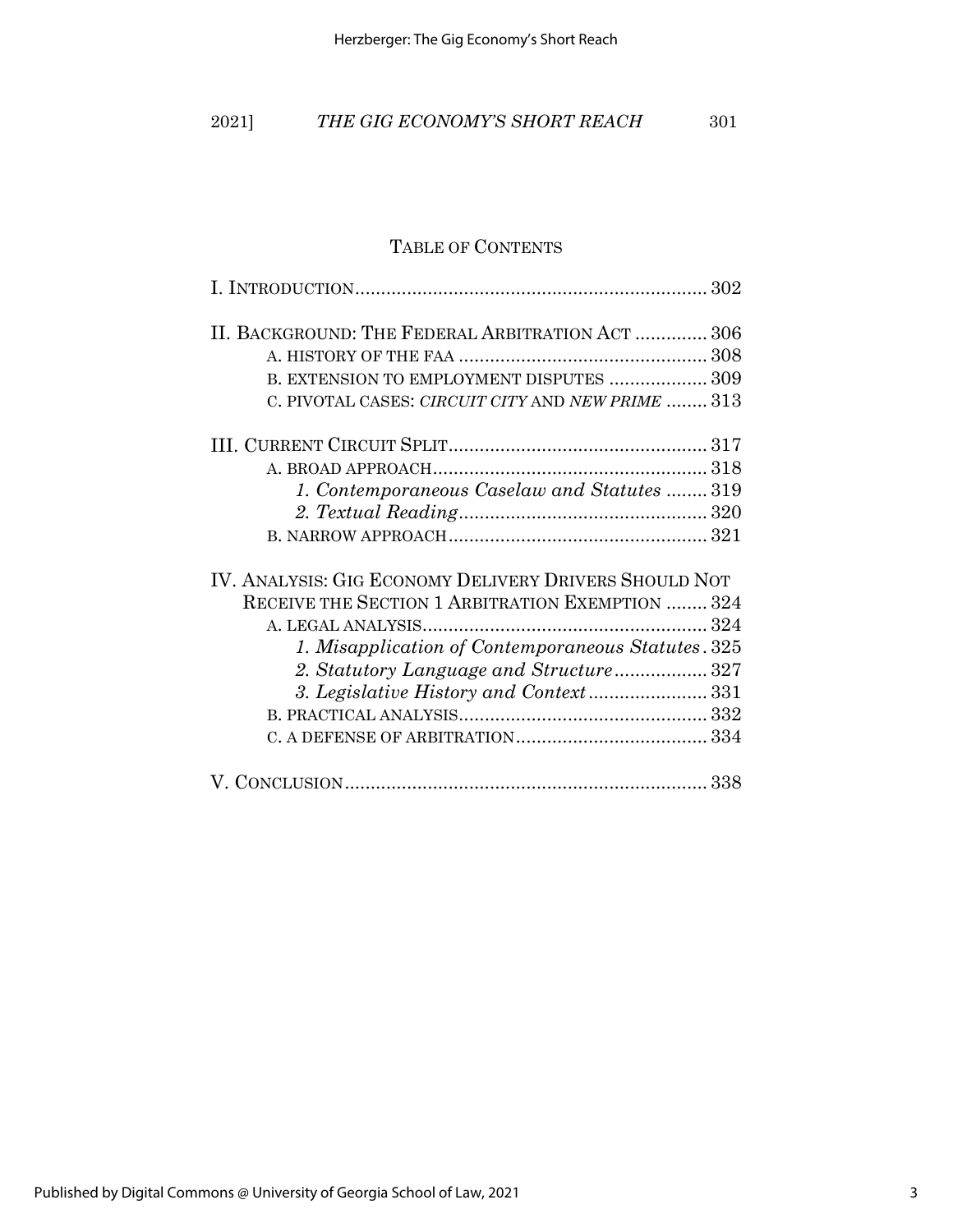#### 302 *GEORGIA LAW REVIEW* [Vol. 56:299

#### I. INTRODUCTION

The gig economy is a lucrative industry in the United States: in 2017, approximately 57 million people—or a third of the entire workforce—engaged in some form of gig work.<sup>1</sup> By 2021, estimates project that the gig economy will contribute over \$1 trillion to the U.S. economy.2 Referred to by various names, including the "sharing" or "1099 economy,"3 the gig economy often involves "economic transactions that are facilitated by online platforms that match customers with providers."4 The transportation services sector represents one major component of the gig economy that employs this online platform system. <sup>5</sup> Within the transportation services sector, last-mile delivery drivers form one subsect of gig economy workers. <sup>6</sup> These drivers transport people and deliver goods

<sup>1</sup> TJ McCue, *57 Million U.S. Workers Are Part of the Gig Economy*, FORBES (Aug. 31, 2018, 6:30 PM), https://www.forbes.com/sites/tjmccue/2018/08/31/57-million-u-s-workers-are-partof-the-gig-economy; *see also* Orly Lobel, *The Gig Economy & the Future of Employment and Labor Law*, 51 U.S.F. L. REV. 51, 52 (2017) ("The Gig Economy emerged in a perfect storm of several interrelated developments. Advances in digital technologies, the widespread availability of handheld devices, and ever-increasing high-speed connectivity have combined with the realities presented by several cycles of economic downturn, shifts in lifestyle, and generational preferences.").

<sup>2</sup> Srikanth Karra, *The Gig or Permanent Worker: Who Will Dominate the Post-Pandemic Workforce?*, FORBES (May 13, 2021, 7:00 AM), https://www.forbes.com/sites/forbeshumanresourcescouncil/2021/05/13/the-gig-orpermanent-worker-who-will-dominate-the-post-pandemic-workforce.

<sup>3</sup> *See* Shu-Yi Oei, *The Trouble with Gig Talk: Choice of Narrative and the Worker Classification Fights*, 81 L. & CONTEMP. PROBS. 107, 107 (2018) ("[B]usinesses such as Uber, Airbnb, Lyft, TaskRabbit, Rover, and DogVacay represent a new sector and way of providing goods and services. This group of firms has variously been referred to as the sharing economy, gig economy, platform economy, 1099 economy, and peer-to-peer economy.").

<sup>4</sup> Charlotte Garden, *Disrupting Work Law: Arbitration in the Gig Economy*, 2017 U. CHI. LEGAL F. 205, 205 n.1.

<sup>5</sup> Josue Aparicio, *The Arbitration Hack: The Push to Expand the FAA's Exemption to Modern-Day Transportation Workers in the Gig Economy*, 54 U.S.F. L. REV. 397, 397 n.2 (2020); *see also* Michael L. Nadler, *Independent Employees: A New Category of Workers for the Gig Economy*, 19 N.C. J.L. & TECH. 443, 454 (2018) ("The advent of pocket-sized computers with GPS, wireless Internet access, and the ability to run complex algorithms connecting individual users to one another has enabled a new breed of companies that serve as intermediaries between their users, offering 'platforms' or 'virtual marketplaces' that connect those in need of specific services with those offering them.").

<sup>6</sup> *See* Waithaka v. Amazon.com, Inc., 966 F.3d 10, 13–14 (1st Cir. 2020) (identifying Amazon "last-mile" delivery drivers as those who "sign up for delivery shifts and then use their own methods of transportation . . . to deliver products ordered through Amazon within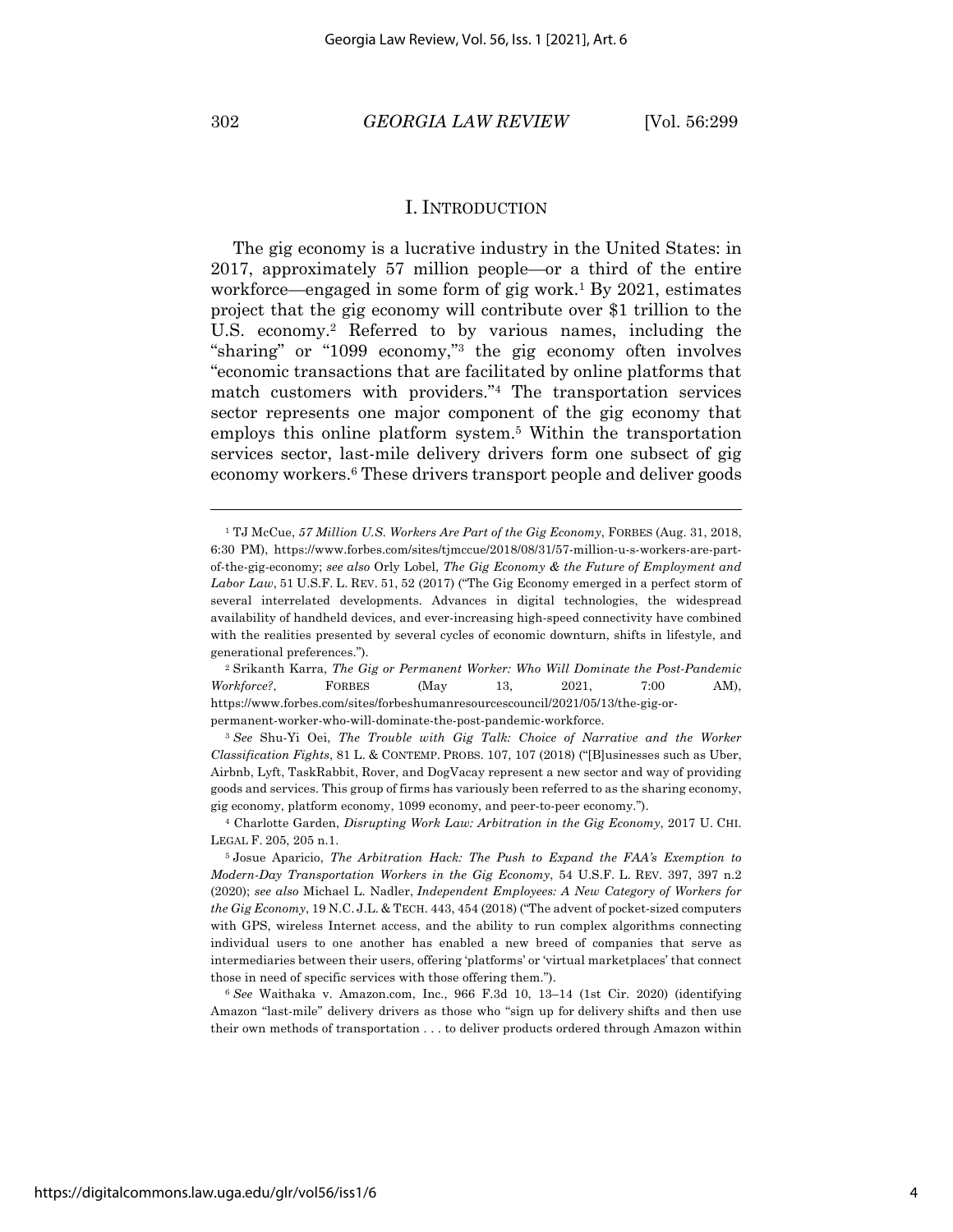or prepared restaurant meals to customers' homes or offices.7 While some platform companies offer only one type of service, generally either some form of ride-sharing or food delivery, other companies are expanding their range of services, meaning drivers can participate in transporting both goods and people through the same platform. 8

Regardless of the platform, there are benefits of working as a gig economy delivery driver, including a flexible self-created work schedule, $9$  the opportunity to gain supplemental or part-time income,10 and the ability to work seamlessly for multiple platforms simultaneously.<sup>11</sup>

<sup>8</sup> *See, e.g.*, *Frequently Asked Questions About Amazon Flex*, AMAZON FLEX, https://flex.amazon.com/faq (last visited Sept. 11, 2021) (indicating that Amazon's Amazon Flex drivers deliver packages, groceries, household items, and store orders directly to customers); *Uber's Technology Offerings,* UBER, https://www.uber.com/us/en/about/uberofferings/ (last visited Sept. 30, 2021) (indicating that Uber drivers can participate in ridesharing and food delivery); Nitasha Tiku, *Desperate Workers Rush to Delivery App Jobs to Find Low Pay and Punishing Rules*, WASH. POST (May 23, 2020), https://www.washingtonpost.com/technology/2020/05/23/gig-work-instacart-shipt-amazonflex-doordash (noting Uber's reallocation of 40% of its drivers in the United States and Canada to its Uber Eats food delivery service early in the COVID-19 pandemic). Rather than working in multiple roles for one company, some people work for multiple companies. *See* Rittmann v. Amazon.com, Inc., 971 F.3d 904, 938 (9th Cir. 2020) (Bress, J., dissenting) ("[D]elivery workers often work for multiple services, even at the same time (think of drivers with both Uber and Lyft stickers on their windshields). An AmFlex worker who also works for Doordash and is doing the same basic work for both companies would thus be subject to arbitration based on which company's 'hat' he is wearing.").

<sup>9</sup> Charles Towers-Clark*, The Uberization of Work: Pros and Cons of the Gig Economy*, FORBES (July 8, 2019, 6:09 AM), https://www.forbes.com/sites/charlestowersclark/2019/07/08/the-uberization-of-work-prosand-cons-of-the-gig-economy ("Working on your own terms, with your own hours and earning your own wage has been a dream since the inception of the office and 'office hours.'").

<sup>10</sup> *See Let's Drive*, AMAZON FLEX, https://flex.amazon.com/lets-drive (last visited Sept. 11, 2020) (advertising general pay rates of \$18-\$25 per hour).

<sup>11</sup> *See* Memorandum from the Benenson Strategy Group on Findings from Survey of Likely 2020 Voters and App-Based Drivers to Interested Parties 3 (Aug. 25, 2020) (stating that 66% of Uber drivers surveyed drive for multiple app-based companies besides Uber, including

a specified timeframe and in compliance with other Amazon service standards"); *In re* Grice, 974 F.3d 950, 954 (9th Cir. 2020) (explaining how the Uber App "connects riders needing transportation with local drivers available to drive them to their destinations for a fare").

<sup>7</sup> *See* Aparicio, *supra* note 5, at 397 (explaining that that the gig economy "relies upon independent contractors to offer goods and services, including transportation services," through ride-sharing platforms like Uber and Lyft, meal delivery platforms like Grubhub, grocery delivery platforms like Instacart, and some platforms that provide "delivery of virtually everything under the sun" like Amazon Flex).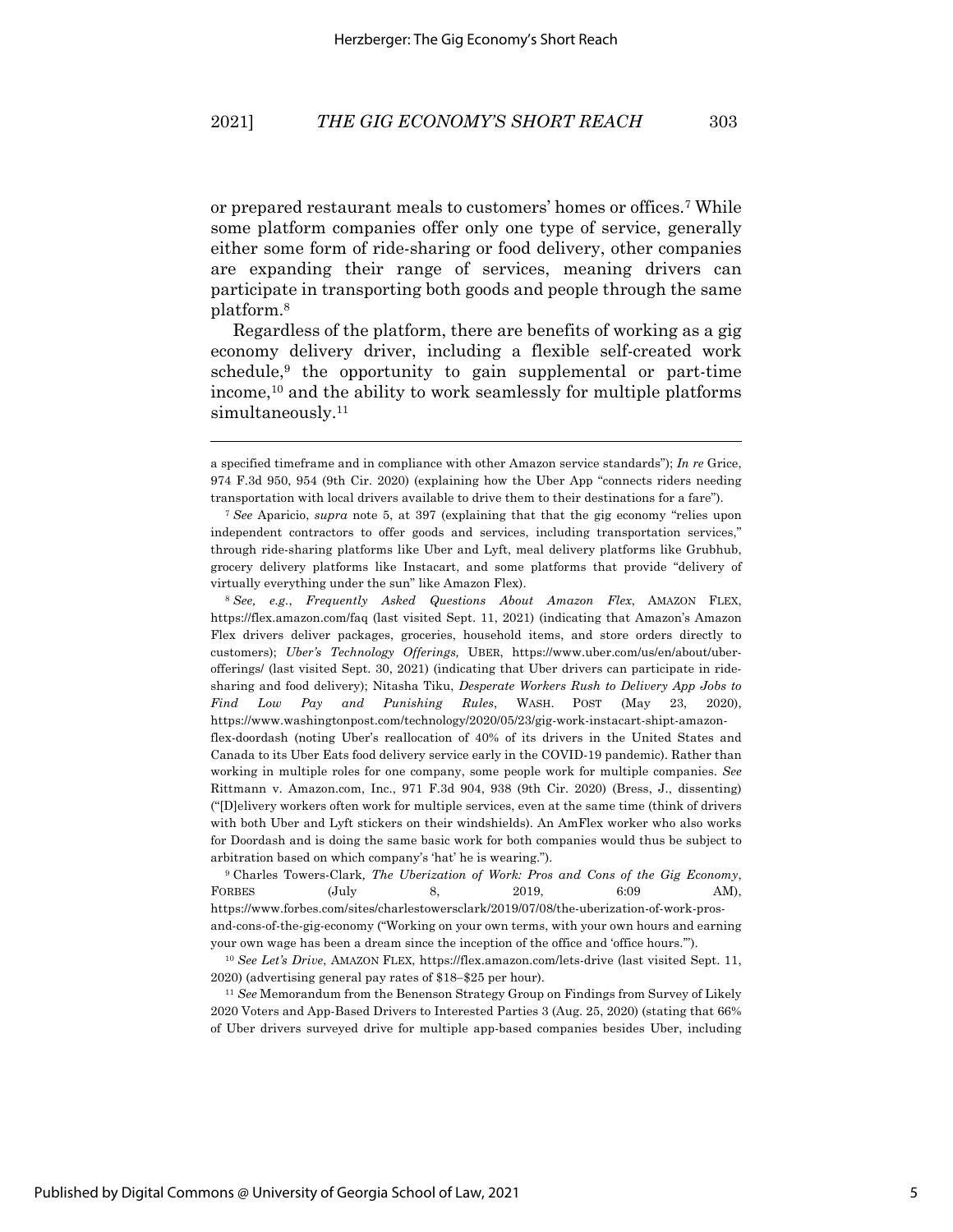To become a driver for one of these platform-based companies, applicants must accept the terms of use that create a contractual relationship between the company and the driver.12 An agreement to arbitrate a dispute, which precludes a driver from bringing a collective or representative action against the company, $13$  is common in these contracts. <sup>14</sup> Despite this requirement to arbitrate disputes, there has been an uptick in suits brought by drivers against their respective platform employers for employment contract violations.15 Litigation brought against these companies conflicts with a recent trend in the United States to view arbitration, including employment arbitration, favorably.16 In bringing these suits, drivers argue that they are exempt from arbitration based on a carveout in the Federal Arbitration Act (FAA).17 Section 1 of the FAA exempts certain classes of workers from mandatory arbitration, including "workers engaged in foreign

<sup>&</sup>quot;Lyft, DoorDash, GrubHub, Instacart, or Amazon Flex"); Faiz Siddiqui, *Where Have All the Uber Drivers Gone?*, WASH. POST (May 7, 2021, 8:00 AM), https://www.washingtonpost.com/technology/2021/05/07/uber-lyft-drivers (reporting that as demand for rideshare services decreased during the COVID-19 pandemic, many rideshare drivers "turned to food delivery through Uber, DoorDash or other apps as demand exploded for delivery of meals and household items").

<sup>12</sup> *See* Aparicio*, supra* note 5, at 399 ("Contracts that impose mandatory arbitration are commonplace in the gig economy.").

<sup>13</sup> *See* 1 IAN R. MACNEIL, RICHARD E. SPEIDEL & THOMAS J. STIPANOWICH, FEDERAL ARBITRATION LAW: AGREEMENTS, AWARDS, AND REMEDIES UNDER THE FEDERAL ARBITRATION ACT § 2.1.2 (1995) ("Arbitration is the process whereby parties voluntarily agree to substitute a private tribunal for the public tribunal otherwise available to them." (quoting Bel Pre Med. Ctr., Inc. v. Frederick Contractors, Inc., 320 A.2d 558, 563 (Md. Ct. Spec. App. 1974))).

<sup>14</sup> *See* Garden*, supra* note 4, at 213 (demonstrating that gig economy employment agreements generally contain arbitration clauses). Drivers may not even be aware that they have entered such an agreement. *See* KATHERINE V.W. STONE & ALEXANDER J.S. COLVIN, ECON. POL'Y INST., THE ARBITRATION EPIDEMIC: MANDATORY ARBITRATION DEPRIVES WORKERS AND CONSUMERS OF THEIR RIGHTS 4 (2015) ("Because these arbitration clauses are usually buried in a sea of boilerplate, many people who are subject to them do not realize that they exist or understand their impact.").

<sup>15</sup> *See infra* Part III; Aparicio, *supra* note 5, at 398 (highlighting that the emergence of the gig economy "has sparked . . . litigation as gig economy workers bring wage and hour claims" against companies); *see also* Capriole v. Uber Techs., Inc*.*, 7 F.4th 854, 858 (9th Cir. 2021) ("Disputes are inevitable given the differences between employees and independent contractors, and many gig-economy workers have unsurprisingly attempted to legally challenge their current classification.").

<sup>16</sup> *See infra* Section II.A.

<sup>17</sup> *See infra* Part III.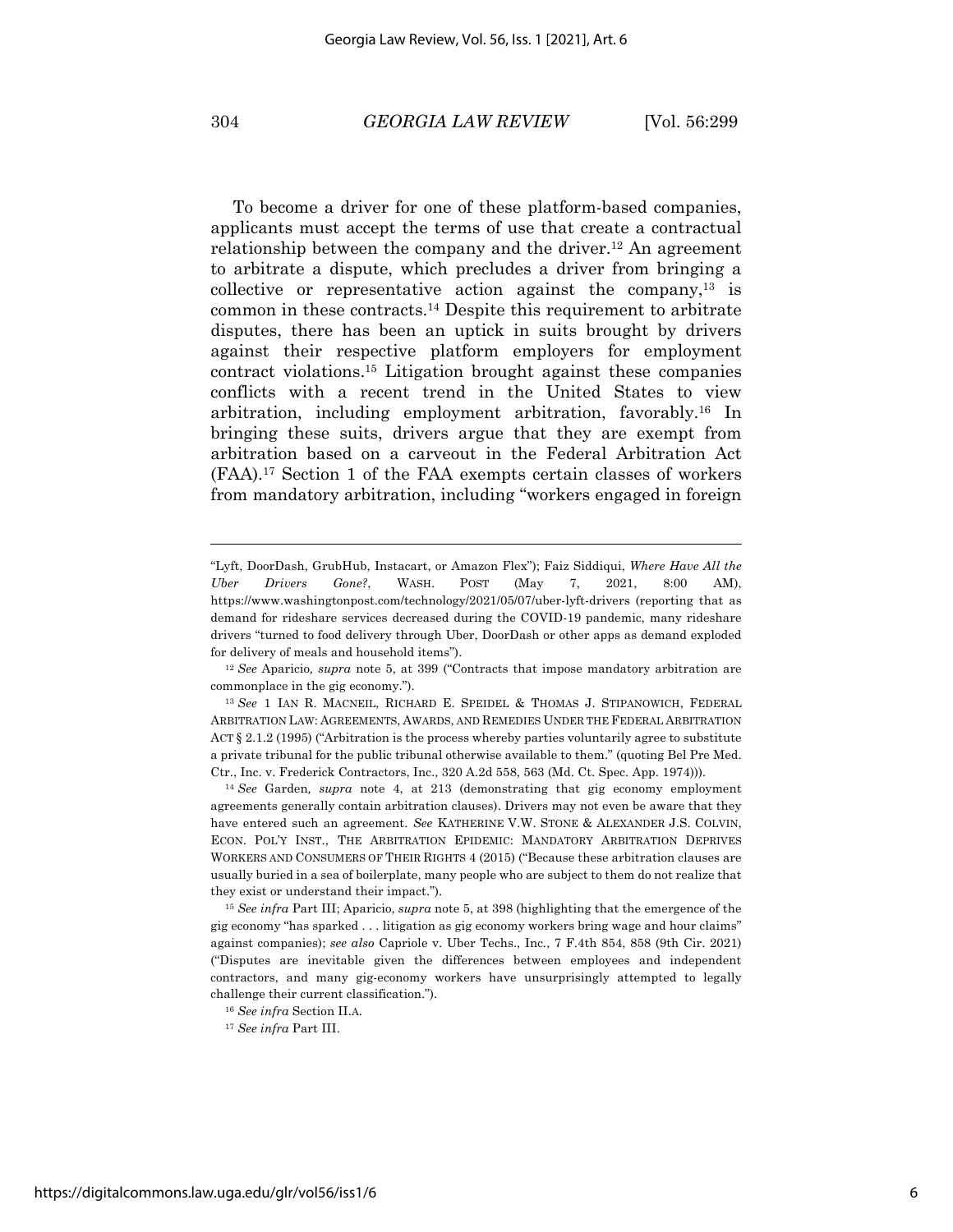or interstate commerce,"18 which the U.S. Supreme Court has ambiguously classified as "transportation workers."19

Without guidance from either the statutory language or Supreme Court jurisprudence, it is unclear which workers are "transportation workers" for purposes of the Section 1 exemption.20 The influx of these suits forces lower courts to determine whether gig economy drivers are transportation workers under Section 1 of the FAA; if so, Section 1 would exempt them from mandatory arbitration.21 A recent circuit split involving a range of gig-based companies and their drivers considers whether gig economy drivers are transportation workers "engaged in foreign or interstate commerce," thereby exempting these drivers from having to arbitrate their claims.22 Recent cases illustrate that courts diverge widely in their treatment of gig economy drivers based on a variety of Section 1 interpretations.23 The Supreme Court has declined to rule on this issue, $24$  which will invariably result in lower courts furthering the patchwork of interpretations.

This Note argues that a narrow interpretation of the Section 1 exemption is the appropriate reading, under which gig economy delivery drivers are not entitled to the arbitration exemption. Part II examines the contours of the FAA, Section 1, and the recent extension of Section 1 to employment disputes within the scope of Supreme Court caselaw. Part III surveys the current circuit split and the varied approaches taken by three circuit courts of appeals. Part IV then illustrates why the Section 1 exemption should not extend to gig economy delivery drivers and offers a defense of arbitration in employment dispute contexts.

<sup>18</sup> 9 U.S.C. § 1.

<sup>19</sup> *See* Cir. City Stores, Inc. v. Adams, 532 U.S. 105, 109 (2001) (holding that transportation workers are exempt from Section 1 of the FAA).

<sup>20</sup> *See infra* Part III.

<sup>21</sup> *See infra* Part III.

<sup>22</sup> 9 U.S.C. § 1; *see infra* Part III.

<sup>23</sup> *See* Aparicio, *supra* note 5, at 401 (stating that because the Supreme Court has never defined who a transportation worker is, nor has it provided a framework to help resolve the question, state and federal courts have been inconsistent and often implement "flawed legal frameworks").

 $^{24}$  Amazon.com, Inc. v. Rittmann, 141 S. Ct. 1374 (2021) (denying Amazon.com, Inc.'s petition for writ of certiorari).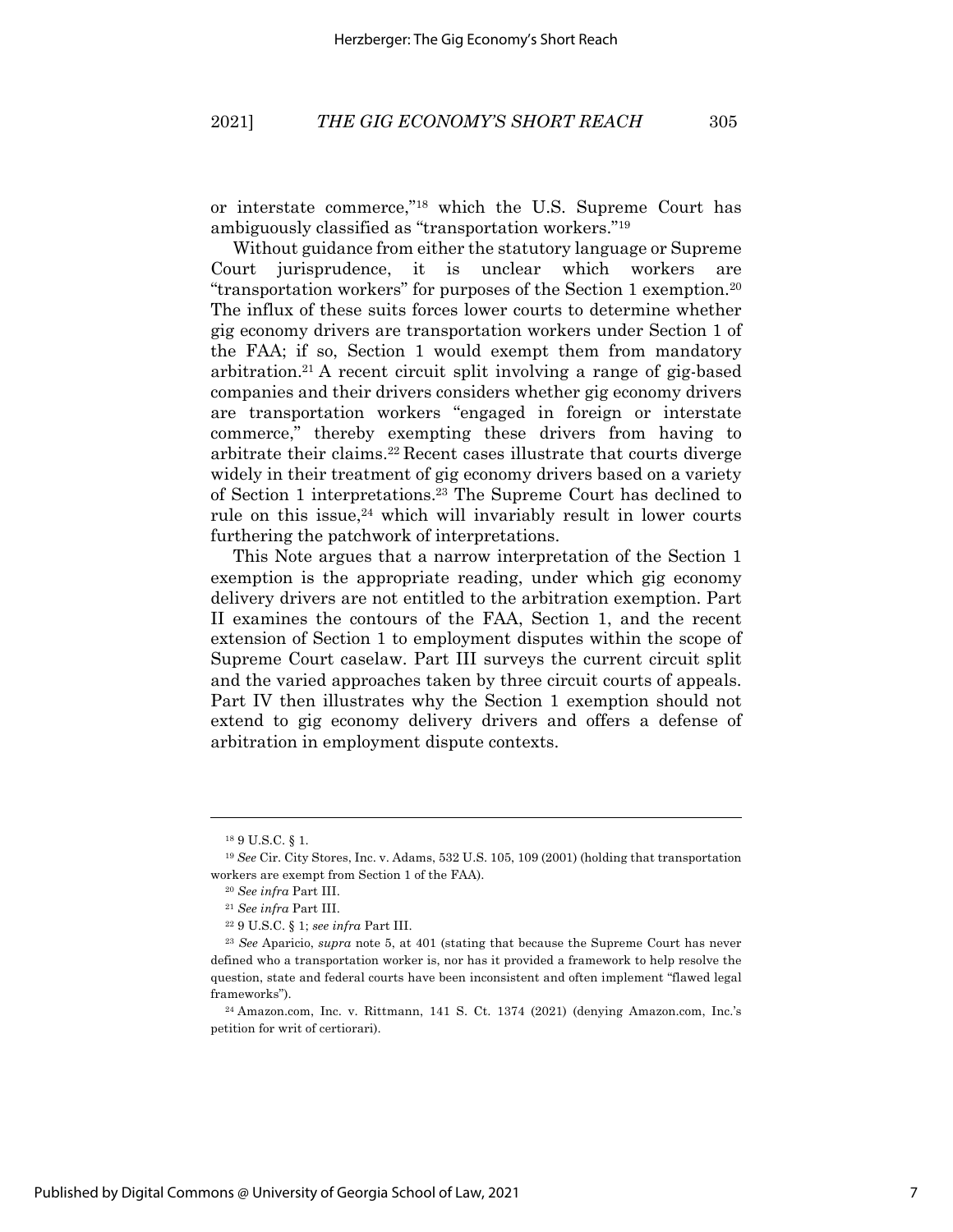306 *GEORGIA LAW REVIEW* [Vol. 56:299

#### II. BACKGROUND: THE FEDERAL ARBITRATION ACT

Alternative dispute resolution (ADR) mechanisms, including arbitration, mediation, and negotiation, operate as a substitute for litigation by offering an efficient and effective means to resolve disputes between parties.<sup>25</sup> Arbitration exists as one ADR mechanism and is defined as follows:

[A]rbitration is an adjudicatory method of private, third-party dispute resolution. It is an alternative to adjudication in the courts, on the one hand, and to selfhelp, negotiated settlements, and mediation on the other. It depends upon and can be controlled in large measure by agreement between the parties. Arbitration is currently facilitated by strong legislative policies favoring enforcement of the agreement and finality of the award. It is, in short, a favorite of the law at a time when interest in alternative dispute resolution is high.<sup>26</sup>

Arbitration contains three basic elements: (1) parties' agreement to arbitrate a dispute; (2) parties' selection of a dispute resolution method with the intent to reduce time and cost in rendering a fair decision by a neutral third party; and (3) an award or decision that is final.27 The FAA governs the majority of consensual arbitral agreements in the United States.28 The FAA applies broadly to written contracts involving an agreement to settle disputes by arbitration:

A written provision in any maritime transaction or a contract evidencing a transaction involving commerce to settle by arbitration a controversy thereafter arising out of such contract or transaction, or the refusal to perform the whole or any part thereof, or an agreement in writing to submit to

<sup>25</sup> *See* IAN R. MACNEIL, AMERICAN ARBITRATION LAW: REFORMATION—NATIONALIZATION— INTERNATIONALIZATION 5, 15–24 (1992) (detailing ADR mechanisms that are "generally vastly more efficient and effective than are State dispute resolution processes").

<sup>26</sup> MACNEIL ET AL., *supra* note 13, § 2.1.3.

<sup>27</sup> *Id.* § 2.1.1.

<sup>28</sup> *Id.* § 1.1.1.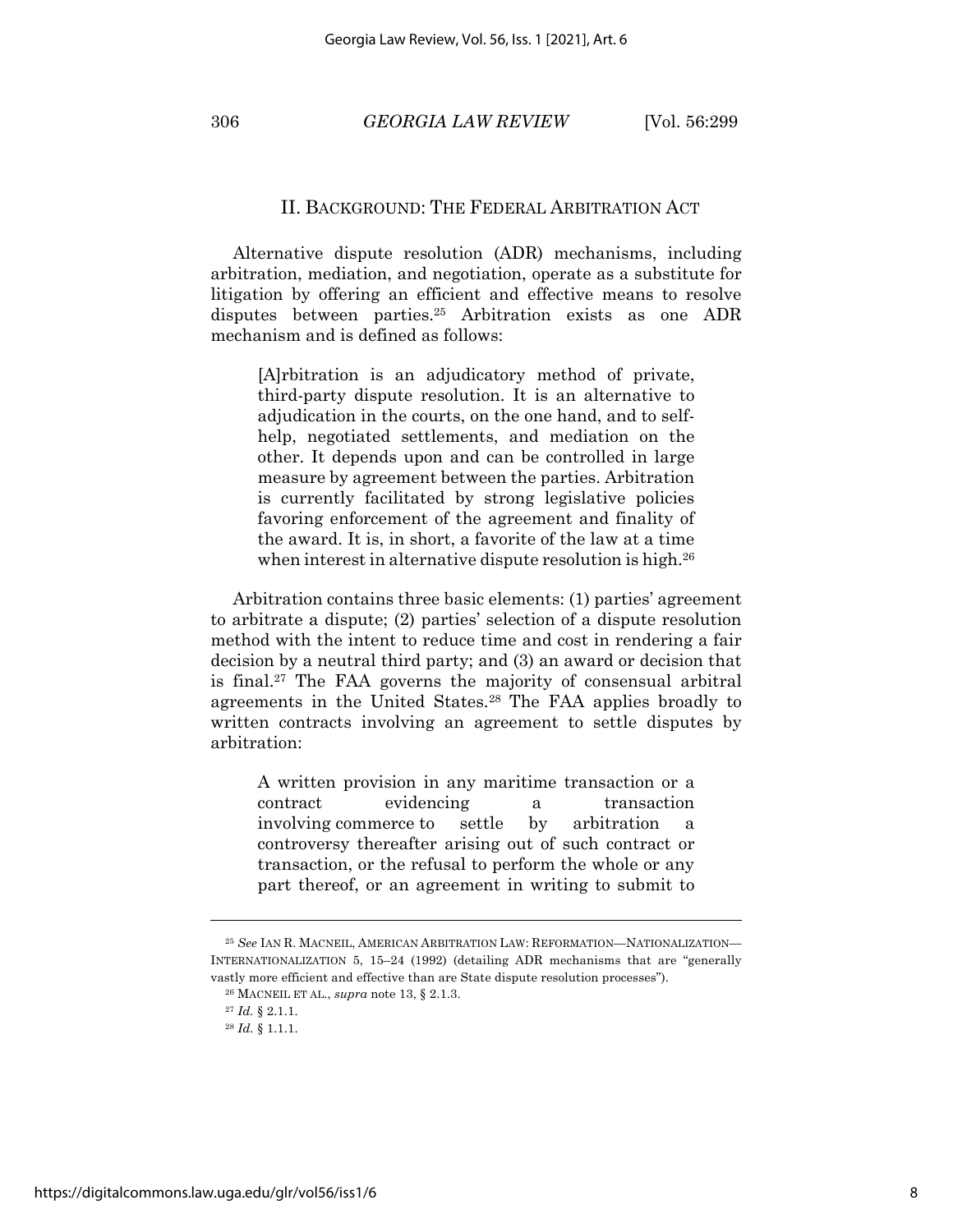arbitration an existing controversy arising out of such a contract, transaction, or refusal, shall be valid, irrevocable, and enforceable, save upon such grounds as exist at law or in equity for the revocation of any contract.29

While Section 2 illustrates the FAA's broad reach, Section 1 serves to limit its scope by providing an exemption to certain classes of workers.30 Section 1 states that "nothing herein contained shall apply to contracts of employment of seamen, railroad employees, or *any other class of workers engaged in foreign or interstate commerce.*"31 Commentators and courts agree that Section 1 is ambiguous, particularly because the statutory language does not articulate which workers fall under the umbrella of "any other class of workers engaged in foreign or interstate commerce,"32 nor is it clear whether the exemption extends to employment contract disputes.33 As gig economy drivers push to litigate, rather than arbitrate, claims against platform companies, questions arise regarding whether these drivers are exempt under the Section 1 carveout as a class of workers engaged in interstate commerce and whether the "engaged in" interstate commerce language requires such a class to cross state lines.<sup>34</sup>

<sup>34</sup> *See infra* Part III.

<sup>29</sup> 9 U.S.C. § 2.

<sup>30</sup> *Id.* § 1.

<sup>31</sup> *Id.* (emphasis added).

<sup>32</sup> *Id.*

<sup>33</sup> *See* MACNEIL ET AL., *supra* note 13, § 11.2.3 ("The exclusionary language is imprecise; the legislative history has been described as 'vague and inconclusive.'" (quoting Signal-Stat Corp. v. Loc. 475, UEW, 235 F.2d 298, 302 (2d Cir. 1956), *overruled by* Coca-Cola Bottling Co. of N.Y., Inc. v. Soft Drink & Brewery Workers Union Loc. 812, 242 F.3d 52 (2001)))*; see also* Jay E. Grenig, *Evolution of the Role of Alternative Dispute Resolution in Resolving Employment Disputes*, 71 DISP. RESOL. J. 99, 109–10 (2016) (highlighting that "[t]he scope of the Section 1 exemption has been the subject of considerable debate since its enactment," particularly regarding the question of whether it extends to labor disputes).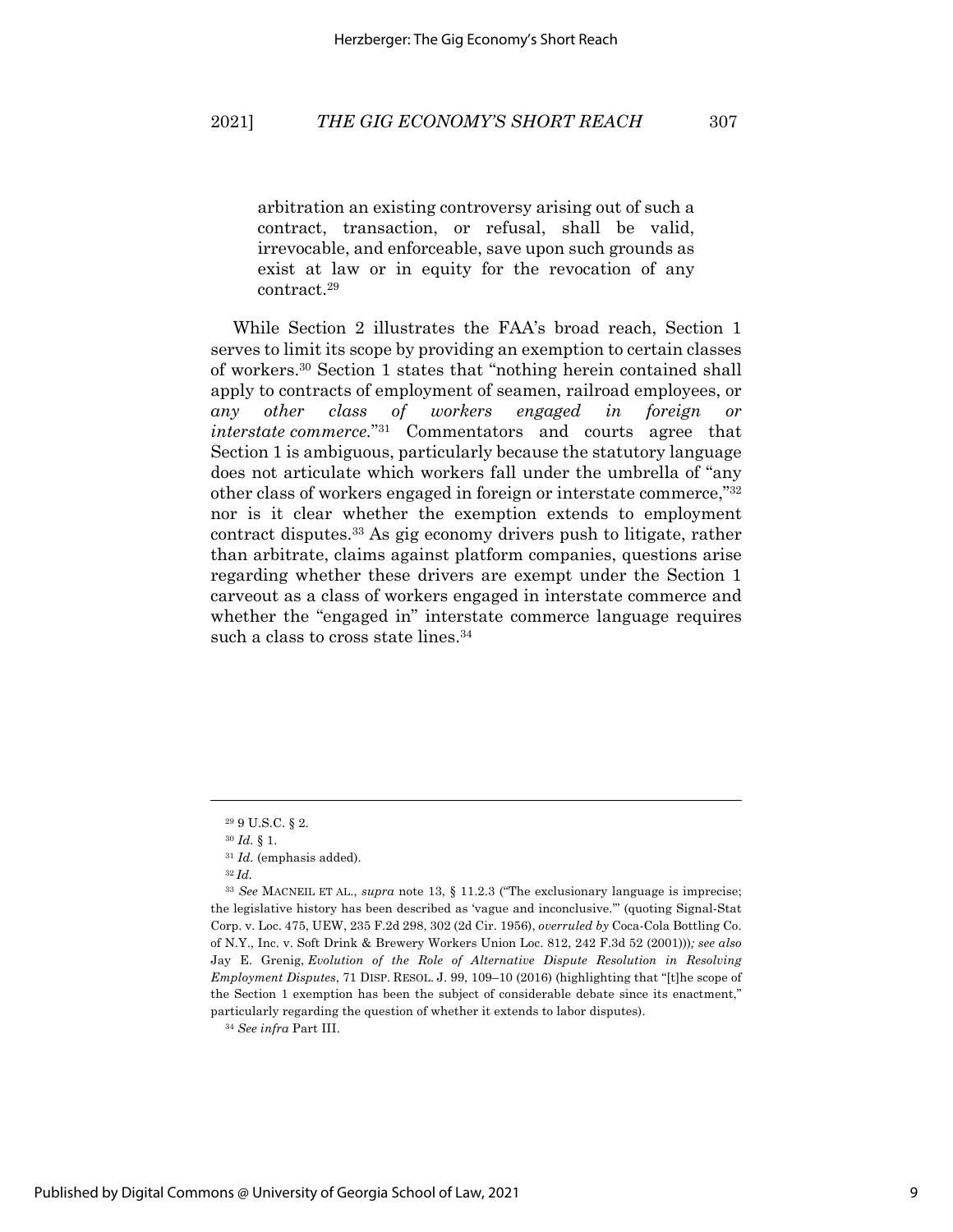#### A. HISTORY OF THE FAA

As a dispute resolution mechanism, arbitration has historically been viewed favorably in commercial settings.35 In the nineteenth and early twentieth centuries, New York served as the United States' center of arbitration, where legislative support for the practice led to the creation of a prominent state arbitration statute and a Court of Arbitration.36 Statutory and common law from this period demonstrate favorable views toward arbitration in the United States,<sup>37</sup> but existing laws were flawed because they lacked mechanisms to enforce arbitration agreements.38 Charles L. Bernheimer, an arbitration scholar, and Julius Henry Cohen, general counsel of the Chamber of Commerce of the State of New York, spearheaded a reform movement to modernize arbitration in New York as "part of a broader package of legal simplification and responsiveness to commercial needs in general and avoidance of litigation in particular."39

The 1920 New York Act followed, which provided that a "written contract to settle a controversy thereafter arising was valid, enforceable, and irrevocable, save upon such grounds as exist at law or equity for the revocation of any contract."40 The New York

<sup>35</sup> *See* MACNEIL, *supra* note 25, at 15–24 (detailing premodern arbitration law in the United States); MACNEIL ET AL., *supra* note 13, § 4.3.1 (discussing arbitration practice and law before 1800 in the United States, specifically its use in community dispute settlement in Connecticut in the seventeenth century and its expansion into the commercial world of New York).

<sup>36</sup> *See* MACNEIL, *supra* note 25, at 25–26 (detailing "New York's history of institutional and legal reinforcement of arbitration" through the creation of various arbitral courts and its history as an arbitration hub for financial and trade associations).

<sup>37</sup> *See id.* at 19 (detailing how the common law and Illinois Statute of 1873 demonstrate positive notions toward arbitration in the United States).

<sup>38</sup> *See id.* at 20 ("[A]n [arbitration] agreement did not bar a party from breaching it and bringing a judicial action or suit on the cause giving rise to the dispute. The court would not stay such an action or suit pending arbitration.").

<sup>39</sup> *Id.* at 28–29; *see also* Pamela K. Bookman, *The Arbitration-Litigation Paradox*, 72 VAND. L. REV. 1119, 1134 (2019) (describing Cohen and Bernheimer as the FAA's "lead proponents" who argued arbitration would "make the disposition of business in the commercial world less expensive, faster, and more just" (internal quotation marks omitted) (quoting Christopher R. Leslie, *The Arbitration Bootstrap*, 94 TEX. L. REV. 265, 302 (2015))).

<sup>40</sup> MACNEIL, *supra* note 25, at 35; *see also* MACNEIL ET AL., *supra* note 13, § 8.1 (detailing how the New York act's success prompted reformers to push for a federal act).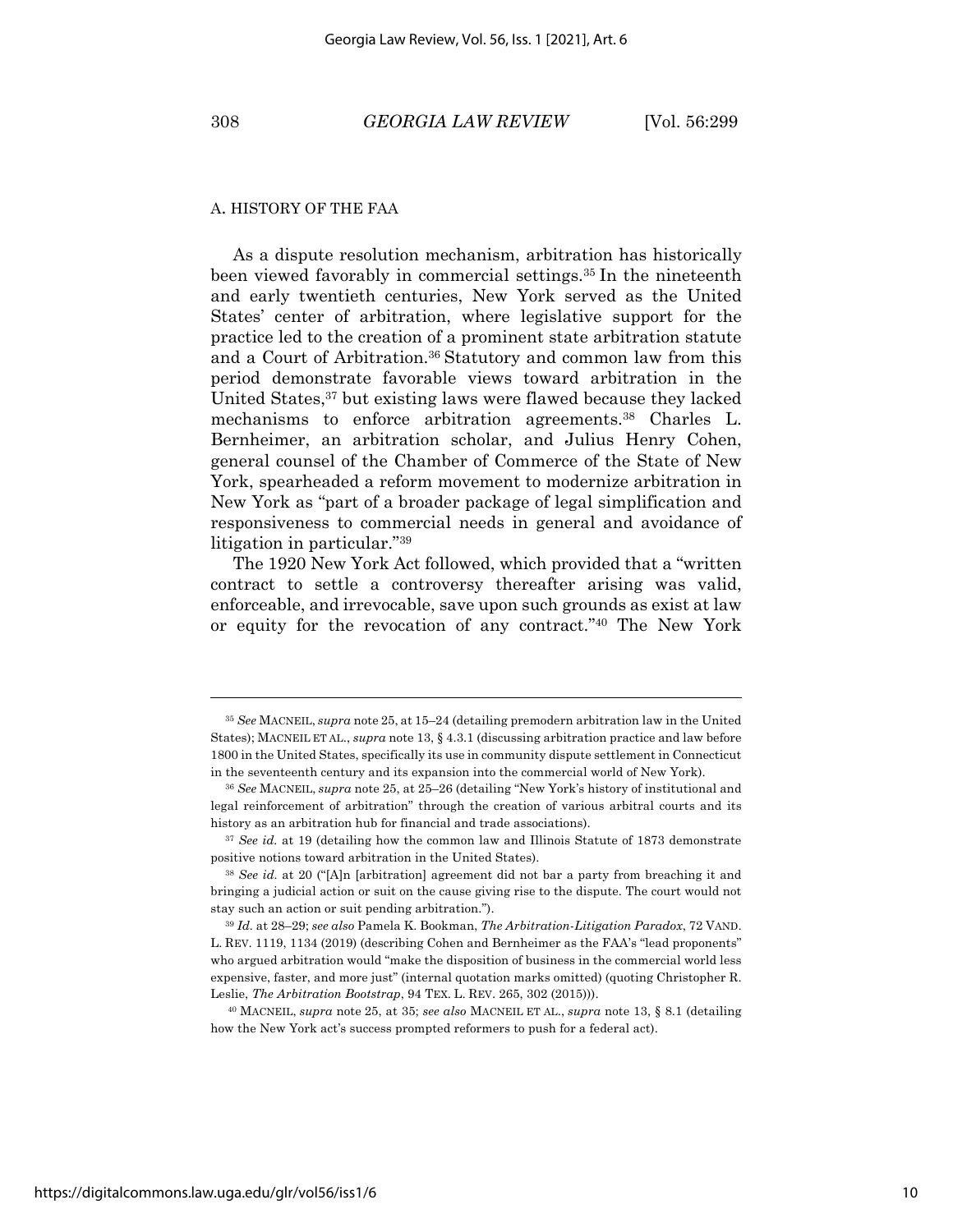arbitration law was limited to commercial arbitration decisions.41 In the wake of the New York arbitration law and heightened enthusiasm towards commercial arbitration, Congress enacted the FAA in 1925 "to reverse the longstanding judicial hostility to arbitration agreements that had existed at English common law and had been adopted by American courts."42 The fourteen original sections of the statute, taken together,<sup>43</sup> codified three issues that arbitration aims to solve: (1) the long delay usually found in legal proceedings due to congested court calendars and preliminary motions and appeals that draw out consideration of a case's merits; (2) litigation expense; and (3) litigation's failure to reach a just decision in business dealings.44 In the decades that followed, the U.S. Supreme Court helped the reformers achieve their goal of promoting the efficacy of arbitration through the FAA.45 In a handful of cases, the Court solidified its pro-arbitration stance and indicated its support for the prevailing view of the FAA as "a substantive statute regulating all *inter*state commercial disputes."46

#### B. EXTENSION TO EMPLOYMENT DISPUTES

More recently, the pro-arbitration developments of the twentieth century continued to shape the American arbitration system as courts extended the FAA's application beyond its original

<sup>41</sup> *See* Bruce L. Benson, *An Exploration of the Impact of Modern Arbitration Statutes on the Development of Arbitration in the United States*, 11 J.L. ECON. & ORG. 479, 494 (1995) (stating that prior to the enactment of the New York arbitration law, the New York Bar Association lobbied to establish "statutory backing of commercial arbitration decisions").

<sup>42</sup> 1 MARTIN DOMKE, GABRIEL WILNER & LARRY E. EDMONSON, DOMKE ON COMMERCIAL ARBITRATION § 7:5 (2021).

<sup>43</sup> *See* MACNEIL ET AL., *supra* note 13, § 9.3 (emphasizing that the FAA "is unitary, not a series of independent fragments . . . 'each section of an act is to be construed with every other section and all sections are to be considered parts of a connected whole, and harmonized, if possible, so as to give effect to the intention of the lawmakers'" (quoting Zip Mfg. Co. v. Pep Mfg. Co., 44 F.2d 184, 185 (D. Del. 1930))).

<sup>44</sup> *See* Julius Henry Cohen & Kenneth Dayton, *The New Federal Arbitration Law*, 12 VA. L. REV. 265, 269 (1926) (describing the ends that arbitration is meant to achieve).

<sup>45</sup> *See* Martin H. Malin, *The Three Phases of the Supreme Court's Arbitration Jurisprudence: Empowering the Already-Empowered*, 17 NEV. L.J. 23, 27–39 (2016) (describing how the Supreme Court's decisions over the past century encouraged the use of arbitration).

<sup>46</sup> MACNEIL ET AL., *supra* note 13, §14.1 n.1.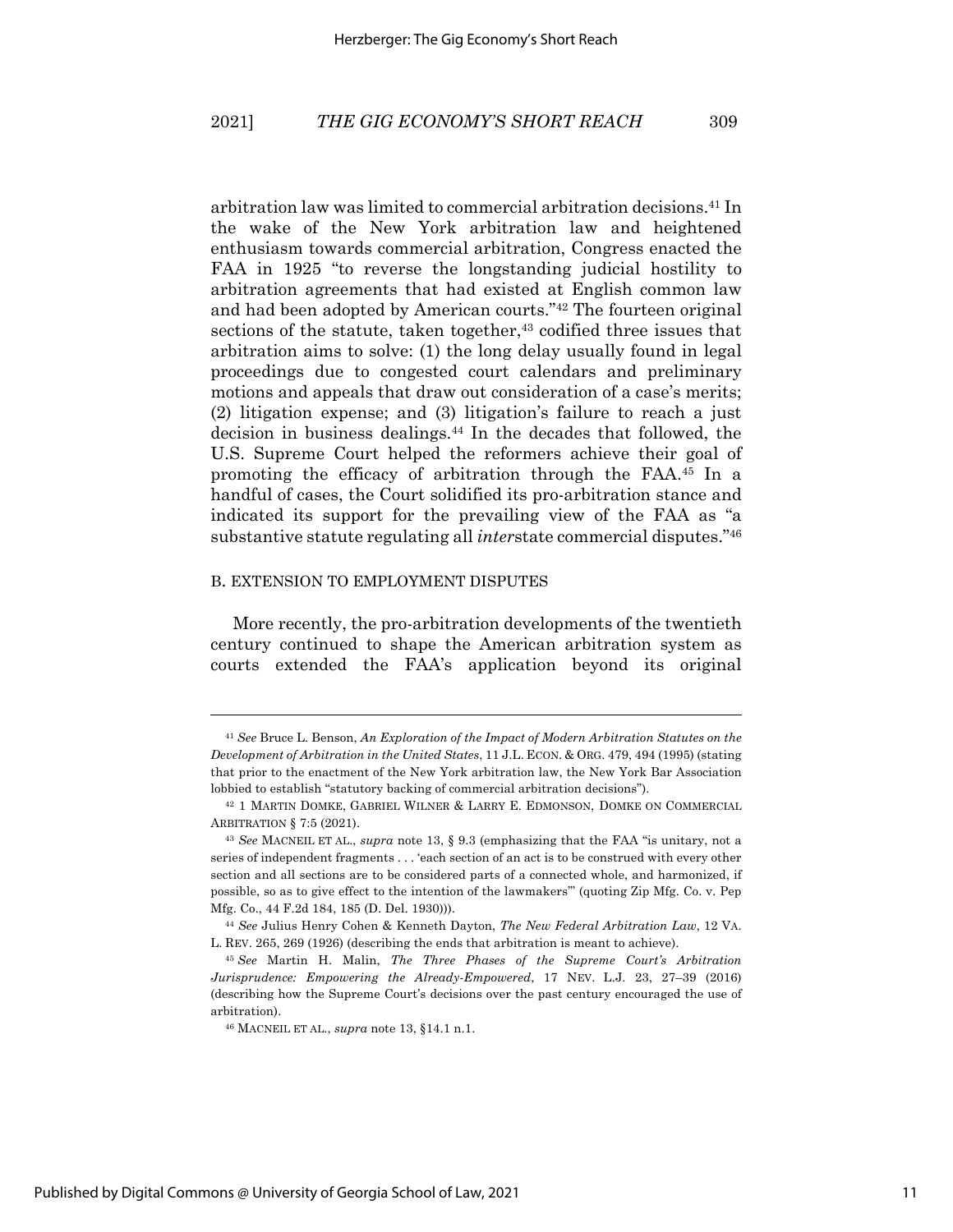commercial dispute roots to employment agreements.47 Although one could argue that "the purpose of the FAA was to provide for the enforceability in federal courts of arbitration agreements between merchants,"48 the U.S. Supreme Court definitively extended the FAA to employment disputes despite initial judicial hostility toward expanding the FAA's reach beyond the commercial context.<sup>49</sup>

The non-arbitrability doctrine initially checked arbitration arising from employment disputes based on statutory claims.50 The non-arbitrability doctrine dictates "that some matters so pervasively involve 'public' rights and concerns, or interests of third parties, that agreements to resolve such disputes by 'private' arbitration should not be given effect."51 The Supreme Court's 1953 decision in *Wilko v. Swan* exemplified this application of the nonarbitrability doctrine when the Court invalidated the use of arbitration to resolve federal statutory claims.52 This trend continued through the 1960s, when the Court applied the non-

<sup>48</sup> Margaret L. Moses, *Arbitration of Worker Contracts:* New Prime*'s Proper Statutory Interpretation of the 1925 Federal Arbitration Act*, 21 CARDOZO J. CONFLICT RESOL. 415, 422 (2020).

<sup>47</sup> *See* Gilmer v. Interstate/Johnson Lane Corp.*,* 500 U.S. 20, 33 (1991) ("Mere inequality in bargaining power, however, is not a sufficient reason to hold that arbitration agreements are never enforceable in the employment context."); *see also* MACNEIL, *supra* note 25, at 138–47 (explaining how two late twentieth-century cases, *Prima Paint* and *Southland*, expanded the Court's pro-arbitration stance). Employment dispute arbitration is arbitration between employers and individual employees, as opposed to labor arbitration, which arises from union-employer agreements. *See* Theodore J. St. Antoine, *Labor and Employment Arbitration Today: Mid-Life Crisis or New Golden Age?*, 32 OHIO ST. J. ON DISP. RESOL. 1, 2–3 (2017) (discussing differences between labor and employment arbitration). This Note focuses on employment arbitration, rather than labor arbitration.

<sup>49</sup> *See* Steven J. Burton, *The New Judicial Hostility to Arbitration: Federal Preemption, Contract Unconscionability, and Agreements to Arbitrate*, 2006 J. DISP. RESOL. 469, 476–77 (noting that "old judicial hostility persisted" until 1967 when the Court began shifting its stance on arbitration and expanding the FAA's scope to include employment disputes arising under federal statutory law).

<sup>50</sup> *See* Peter B. Rutledge, *Arbitration and Article III*, 61 VAND. L. REV. 1189, 1192 (2008) ("[T]hrough the 1960s, the non-arbitrability doctrine prevented arbitrators from resolving issues of federal statutory law.").

<sup>51</sup> GARY B. BORN, INTERNATIONAL COMMERCIAL ARBITRATION § 6.01, at 1029 (3d ed. 2021).

<sup>52</sup> *See* Wilko v. Swan, 346 U.S. 427, 435 (1953) ("When the security buyer, prior to any violation of the Securities Act, waives his right to sue in courts, he gives up more than would a participant in other business transactions."), *overruled by* Rodriguez de Quijas v. Shearson/Am. Express, Inc., 490 U.S. 477 (1989).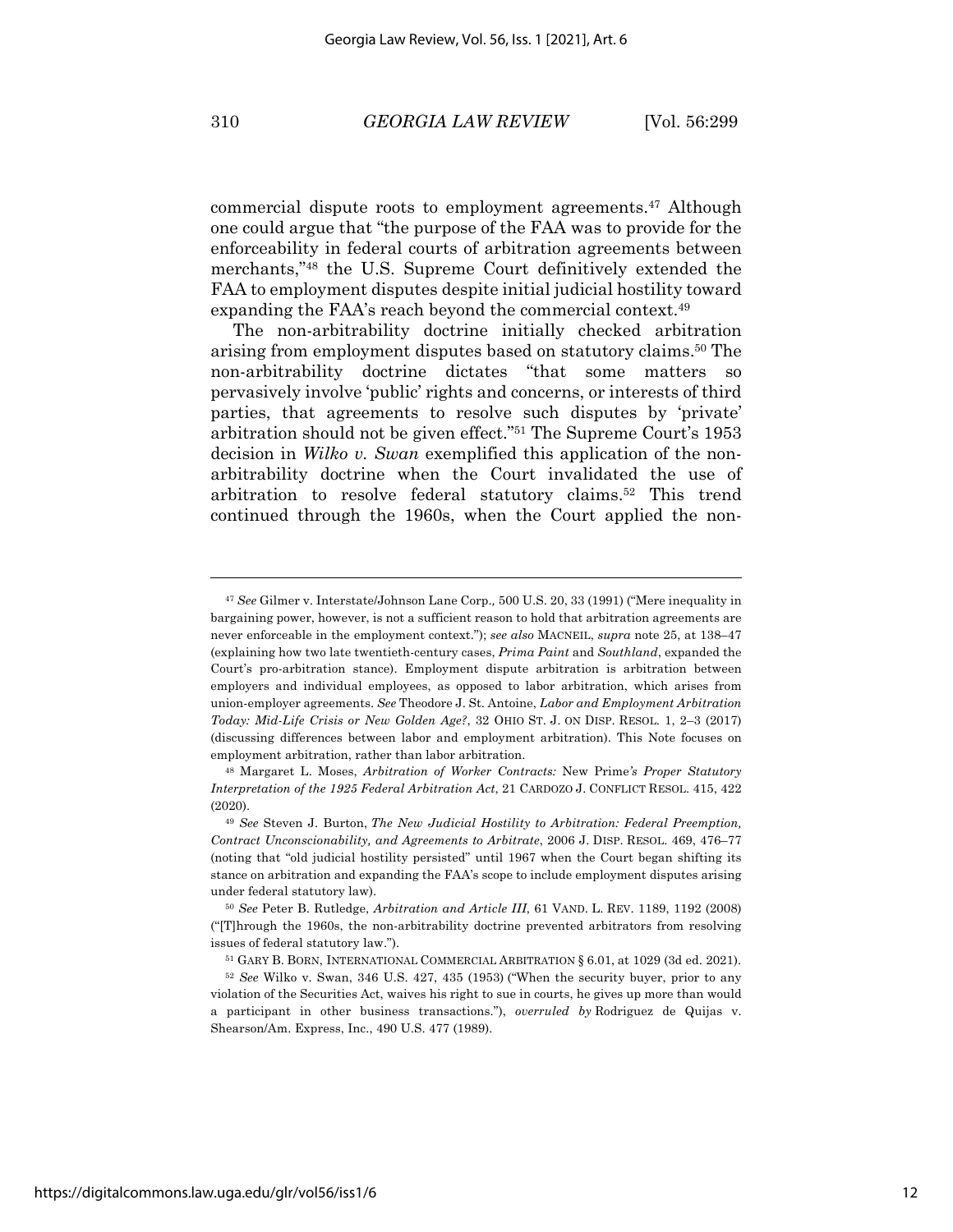arbitrability doctrine to render claims under newly enacted federal employment discrimination laws non-arbitrable.<sup>53</sup>

Through a series of cases over several decades, the U.S. Supreme Court broadened the FAA's application beyond solely commercial disputes, thus removing the non-arbitrability doctrine from federal statutory claims.54 Beginning in 1974 with *Scherk v. Alberto-Culver Co*.,55 followed by *Mitsubishi Motors Corp. v. Soler Chrysler-Plymouth, Inc.*<sup>56</sup> in 1985, the Court expanded the FAA's reach from purely commercial contexts to federal antitrust and securities laws in international contexts.57 Affirming its earlier decision in *Scherk*, <sup>58</sup> in which the Court ruled that international disputes involving securities law claims can be subject to arbitration,59 the *Mitsubishi* Court reasoned that "we are well past the time when judicial suspicion of the desirability of arbitration and of the competence of arbitral tribunals inhibited the development of arbitration as an alternative means of dispute resolution."60 The Court's willingness to expand its pro-arbitration policy beyond international contexts to the domestic sphere came in 1987 with

<sup>53</sup> *See, e.g.*, Alexander v. Gardner-Denver Co., 415 U.S. 36, 56 (1974) ("Arbitral procedures, while well suited to the resolution of contractual disputes, make arbitration a comparatively inappropriate forum for the final resolution of rights created by Title VII.").

<sup>54</sup> *See* MACNEIL, *supra* note 25, at 57 ("[T]he immense progress of labor arbitration during and after the New Deal years undoubtedly played a significant role in the success of the movement to reform commercial arbitration."); *see also* Moses H. Cone Mem'l Hosp. v. Mercury Constr. Corp., 460 U.S. 1, 24–25 (1983) ("[Q]uestions of arbitrability must be addressed with a healthy regard for the federal policy favoring arbitration. . . . The [FAA] establishes that, as a matter of federal law, any doubts concerning the scope of arbitrable issues should be resolved in favor of arbitration . . . .").

<sup>55</sup> 417 U.S. 506 (1974).

<sup>56</sup> 473 U.S. 614 (1985).

<sup>57</sup> *See, e.g.*, R. James Filiault, Comment, *Enforcing Mandatory Arbitration Clauses in Employment Contracts: A Common Sense Approach to the Federal Arbitration Act's Section 1 Exclusion,* 36 SANTA CLARA L. REV. 559, 562–70 (1996) (providing an overview of relevant Supreme Court caselaw).

<sup>58</sup> *See Mitsubishi*, 473 U.S. at 631 ("*Scherk* establish[ed] a strong presumption in favor of enforcement of freely negotiated contractual choice-of-forum provisions. Here, as in *Scherk*, that presumption is reinforced by the emphatic federal policy in favor of arbitral dispute resolution.").

<sup>59</sup> *See id.* at 621 ("[I]n [*Scherk*] this Court ordered arbitration, pursuant to a provision embodied in an international agreement, of a claim arising under the Securities Exchange Act of  $1934...$ .").

<sup>60</sup> *Id.* at 626–27.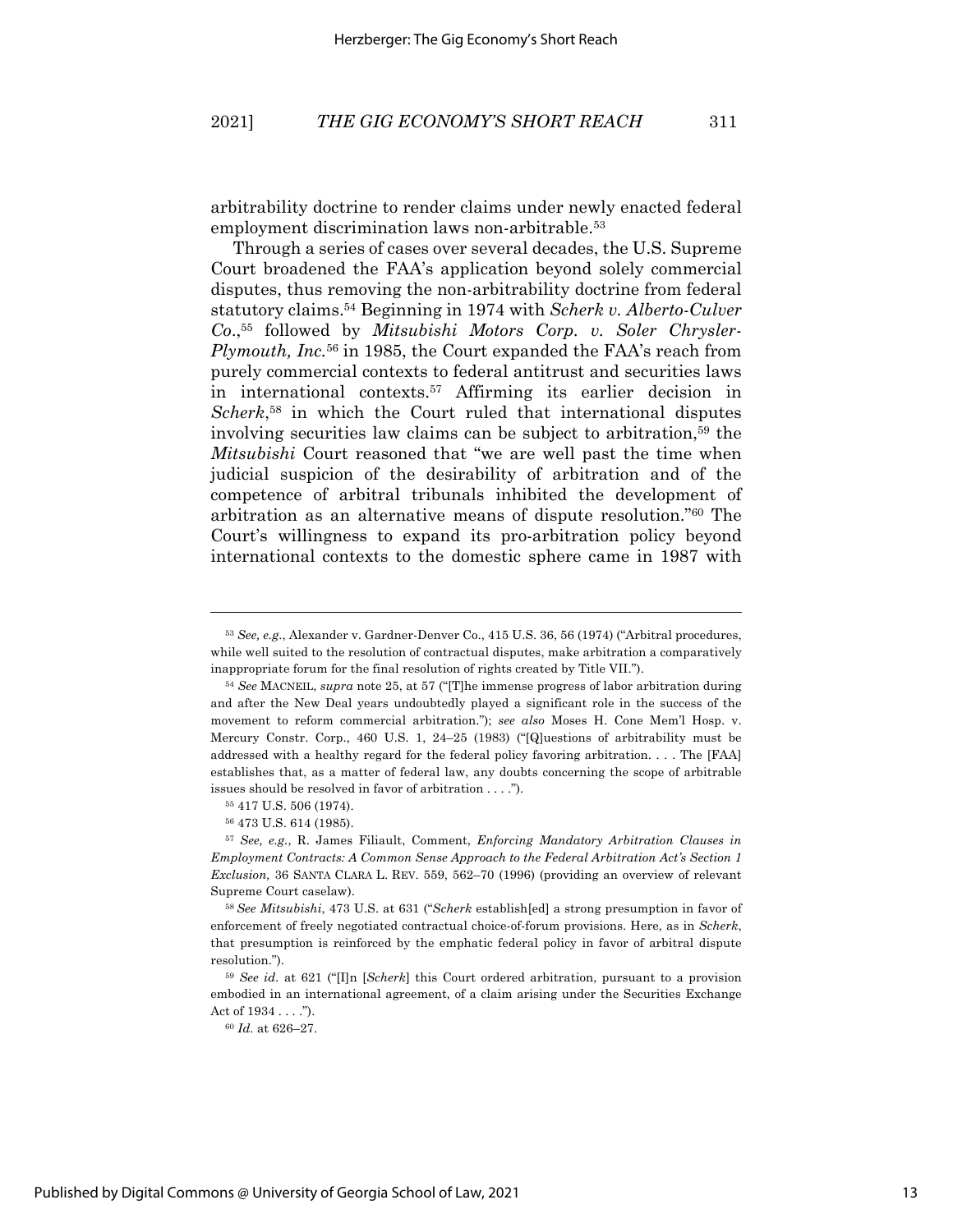*Shearson/American Express, Inc. v. McMahon*. <sup>61</sup> There, the Court found that, "[a]lthough the holding in [*Scherk*] was limited to international agreements, the competence of arbitral tribunals to resolve [securities] claims is the same in both [domestic and international] settings."62

In 1991, the Court formally extended the FAA to employment disputes in a landmark case, *Gilmer v. Interstate/Johnson Lane Corp*. <sup>63</sup> There, the Court found that the Age Discrimination in Employment Act (ADEA) did not preclude arbitration as a valid dispute resolution mechanism.64 Shutting down criticism that arbitration is not an appropriate mechanism for employment disputes, the Court reasoned that the "[m]ere inequality in bargaining power [between employers and employees] . . . is not a sufficient reason to hold that arbitration agreements are never enforceable in the employment context."65 Relying on its precedent in *Mitsubishi,* the *Gilmer* Court found that, even in relationships where there may be unequal bargaining power between the parties, an arbitration agreement was enforceable because "the FAA's purpose was to place arbitration agreements on the same footing as other contracts. Thus, arbitration agreements are enforceable 'save upon such grounds as exist at law or in equity for the revocation of any contract.'"66 The Court established that arbitration agreements in employment contexts can be upheld unless the arbitration agreement resulted from a "sort of fraud or overwhelming economic power that would provide grounds 'for the revocation of any

<sup>61</sup> 482 U.S. 220 (1987).

<sup>62</sup> *Id.* at 232. The Court reasoned that "the mistrust of arbitration that formed the basis for the *Wilko* opinion in 1953 is difficult to square with the assessment of arbitration that has prevailed since that time." *Id.* at 233. The Court officially overruled *Wilko* in *Rodriguez de Quijas v. Shearson/Am. Express, Inc.*, 490 U.S. 477 (1989), finding that "*Wilko* was incorrectly decided," especially in light of the steady erosion of judicial hostility towards arbitration. *Id.* at 480, 484.

<sup>63</sup> 500 U.S. 20, 26 (1991) ("It is by now clear that statutory claims may be the subject of an arbitration agreement, enforceable pursuant to the FAA.").

<sup>64</sup> *Id.* at 29 ("Congress, however, did not explicitly preclude arbitration or other nonjudicial resolution of claims, even in its recent amendments to the ADEA.").

<sup>65</sup> *Id*. at 33.

<sup>66</sup> *Id.* (quoting 9 U.S.C. § 2).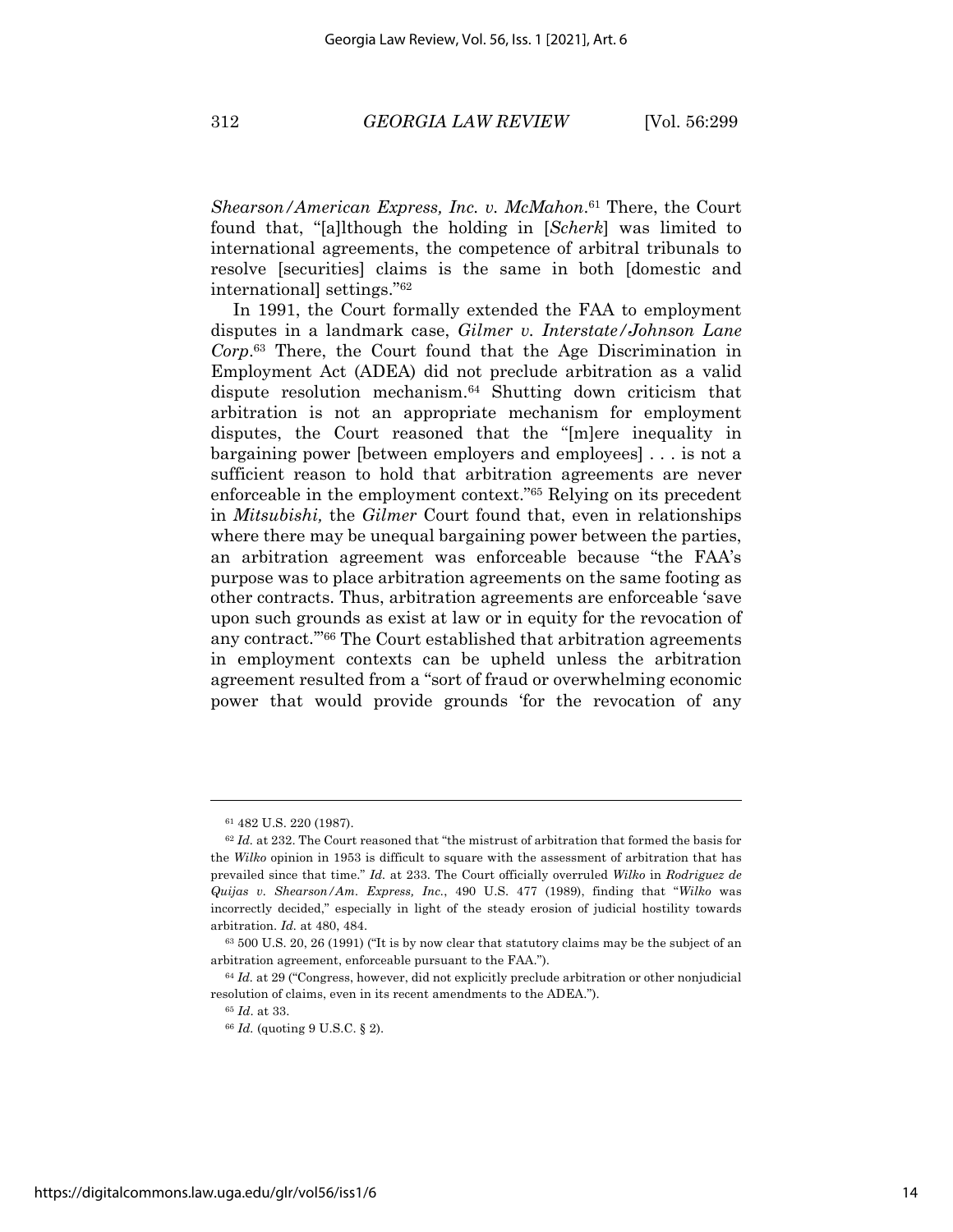contract.'"67 As such, *Gilmer* formally opened the door for the FAA to reach employment disputes.68

#### C. PIVOTAL CASES: *CIRCUIT CITY* AND *NEW PRIME*

Since *Gilmer*, the U.S. Supreme Court has decided two employment contract dispute cases involving the scope of the Section 1 exemption.69 First, in its 2001 *Circuit City Stores, Inc. v. Adams* decision, the Court limited the Section 1 exemption to transportation workers' employment agreements specifically, rather than to all employment agreements.70 In that case, a Circuit City employee filed an employment discrimination suit against the company under California's Fair Employment and Housing Act in contravention of his employment agreement's requirement to arbitrate all disputes.71 In the decision below, the Ninth Circuit ruled that all employment contracts were excluded from the FAA, creating a circuit split that prompted the U.S. Supreme Court to grant certiorari to resolve the issue of the exemption's applicability in employment contracts.72 In line with decades' worth of proarbitration decisions,73 the Court held that "Section 1 exempts from the FAA only contracts of employment of transportation workers."74 To reach this ruling, the Court applied a narrow interpretative

<sup>67</sup> *Id.* (quoting Mitsubishi Motors Corp. v. Soler Chrysler-Plymouth, Inc.*,* 473 U.S. 614, 627 (1985)).

<sup>68</sup> *See* William B. Gould IV, *Kissing Cousins?: The Federal Arbitration Act and Modern Labor Arbitration*, 55 EMORY L.J. 609, 615 (2006) ("[T]he Supreme Court gave the signal in its landmark *Gilmer v. Interstate/Johnson Lane Corp.* decision that it was federal labor policy to promote arbitration of statutory issues and that arbitration could provide an adequate substitute for litigation." (footnote omitted)).

<sup>69</sup> Cir. City Stores, Inc. v. Adams, 532 U.S. 105 (2001); New Prime Inc. v. Oliveira, 139 S. Ct. 532 (2019).

<sup>70</sup> *Cir. City*, 532 U.S. at 109 ("We now decide that the better interpretation is to construe the statute . . . to confine the exemption to transportation workers.").

<sup>71</sup> *Id.* at 109–10.

<sup>72</sup> *Id.* at 109 ("All but one of the Courts of Appeals which have addressed the issue interpret this provision as exempting contracts of employment of transportation workers, but not other employment contracts, from the FAA's coverage.").

<sup>73</sup> *Id.* at 123 (stating that "[t]he Court has been quite specific in holding that arbitration agreements can be enforced under the FAA without contravening the policies of congressional enactments giving employees specific protection against discrimination prohibited by federal law").

<sup>74</sup> *Id.* at 119.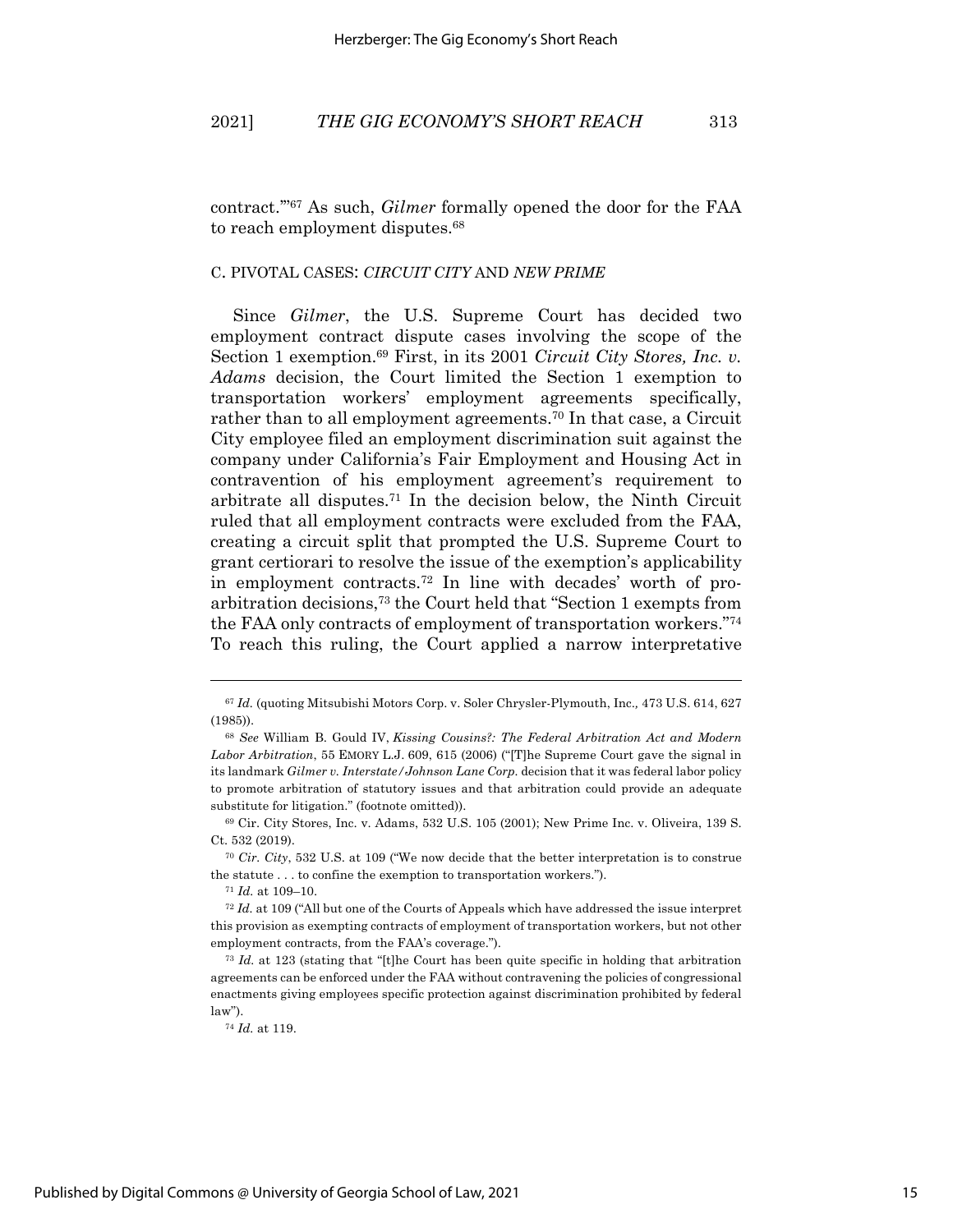framework to Section 1 that examined the plain meaning of the statutory text, the statute's structure, and the statute's purpose.75

The Court employed a textual reading of Section 1 to reach its conclusion.76 In analyzing the Section 1 phrase "engaged in commerce," the Court determined that Congress intended for this language to have a "limited reach" by comparing Section 1 to Section 2, which uses the broader phrase "involving commerce."77 The Court found that the "plain meaning of the words 'engaged in commerce' is narrower than the more open-ended formulations 'affecting commerce' and 'involving commerce.'"78 The "engaged in commerce" language, the Court reasoned, denotes "persons or activities within the flow of interstate commerce,"79 whereas "affecting commerce," like "involving commerce," signals Congress's intent to fully exercise its commerce power.80 Because Congress applies "different modifiers to the word 'commerce' in the design and enactment of its statutes,"81 the deliberate use of "engaged in" indicates a narrow interpretation not "subject to variable interpretations depending upon the date of adoption."82 The Court expressly disregarded the argument that the phrase "engaged in commerce" should be read in a different manner—namely, one that would emphasize the fact that "'engaged in commerce' was not a term of art indicating a limited assertion of congressional jurisdiction" at the time of the FAA's enactment.<sup>83</sup> The Court stated that this alternative reading would result in "[a] variable standard for interpreting common, jurisdictional phrases [that] would contradict [the Court's] earlier cases and bring instability to statutory interpretation."84

<sup>75</sup> *Id.* at 118 ("The plain meaning of the words 'engaged in commerce' is narrower than the more open-ended formulations 'affecting commerce' and 'involving commerce.' . . . We must, of course, construe the 'engaged in commerce' language in the FAA with reference to the statutory context in which it is found and in a manner consistent with the FAA's purpose.").

<sup>76</sup> *See* Claire Kennedy-Wilkins, Note, *Playing Ostrich with the FAA's History: The Scope of Mandatory Arbitration of Employment Contracts*, 54 HASTINGS L.J. 1593, 1594 (2003) ("[T]he Court in *Circuit City* based its decision on a textual analysis of Section 1 . . . .").

<sup>77</sup> *Cir. City*, 532 U.S. at 115.

<sup>78</sup> *Id.* at 118.

<sup>79</sup> *Id.* (quoting Gulf Oil Corp. v. Copp Paving Co., 419 U.S. 186, 195 (1974)).

<sup>80</sup> *Id.* at 115.

<sup>81</sup> *Id.*

<sup>82</sup> *Id.* at 117.

<sup>83</sup> *Id.* at 116.

<sup>84</sup> *Id.* at 117.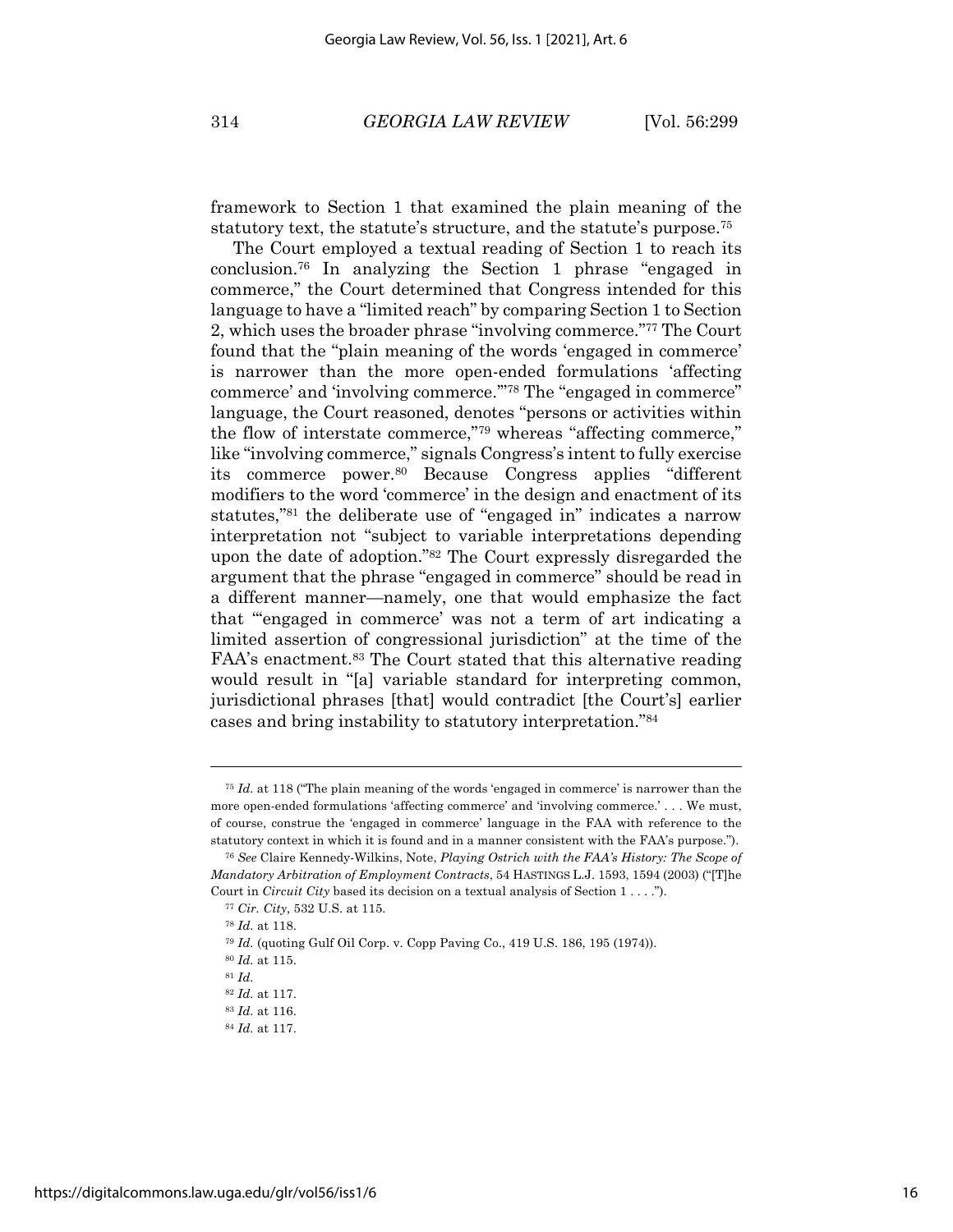The Court also applied the maxim *ejusdem generis*—a "statutory canon that '[w]here general words follow specific words in a statutory enumeration, the general words are construed to embrace only objects similar in nature to those objects enumerated by the preceding specific words'"—to the Section 1 phrase "any other class of workers engaged in . . . commerce."85 This construction suggests that the phrase is residual because it follows an explicit reference to "seamen" and "railroad employees"; therefore, "any other class of workers" should be "controlled and defined by reference to the enumerated categories of workers which are recited just before it."86 The Court acknowledged that canons of construction can generally be countered, but "[t]he application of the rule ejusdem generis in this case, however, is in full accord with other sound considerations bearing upon the proper interpretation" of Section 1.87

Finally, the Court examined the purpose of the FAA to emphasize the need for a narrow reading of Section 1.88 In asserting that "engaged in commerce" has a limited reach, the Court reasoned that this language must be construed "with reference to the statutory context in which it is found and in a manner consistent with the FAA's purpose."89 The Court reiterated that the FAA "seeks broadly to overcome judicial hostility to arbitration."90 Thus, the statute counsels in favor of a reading that upholds such purpose.91 The Court promulgated a narrow interpretation of the Section 1 exemption, "making the FAA a vehicle for the enforcement of most employment arbitration agreements."92 The Court explicitly minimized the influence that historical arguments and legislative history have on its interpretation of Section 1, particularly because

<sup>85</sup> *Id.* at 114–15 (quoting 2A N. SINGER, SUTHERLAND ON STATUTES AND STATUTORY CONSTRUCTION § 47.17 (1991)).

<sup>86</sup> *Id.*

<sup>87</sup> *Id.* at 115.

<sup>88</sup> *Id.* at 118.

<sup>89</sup> *Id.*

<sup>90</sup> *Id.* (quoting Allied-Bruce Terminix Cos. v. Dobson, 513 U.S. 265, 272 (1995)).

<sup>91</sup> *See id.* at 118–19 (explaining that the Court lacked any basis to go beyond the text to interpret the statute broadly).

<sup>92</sup> Dennis R. Nolan, *Employment Arbitration After* Circuit City, 41 BRANDEIS L.J. 853, 853 (2003).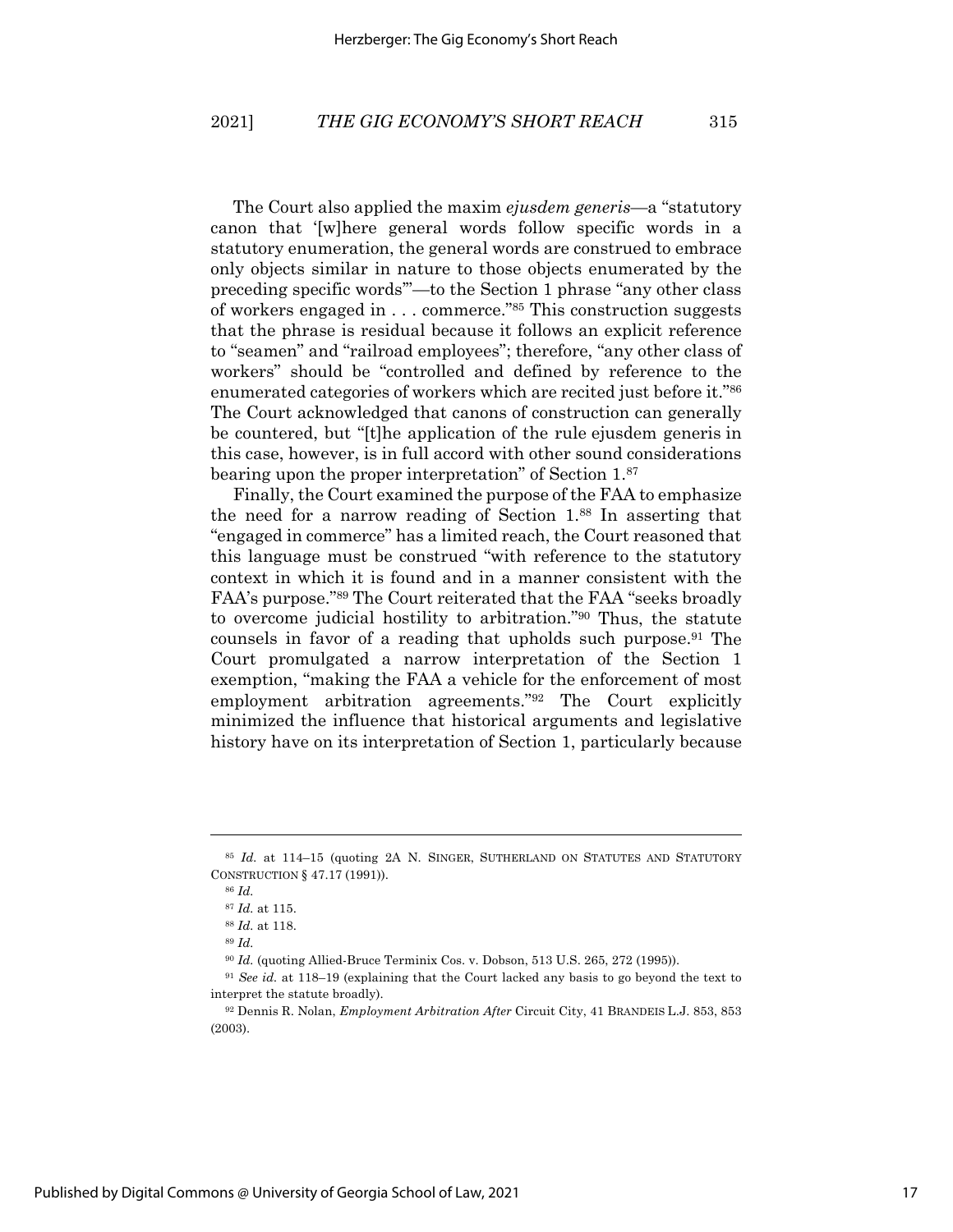the sparse legislative record on the exemption does not provide information on the provision's meaning.93

Eighteen years after *Circuit City*, the Court again examined the scope of Section 1 in *New Prime Inc. v. Oliveira*. <sup>94</sup> There, the Court determined that the term "contracts of employment" under Section 1 extended not only to formal employees, but also to independent contractors.95 The case involved an interstate trucking company that classified a long-haul driver as an independent contractor rather than an employee, raising the question of whether the arbitration clause in his employment agreement was valid in light of this classification.96

The Court applied a textual analysis to determine the scope of the phrase "contract of employment."97 First, the Court reasoned that it is a fundamental statutory construction canon to interpret words in a statute by their ordinary meaning at the time enacted by Congress.98 Turning to what "contract of employment" meant at the time of the FAA's enaction in 1925, the Court examined legal and popular dictionaries to determine that "employment" had a broad definition, serving as a synonym for "work."99 The Court also determined that early twentieth-century Supreme Court caselaw used the phrase "contract of employment" for independent contractor agreements.100 The Court then examined the use of the term "workers" in Section 1 and concluded that Congress

<sup>93</sup> *See Cir. City,* 532 U.S. at 119 ("While the historical arguments respecting Congress' understanding of its power in 1925 are not insubstantial, this fact alone does not give us basis to adopt . . . an expansive construction of the FAA's exclusion provision that goes beyond the meaning of the words Congress used.").

<sup>94</sup> 139 S. Ct. 532 (2019).

<sup>95</sup> *See id.* at 542–44 (reasoning that "[w]hen Congress enacted the [FAA] in 1925, the term 'contracts of employment' referred to agreements to perform work," and thus includes independent contractors within its scope).

<sup>96</sup> *Id.* at 536. The Court stated that both parties conceded that Mr. Oliveira qualified as a worker engaged in interstate commerce due to the nature of his trucking position. *Id.* at 539.

<sup>97</sup> *See id.* at 539–41 (analyzing the text of the statute itself because the statute did not provide the Court with any reason "to depart from the original meaning of the statute at hand").

<sup>98</sup> *Id.* at 539 (applying the "fundamental canon of statutory construction" that requires finding a text's original public meaning (quoting Wis. Cent. Ltd. v. United States, 138 S. Ct. 2067, 2074 (2018))).

<sup>99</sup> *Id.* at 539–40.

<sup>100</sup> *Id.* at 540.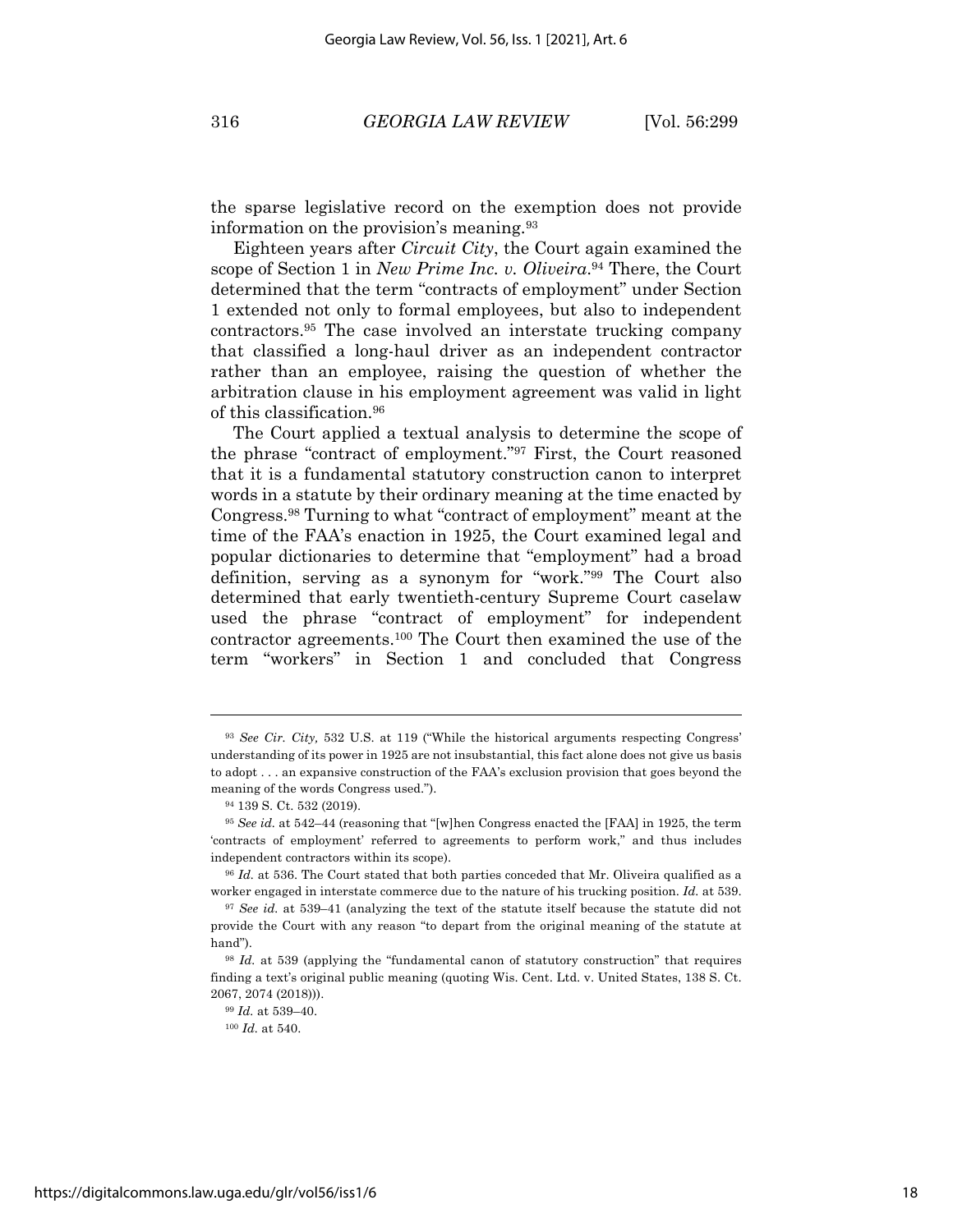deliberately chose that broad term over "employees" or "servants" to indicate that the term "easily embraces independent contractors."101

The Court's decisions in *Circuit City* and *New Prime* resolved several important questions about certain aspects of the Section 1 exemption—namely, that transportation workers are those workers "engaged in interstate commerce"102 and that the Section 1 exemption applies to independent contractors.<sup>103</sup> Although independent contractors are now exempt if they are engaged in interstate commerce, the Court did not determine who qualifies as a "transportation worker."104 Additionally, neither case elaborated how closely related a worker's employment industry must be to a transportation sector or how closely related the employee's responsibilities must be to interstate commerce.105 As a result, lower courts apply the exemption inconsistently in suits involving gig economy delivery drivers.106

#### III. CURRENT CIRCUIT SPLIT

Several circuit courts of appeals have considered whether employment contracts of certain delivery workers—those locally transporting goods, meals, and, in some cases, people—are exempt from arbitration under the FAA's Section 1 carveout for transportation workers.107 These courts take one of two general approaches to determine whether the Section 1 exemption for transportation workers applies to gig economy drivers, with each

<sup>101</sup> *Id.* at 541.

<sup>102</sup> *See* Cir. City Stores, Inc. v. Adams, 532 U.S. 105, 109 (2001) ("We now decide that the better interpretation is to construe the statute, as most of the Courts of Appeals have done, to confine the exemption to transportation workers.").

<sup>103</sup> *See New Prime*, 139 S. Ct. at 543–44 (holding that independent contractor employment agreements fall within the Section 1 arbitration exception).

<sup>104</sup> *See* Stephanie Greene & Christine Neylon O'Brien, *New Battles and Battlegrounds for Mandatory Arbitration After* Epic Systems*,* New Prime*, and* Lamps Plus, 56 AM. BUS. L.J. 815, 860 (2019) (noting that the Court failed to explain who a "transportation worker" is in its FAA decisions).

<sup>105</sup> *See* Aparicio, *supra* note 5, at 408 ("[T]he Supreme Court has yet to shed light on the classes of workers it considers to be 'transportation workers.'").

<sup>106</sup> *See id.* at 409 (stating that because the Supreme Court has never defined "transportation worker," lower courts have "come up with varying, inconsistent, and often times flawed legal frameworks" when applying this provision); *see, e.g.*, *id.* at 427–29 (providing examples of conflicting caselaw as applied to Amazon Flex drivers).

<sup>107</sup> *See infra* Sections III.A, III.B.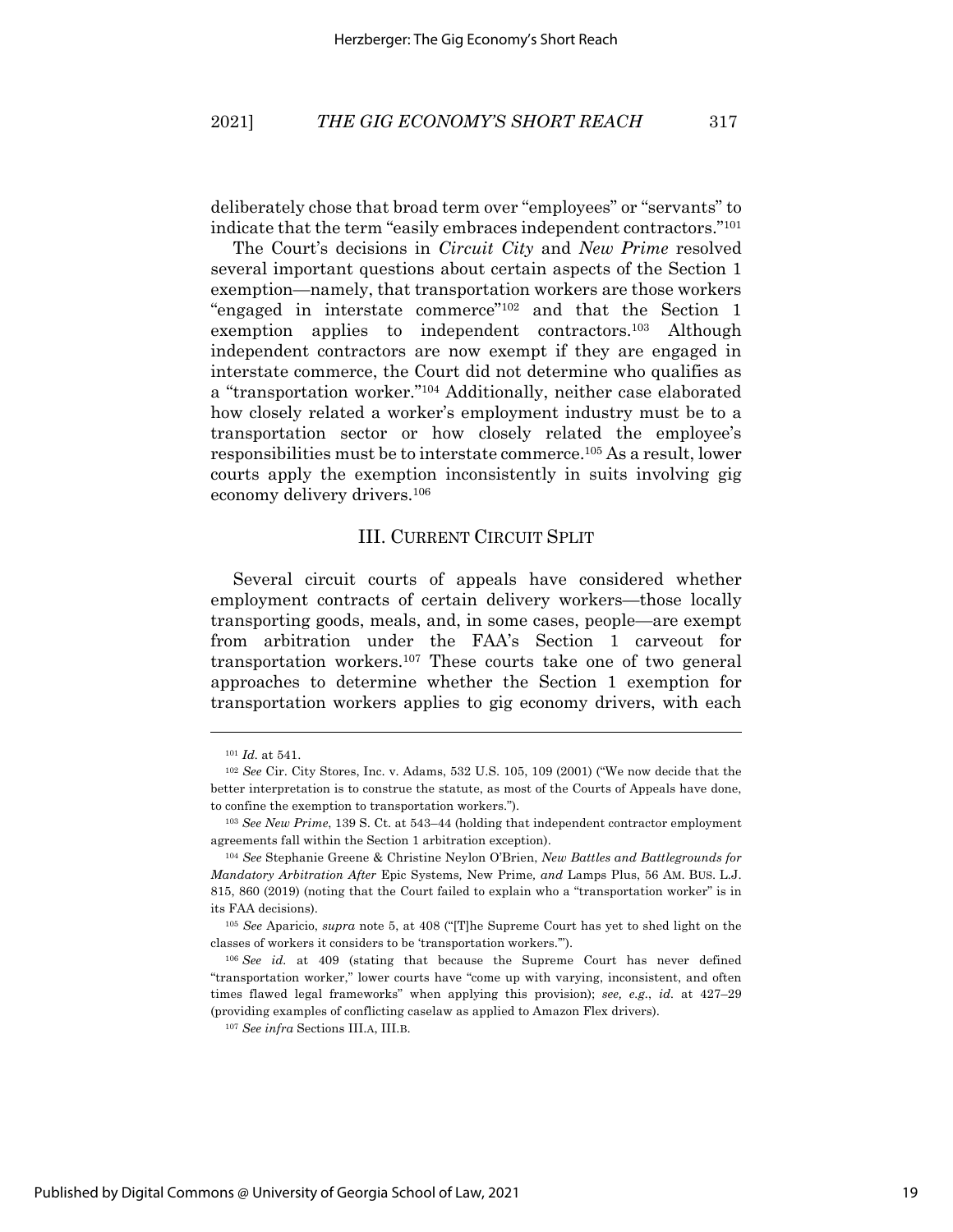analysis turning on whether the workers must cross state lines to be "engaged in interstate commerce."108 One approach employs a broad reading of the phrase that does not require these drivers to cross state lines to be deemed "engaged in" interstate commerce,109 while a second approach promotes a narrow reading that denies delivery drivers the exemption because the drivers themselves do not cross state lines.110

#### A. BROAD APPROACH

In near-identical cases, the Courts of Appeals for the First Circuit in *Waithaka v. Amazon.com, Inc*.111 and the Ninth Circuit in *Rittmann v. Amazon.com, Inc.*<sup>112</sup> found that the Section 1 arbitration exemption applies to gig economy drivers who transport goods or people intrastate.113 Both courts interpreted the exemption broadly, concluding that drivers do not need to cross state lines because the nature of their employment is "so closely related" to

<sup>112</sup> 971 F.3d 904 (9th Cir. 2020).

<sup>108</sup> *Compare, e.g.*, Rittmann v. Amazon.com, Inc., 971 F.3d 904, 910 (9th Cir. 2020) ("The plain meaning of the relevant statutory text, case law interpreting the exemption's scope and application, and the construction of similar statutory language all support the conclusion that transportation workers need not cross state lines to be considered 'engaged in foreign or interstate commerce' pursuant to § 1."), *with* Wallace v. Grubhub Holdings, Inc., 970 F.3d 798, 801–02 (7th Cir. 2020) ("To determine whether a class of workers meets [the transportation worker] definition, we consider whether the interstate movement of goods is a central part of the class members' job description. . . . Then, if such a class exists, we ask in turn whether the plaintiff is a member of it.").

<sup>109</sup> *See infra* Section IV.A.

<sup>110</sup> *See infra* Section III.B.

<sup>111</sup> 966 F.3d 10 (1st Cir. 2020).

<sup>113</sup> *See Waithaka*, 966 F.3d at 13 ("[W]e now hold that the exemption encompasses the contracts of transportation workers who transport goods or people within the flow of interstate commerce, not simply those who physically cross state lines in the course of their work."); *Rittmann*, 971 F.3d at 907 ("AmFlex delivery providers fall within the scope of the FAA's transportation worker exemption pursuant to § 1 because they deliver goods shipped from across the United States."). *But see* Capriole v. Uber Techs., Inc., 7 F.4th 854, 863 (9th Cir. 2021) ("We conclude that Uber drivers, as a nationwide 'class of workers,' are not 'engaged in foreign or interstate commerce' and are therefore not exempt from arbitration under the FAA." (quoting 9 U.S.C. § 1)). In *Capriole*, *id.* at 864–65, the Ninth Circuit found "that Uber's service is primarily local and intrastate in nature," so interstate movement is not a central part of Uber drivers' occupation.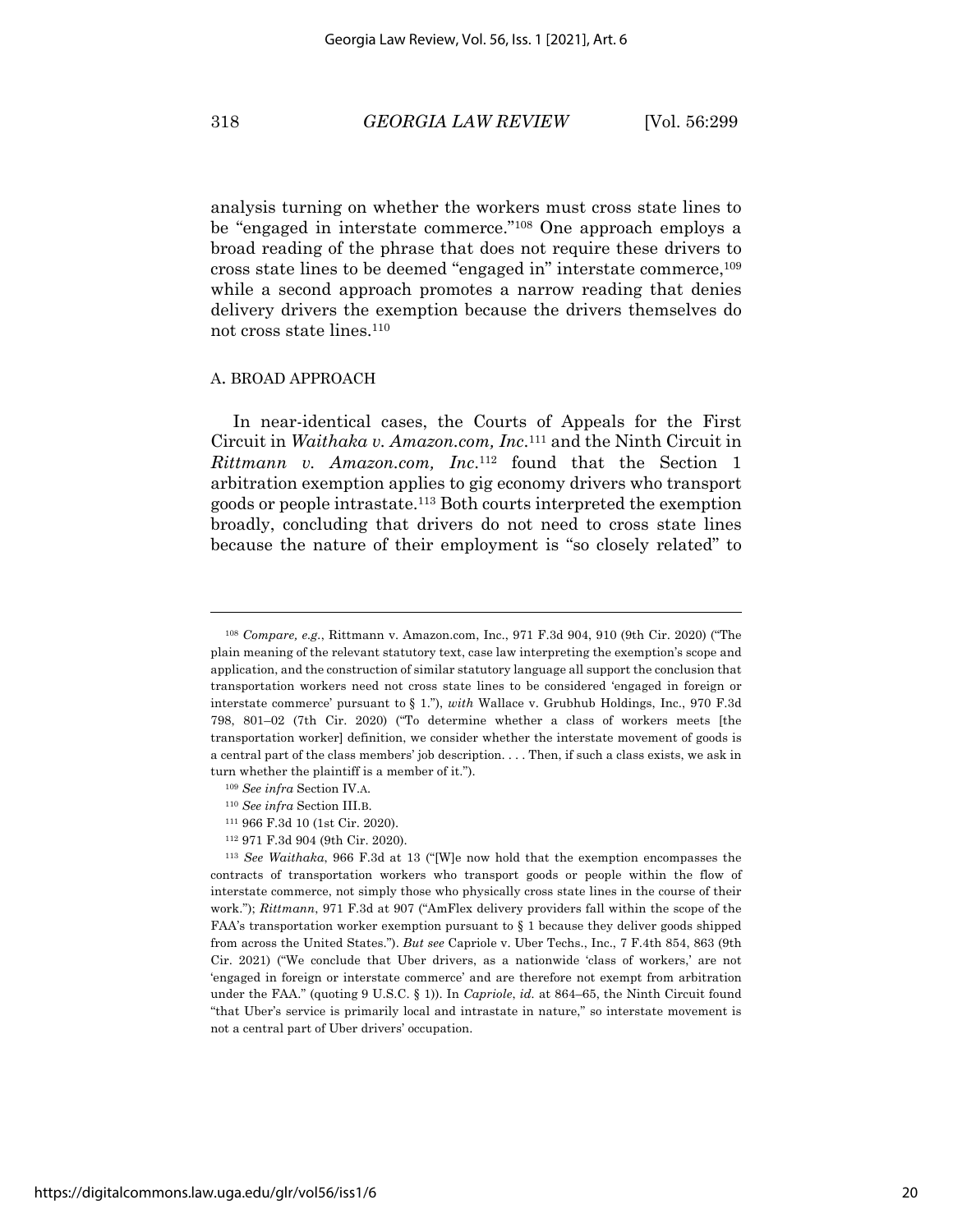interstate transportation as to practically be in it.114 These courts turned to Supreme Court precedent interpreting the exemption's scope and application, the plain meaning of the statutory text, contemporaneous caselaw and statutes, and the specific factual contexts of the businesses involved to support the conclusion that drivers do not need to cross state lines to be considered engaged in interstate commerce under Section 1.115

*1. Contemporaneous Caselaw and Statutes*. The First Circuit acknowledged *Circuit City*'s narrow statutory interpretive approach in its *Waithaka* decision but found that *New Prime* "supplemented the interpretive guidance of *Circuit City* by instructing that we must interpret the Section 1 exemption according to the 'fundamental canon of statutory construction that words generally should be interpreted as taking their ordinary . . . meaning . . . at the time'" of enactment.116 According to the First Circuit, this canon requires interpreting contemporaneous statutes, which suggested that the phrase "engaged in" does not require drivers to cross state lines to be "engaged in commerce."117

To that end, the court in *Waithaka* stated that the *Circuit City* Court relied on the interpretation of the phrase "engaged in commerce" in contemporaneously enacted statutes, including the 1914 Clayton Act, because a comparative analysis of the language would aid the court in assessing "the meaning of the words in the exemption when written."118 The court used this mechanism as an invitation to compare the "engaged in" language of the FAA to that of the Federal Employers' Liability Act (FELA), which states that

<sup>116</sup> *Waithaka*, 966 F.3d at 17 (alterations in original) (quoting New Prime Inc. v. Oliveira*,*  139 S. Ct. 532, 539 (2019)).

<sup>114</sup> *Rittmann*, 971 F.3d at 911 (quoting Palcko v. Airborne Express, Inc., 372 F.3d 588, 593 (3d Cir. 2004)).

<sup>115</sup> *See Waithaka*, 966 F.3d at 13, 22 (examining the "text and purpose of the statute and the relevant precedent" and determining that "[t]he nature of the business for which a class of workers perform their activities must inform th[e] assessment" of whether a class is engaged in interstate commerce); *Rittmann*, 971 F.3d at 909–15 (interpreting the phrase "engaged in interstate or foreign commerce" by turning to *Circuit City*'s precedent, parsing the ordinary meaning of the term "commerce," and assessing the use of the phrase "engaged in commerce" in contemporaneous statutes).

<sup>117</sup> *Id.* at 18–22.

<sup>118</sup> *Id.* at 18–19 (citing Cir. City Stores, Inc. v. Adams, 532 U.S. 105, 117–19 (2001)). The Clayton Act defines "commerce" as "trade or commerce among the several States and with foreign nations, or between the District of Columbia or any Territory of the United States and any State, Territory, or foreign nation . . . ." 15 U.S.C. § 12.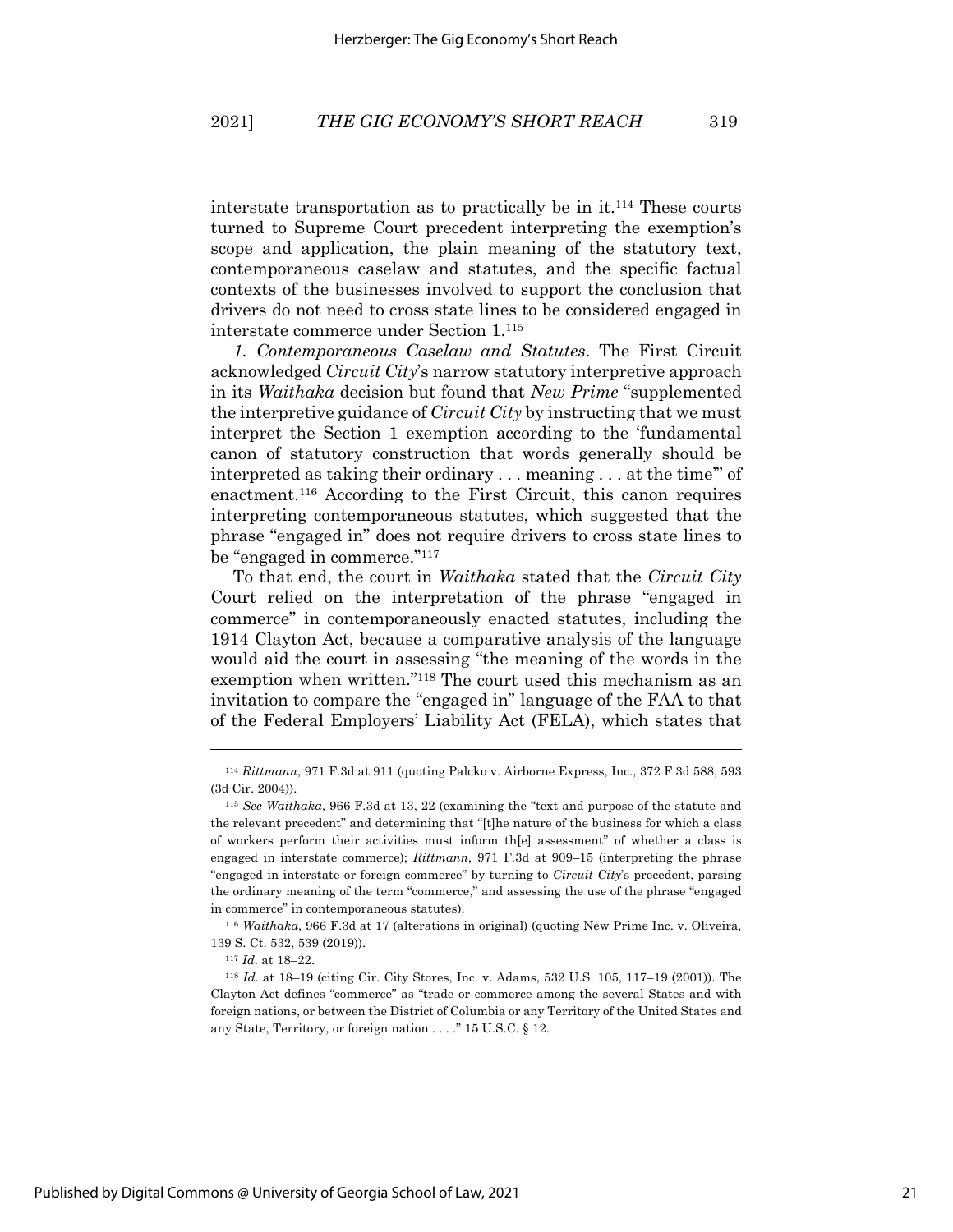"[e]very common carrier by railroad while engaging in commerce between any of the several States . . . shall be liable in damages to any person suffering injury while he is employed by such carrier in such commerce."119 The court also found that cases interpreting the scope of the FELA's "engaged in commerce" language support a parallel application to the FAA because "these cases show that workers moving goods or people destined for, or coming from, other states—even if the workers were responsible only for an intrastate leg of that interstate journey—were understood to be 'engaged in interstate commerce' in 1925."120 The Ninth Circuit in *Rittmann* also turned to cases decided around the time of the FAA's enactment to discount the argument that a transportation worker must cross state lines to be exempt from Section 1 because those cases did not interpret the phrase as requiring workers to cross state lines for the exemption to apply.<sup>121</sup>

*2. Textual Reading*. The *Waithaka* court's textual reading of Section 1's residual clause focuses on the "nature of the business for which a class of workers perform their activities" to determine whether a class of workers is engaged in interstate commerce.<sup>122</sup> The court stated that the drivers "carry out the objectives of a business, which may or may not involve the movement of 'persons or activities within the flow of interstate commerce,'—the crucial concept reflected in the FELA precedents."123 The court asserted that considering the nature of the business is consistent with the *ejusdem generis* canon invoked in *Circuit City* because the enumerated groups of "seamen" and "railroad employees" in Section 1 are "defined by the nature of the business for which they work, demonstrat[ing] that the activities of a company are relevant in determining the applicability of the FAA exemption to other classes of workers."124

<sup>119</sup> *Id.* at 19 (alteration in original) (quoting 45 U.S.C. § 51).

<sup>120</sup> *Id.* at 22.

<sup>121</sup> *See* Rittmann v. Amazon.com, Inc., 971 F.3d 904, 912 (9th Cir. 2020) ("[C]ourts interpreting FELA have held that workers were employed in interstate commerce even when they did not cross state lines.").

<sup>122</sup> *Waithaka*, 966 F.3d at 22–23.

<sup>123</sup> *Id.* (citations omitted) (quoting *Cir. City*, 532 U.S. at 118).

<sup>124</sup> *Id.* at 23; s*ee also Rittmann*, 971 F.3d at 918 ("Amazon's business includes not just the selling of goods, but also the delivery of those goods, typically undertaken by those businesses we have considered to be engaged in foreign and interstate commerce . . . .").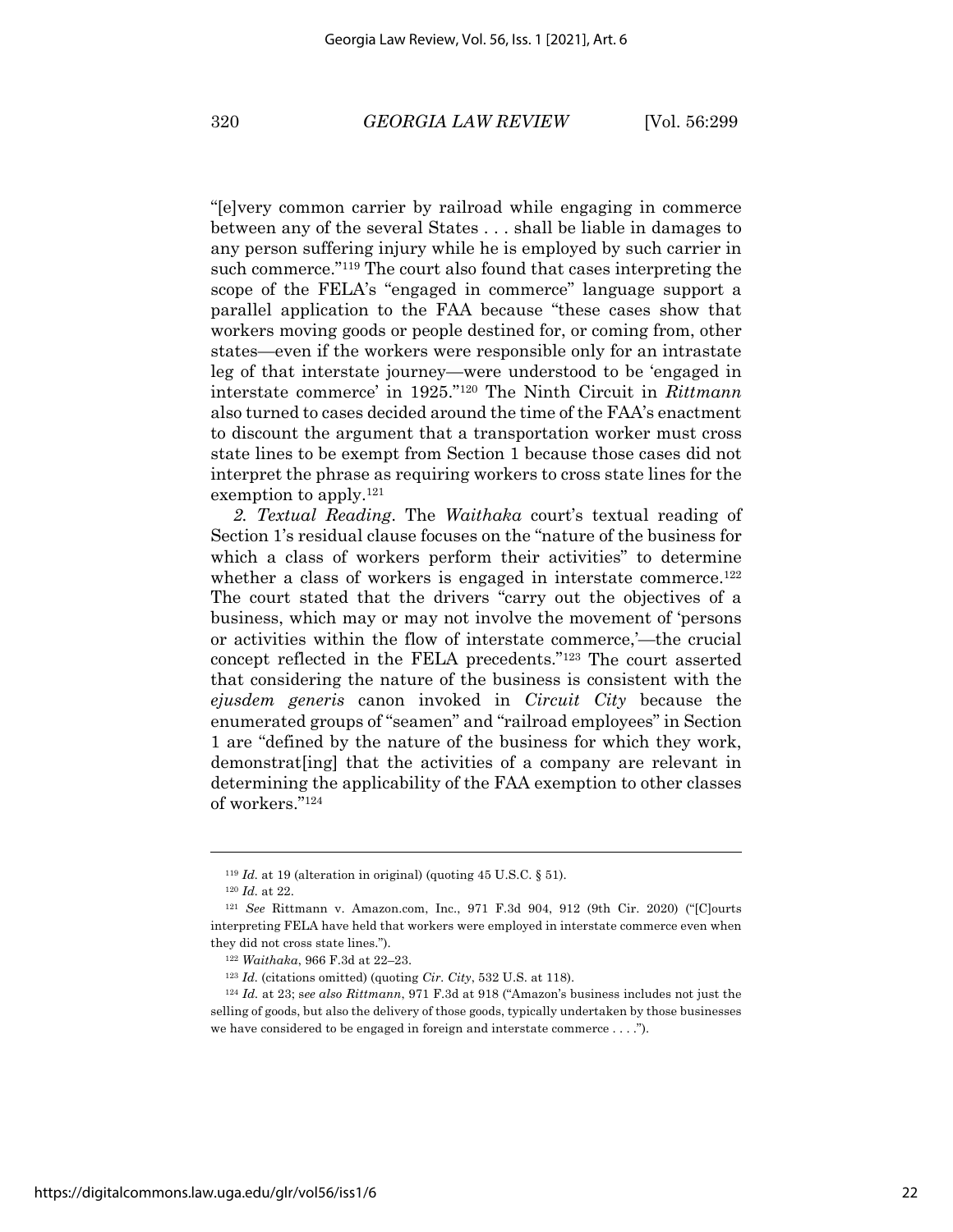The Ninth Circuit echoed this approach in *Rittmann*, highlighting the importance of considering the nature of the employee's business.125 The majority in *Rittmann* found that Amazon Flex delivery drivers are a class of workers engaged in interstate commerce because "the Amazon packages they carry are goods that remain in the stream of interstate commerce until they are delivered."126 The Ninth Circuit examined a 1909 definition of "engaged" and a 1910 definition of "commerce" and found that the combined terms "can reasonably be read to include workers employed to transport goods that are shipped across state lines."127 The court read this combined definition broadly to mean that it applies equally to one worker delivering goods that originated outof-state and to another delivering goods that originated in-state.128

Finally, both courts dismissed the weight of the FAA's proarbitration purpose, finding that its "pro-arbitration purpose cannot override the original meaning of the statute's text"129 and that "[n]othing in *Circuit City* requires that we rely on the proarbitration purpose reflected in § 2 to even *further* limit the already narrow definition of the phrase 'engaged in commerce."<sup>130</sup>

#### B. NARROW APPROACH

In *Wallace v. GrubHub Holdings, Inc.*, <sup>131</sup> the Seventh Circuit instituted a narrow approach that denies extending the Section 1 exemption to intrastate delivery drivers, finding that this group

<sup>125</sup> *Rittmann,* 971 F.3d at 917.

<sup>&</sup>lt;sup>126</sup> *Id.* at 915. The court distinguished Amazon Flex delivery drivers from food delivery services based on the fact that "local food delivery drivers are not 'engaged in the interstate transport of goods' because the prepared meals from local restaurants are not a type of good that are 'indisputably part of the stream of commerce.'" *Id.* at 916 (quoting Levin v. Caviar, Inc*.*, 146 F. Supp. 3d 1146, 1153 (N.D. Cal. 2015)). The court emphasized that Amazon's products "do not 'come to rest'" when they reach a warehouse; therefore, the interstate transaction does not end at the warehouse. *Id.* Rather, products arriving at a warehouse are still in the interstate process, which concludes when a last-mile driver delivers them to a customer's intended destination. *Id.*

<sup>127</sup> *Id.* at 910.

<sup>128</sup> *See id.* ("The ordinary meaning of those words does not suggest that a worker employed to deliver goods that originate out-of-state to an in-state destination is not 'engaged in commerce' any less than a worker tasked with delivering goods between states.").

<sup>129</sup> *Waithaka*, 966 F.3d at 24.

<sup>130</sup> *Rittmann*, 971 F.3d at 914.

<sup>131</sup> 970 F.3d 798 (7th Cir. 2020).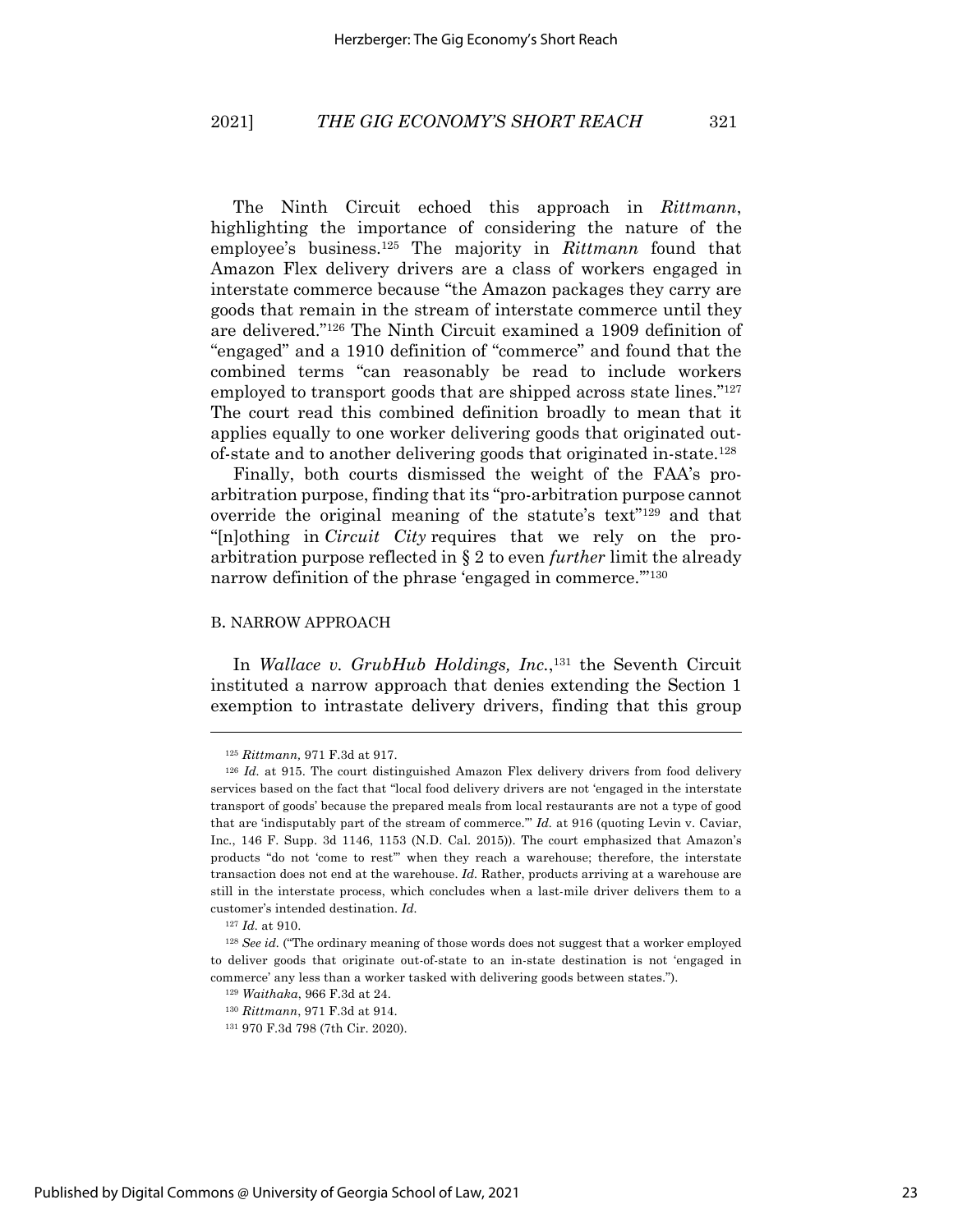does not qualify as a class of transportation workers engaged in interstate commerce.132 Under this line of reasoning, the operative unit of the residual phrase is "class of workers," rendering whether the individual worker actually engaged in interstate commerce irrelevant. <sup>133</sup> Rather, it is relevant "*whether the class of workers to which the complaining worker belonged* engaged in interstate commerce."134 Under this approach, a class of workers is exempt from arbitration when it is "actually engaged in the movement of goods in interstate commerce,"135 or stated differently, when a class of workers is "connected not simply to the goods, but to the act of moving those goods across state or national borders."136

The Seventh Circuit's statutory interpretation began by examining the text, which suggests that "the first thing we see in the text of the residual category is that the operative unit is a 'class of workers.'"137 This reading indicates that a transportation workers' class member qualifies for the Section 1 exemption when her class engages in interstate commerce.<sup>138</sup> To determine what it means for a class of workers to be engaged in interstate commerce, the Seventh Circuit relied on *Circuit City*'s narrow reading of the "engaged in" language used in Section 1 rather than the "involving commerce" language used in Section 2.139

Courts employ a two-part test to determine if a class meets the "engaged in interstate commerce" requirement.140 First, the court considers "whether the interstate movement of goods is a central part of the class members' job description," which becomes the

<sup>132</sup> *See id.* at 803 ("To show that they fall within this exception, the plaintiffs had to demonstrate that the interstate movement of goods is a central part of the job description of the class of workers to which they belong.").

<sup>133</sup> *Id.* at 802–03.

<sup>134</sup> *Id.* at 800 (quoting Bacashihua v. U.S. Postal Serv., 859 F.2d 402, 405 (6th Cir. 1988)). <sup>135</sup> *Id.* at 801 (quoting Int'l Bhd. of Teamsters Loc. Union No. 50 v. Kienstra Precast, LLC, 702 F.3d 954, 956 (7th Cir. 2012)).

<sup>136</sup> *Id.* at 802.

<sup>137</sup> *Id.* at 800.

<sup>138</sup> *Id.*

<sup>139</sup> *Id.* at 800–01.

<sup>140</sup> *See id.* at 801–02 (explaining that circuit courts of appeals first consider whether the relevant job description puts a class of workers within the group of "transportation workers" sufficiently engaged in interstate commerce then turn to whether the plaintiff is a part of that class).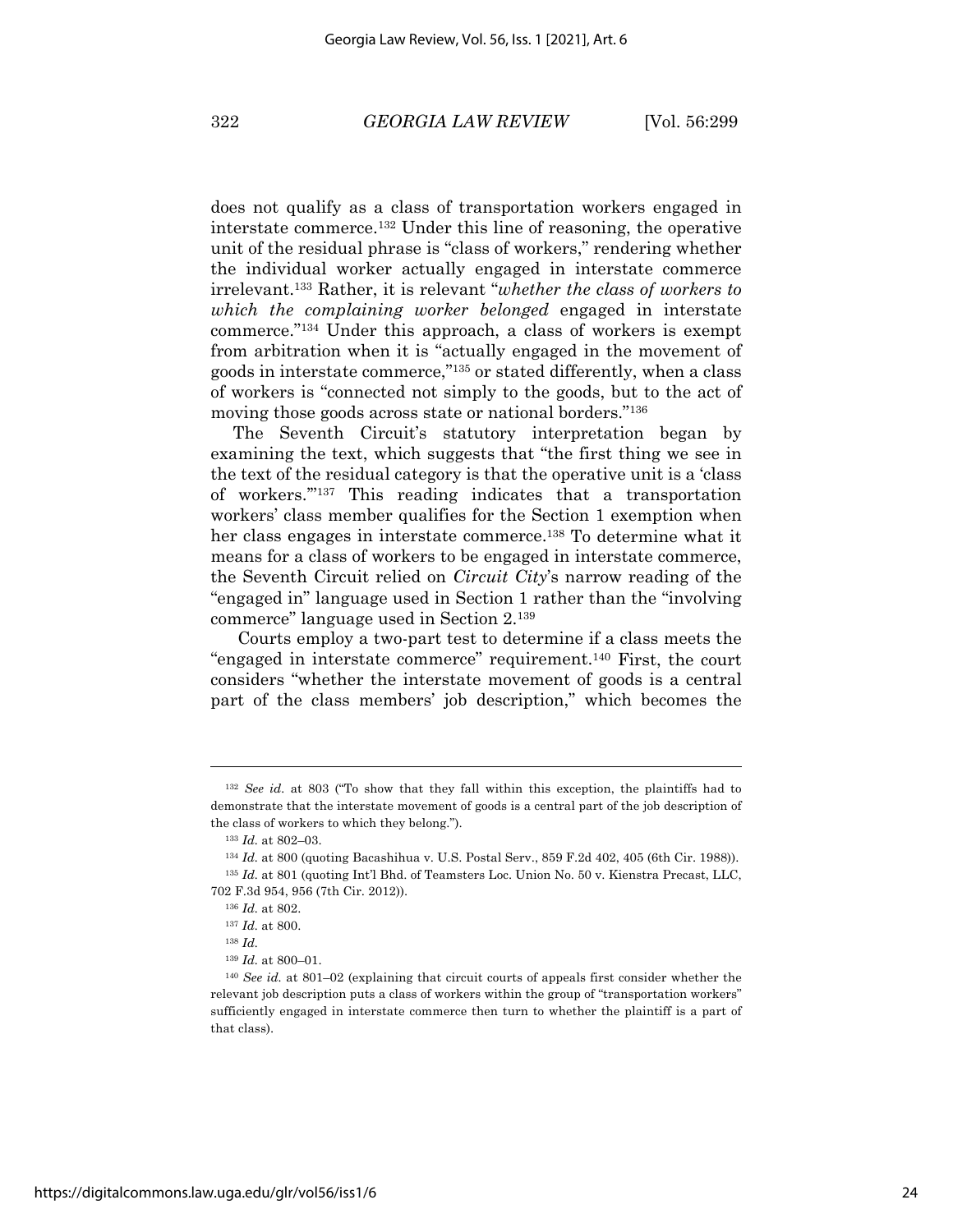central question in the analysis.<sup>141</sup> If a court finds that the interstate movement of goods is a central part of the class's job description, then the question becomes whether the individual worker belongs to that class.142 Using this framework, the *Wallace*  court determined that drivers for Grubhub, a mobile food-ordering platform, are not exempt from arbitration because it is not enough that the drivers are connected only to the goods; rather, the drivers must be connected to cross-border movement of those goods to qualify for the interstate commerce exemption. 143

The governing framework provided by *Circuit City* serves as the basis for this line of reasoning, which focuses on whether a worker is a member of a class of workers that is actively engaged in the "movement of goods across interstate lines."144 This narrow approach requires that the employee herself be "engaged *in the channels of* foreign or interstate commerce,"145 making the "transportation worker" category "analogous to that of seamen and railroad employees, whose occupations are centered on the transport of goods in interstate or foreign commerce."146 This framework is also significant from a policy perspective because applying the broad apporach over *Circuit City*'s narrow approach would exempt a wide range of workers "whose occupations have nothing to do with interstate transport" from the FAA.<sup>147</sup>

<sup>141</sup> *Id.* at 801. The *Wallace* court noted caselaw that concluded that an interstate trucker is plainly a transportation worker, while someone who occasionally delivers furniture to out-ofstate customers is not a transportation worker. *Id*. at 801–02 (first citing New Prime Inc. v. Oliveira, 139 S. Ct. 532, 539 (2019); and then citing Hill v. Rent-A-Center, 398 F.3d 1286, 1289–90 (11th Cir. 2005)).

<sup>142</sup> *Id.* at 802. The court acknowledged that this distinction is straightforward in some cases, as in *New Prime*, but it can also be difficult, as in *Waithaka*. *Id.*

<sup>143</sup> *Id.*

<sup>144</sup> *Id.* at 801–02.

<sup>145</sup> *Id.* at 802 (quoting McWilliams v. Logicon, Inc., 143 F.3d 573, 576 (10th Cir. 1998)).

<sup>146</sup> *Id.*; s*ee also* Rittmann v. Amazon.com, Inc., 971 F.3d 904, 921 (9th Cir. 2020) (Bress, J., dissenting) (stating that despite the difficulty in applying "somewhat opaque, century-old statutory language to a technology-based convenience of modern life . . . for a delivery worker to be 'engaged in' interstate commerce under the FAA, he must belong to a 'class of workers' that crosses state lines in the course of making deliveries").

<sup>147</sup> *See Wallace,* 970 F.3d at 802 (noting that the alternative interpretation could result in "dry cleaners who deliver pressed shirts manufactured in Taiwan and ice cream truck drivers selling treats made with milk from an out-of-state dairy," for example, being exempt from the FAA despite lacking any closer connection to interstate commerce).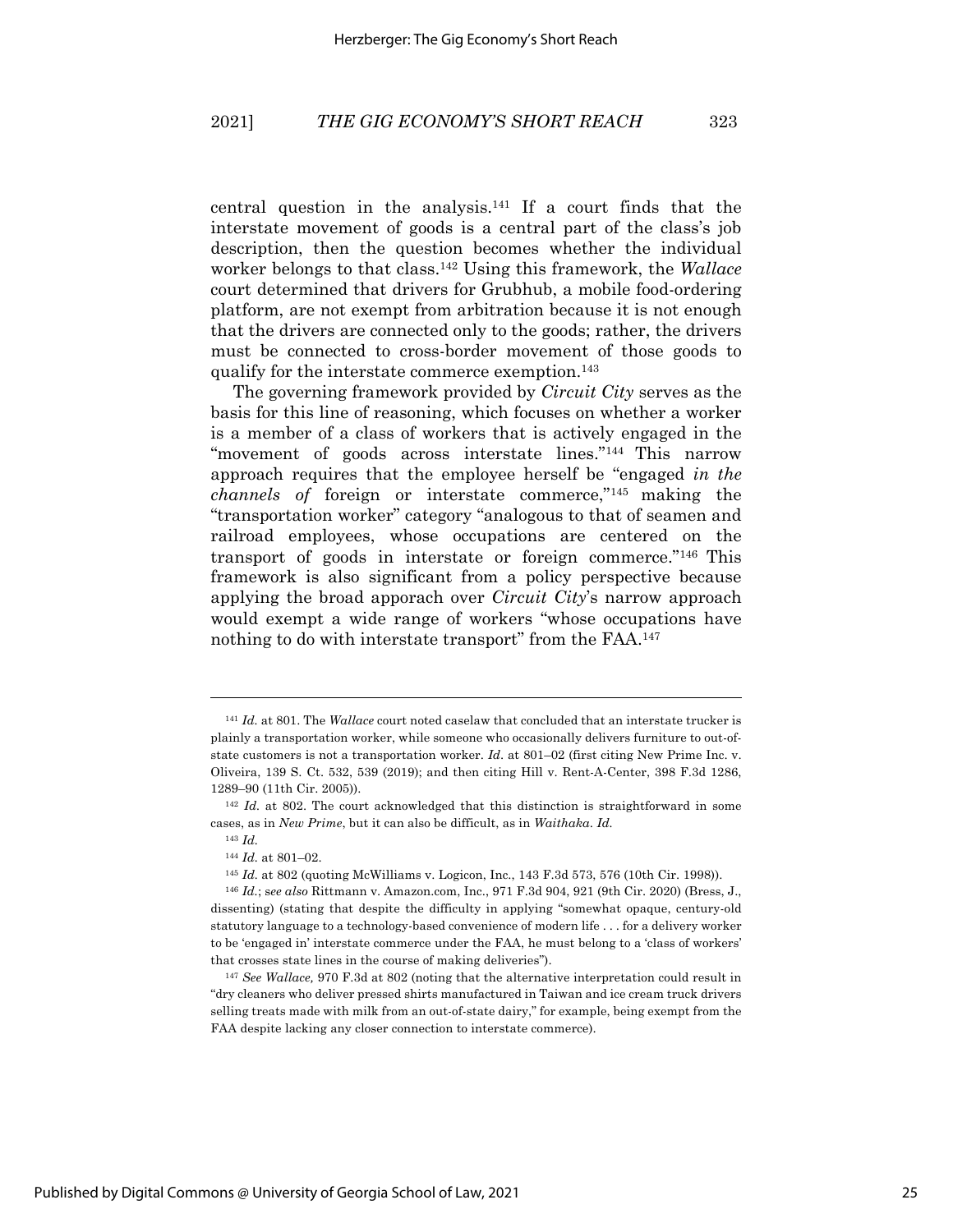## IV. ANALYSIS: GIG ECONOMY DELIVERY DRIVERS SHOULD NOT RECEIVE THE SECTION 1 ARBITRATION EXEMPTION

The current circuit split highlights the difficulty in applying an ambiguous provision of a century-old statute to the "technologybased convenience of modern life."148 Resolving this split requires a universal determination of whether gig economy drivers are transportation workers exempt under Section 1 of the FAA. This Part proposes that gig economy delivery drivers should not be classified as transportation workers for purposes of the Section 1 arbitration exemption for legal and practical reasons.

#### A. LEGAL ANALYSIS

Because gig economy delivery drivers are not "seamen" or "railroad employees," they must fall within the embrace of "any other class of workers engaged in foreign or interstate commerce" to qualify for the arbitration exemption.149 A narrow statutory reading of the Section 1 exemption, as dictated by *Circuit City*, proposes that gig economy drivers operating in a wholly intrastate context should not be exempt from arbitration because they do not fall within the scope of the residual phrase "class of workers engaged in foreign or interstate commerce."150

Although *Circuit City* did not define "transportation worker,"151 its narrow interpretation of Section 1 indicates that the casual nature of gig work does not constitute a class of workers in transportation. Under the appropriate narrow reading of Section 1, a transportation worker must be connected to the act of moving goods across state or national borders, rather than only tangentially linked to a good that has traveled in interstate commerce or only working for a company affiliated with interstate commerce.<sup>152</sup> This

<sup>148</sup> *Rittmann*, 971 F.3d at 921 (Bress, J., dissenting).

<sup>149</sup> 9 U.S.C. § 1.

<sup>150</sup> *Id*.; *see Wallace*, 970 F.3d at 800 ("What does it mean for a class of workers to be 'engaged in interstate commerce'? The Supreme Court's decision in *Circuit City* goes a long way toward providing an answer.").

<sup>151</sup> Aparicio, *supra* note 5, at 408.

<sup>152</sup> *See Wallace*, 970 F.3d at 802 ("Whether easy or hard, though, the inquiry is always focused on the worker's active engagement in the enterprise of moving goods across interstate lines."); *Rittmann*, 971 F.3d at 926 (Bress, J., dissenting) ("As a matter of common parlance,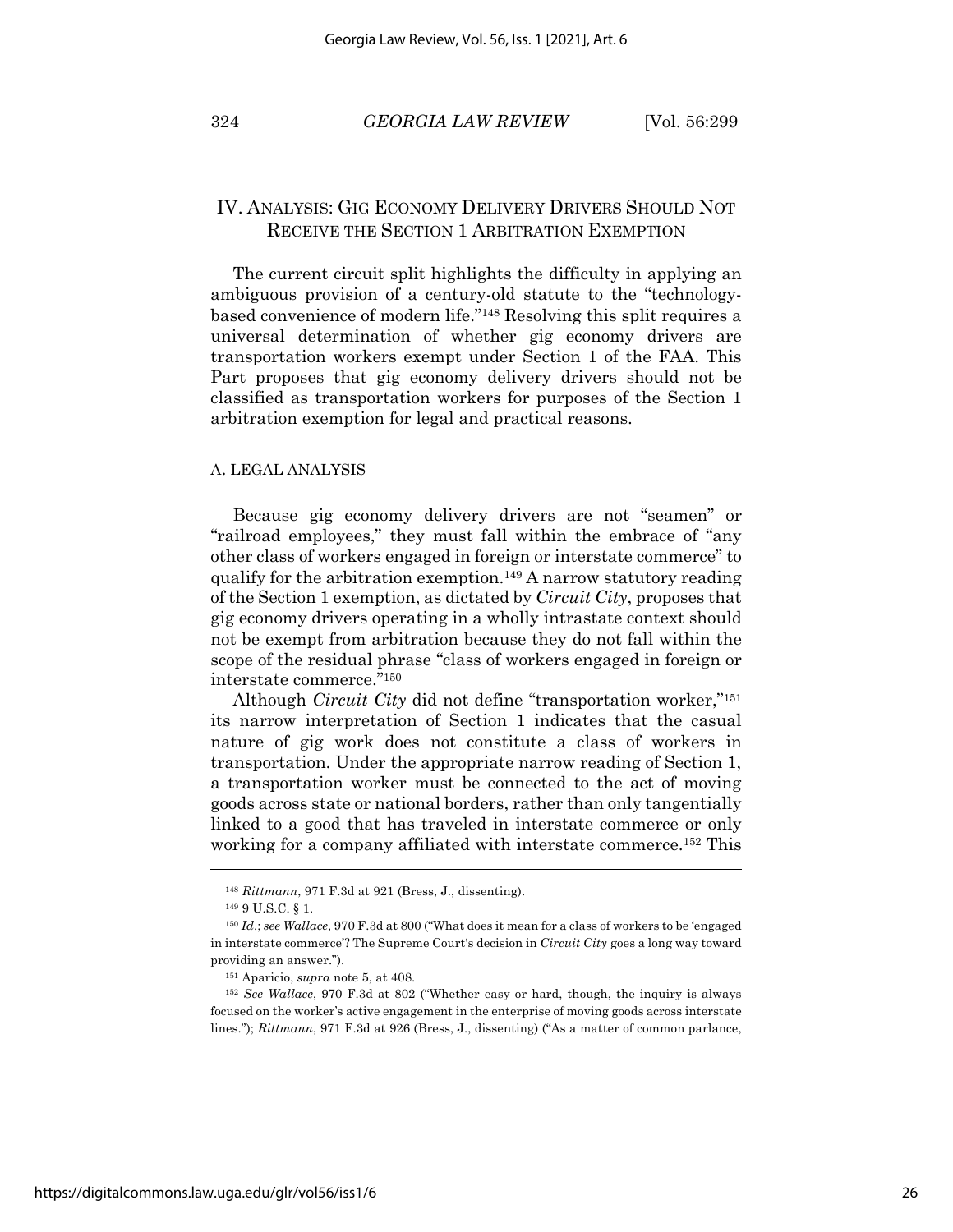Section proposes that such a reading is supported by a plain reading of the statutory language, the statutory structure, and the purpose of the FAA.

*1. Misapplication of Contemporaneous Statutes*. The *Waithaka* court relied on *New Prime* to reason that it "must interpret the Section 1 exemption according to the 'fundamental canon of statutory construction that words generally should be interpreted as taking their ordinary . . . meaning . . . at the time Congress enacted the statute."<sup>153</sup> Using contemporaneous statutes as a blueprint for statutory interpretation, the court considered the scope of "engaged in" interstate commerce within the meaning of the 1908 FELA.154 The First Circuit in *Waithaka* referred to Supreme Court cases involving the FELA in which the Court found that workers "engaged in interstate commerce" included both "those who transported goods or passengers that were moving interstate" and "those who were not involved in transport themselves but were in positions 'so closely related' to interstate transportation 'as to be practically a part of it.'"155 The *Waithaka* court stated that "by looking to these FELA precedents to understand the original meaning of the phrase in 1925, [it was] not engaging in a method of interpretation that Circuit City forbids"156 and thus did not stray from relevant FAA precedent.

The *Waithaka* court's interpretation of the *Circuit City* and *New Prime* framework is unconvincing, though, because neither case mandated the use of contemporaneous statutes to determine the ordinary meaning of Section 1 at the time Congress enacted the FAA.157 The First Circuit correctly stated that "engaged in

and remembering *Circuit City*'s guidance on the narrowness of 'engaged in,' a 'class' of delivery workers would more commonly 'engage in' (*i.e.*, be employed in) 'interstate commerce' by transporting goods across state lines.").

<sup>153</sup> Waithaka v. Amazon.com, Inc., 966 F.3d 10, 17 (1st Cir. 2020) (alterations in original) (quoting New Prime Inc. v. Oliveira, 139 S. Ct. 532, 539 (2019)).

<sup>154</sup> *See id.* at 18–22 (examining "the interpretation of similar phrases in statutes contemporaneous to the FAA" to discern the proper meaning of "engaged in commerce").

<sup>155</sup> *Id.* at 20 (first citing Phila. & Reading Ry. Co. v. Hancock, 253 U.S. 284, 285-86 (1920); and then citing Shanks v. Del., Lackawanna, & W.R.R. Co., 239 U.S. 556, 558–59 (1916)). <sup>156</sup> *Id.* at 21.

<sup>157</sup> *See* Hamrick v. Partsfleet, LLC, 1 F.4th 1337, 1348 (11th Cir. 2021) ("Specifically, in *Circuit City*, the Supreme Court rejected the employee's argument that 'engaged in commerce' should be interpreted the same way as other federal statutes that used the same phrase.").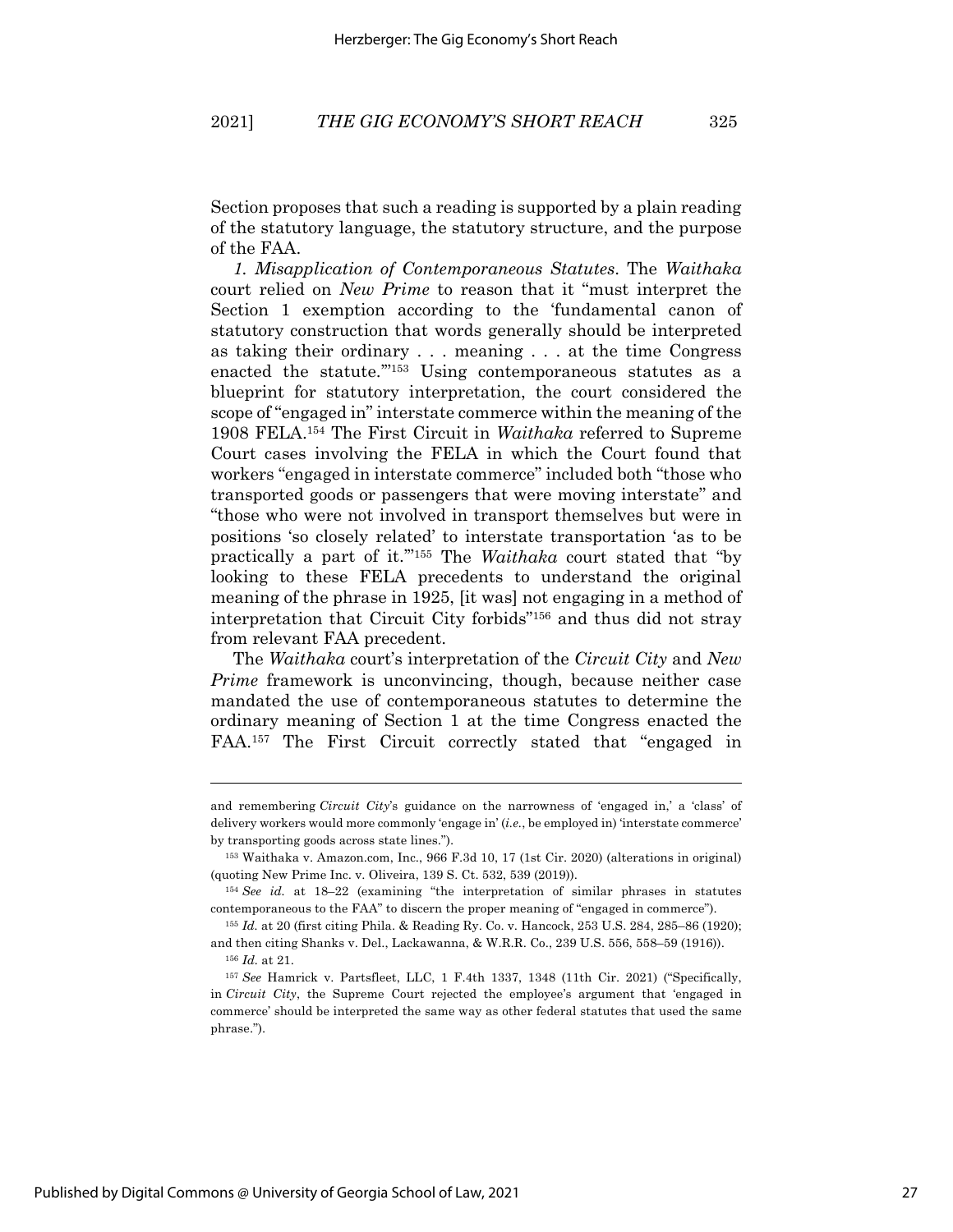commerce" is a phrase that has not been interpreted "as expansively" as Section 2's "involving commerce," but it incorrectly indicated that *Circuit City* examined other statutory contexts to reach this conclusion.158 To reach its holding, the Court in *Circuit City* only relied on its interpretation of these phrases in *Allied-Bruce*. <sup>159</sup> The use of the other cases cited by the *Waithaka* court is dicta and is therefore not binding.<sup>160</sup> Moreover, a comparison of the FAA to any other contemporaneous statute requires that the statute share the FAA's statutory context and purpose.161 The First Circuit and Ninth Circuit's reliance on the FELA, the Clayton Act, and the Robinson-Patman Act is misplaced because these Acts do not share the FAA's context, text, or purpose.162

The FELA, in particular, focuses on the "common carrier," while "the FAA's specific structure and phrasing," including the references to "seamen" and "railroad employees," "give the [Section]

<sup>158</sup> *Waithaka*, 966 F.3d at 16–17, 21 (finding that the Court used several cases to come to this narrow reading of "engaged in"). The *Circuit City* Court only reflected on its past cases involving similar statutory language to prove that it "has declined in past cases to afford significance, in construing the meaning of the statutory jurisdictional provisions 'in commerce' and 'engaged in commerce,' to the circumstance that the statute predated shifts in the Court's Commerce Clause cases." Cir. City Stores, Inc. v. Adams, 532 U.S. 105, 117 (2001).

<sup>159</sup> *Cir. City*, 532 U.S. at 115–16 ("In *Allied-Bruce* itself the Court said the words 'in commerce' are 'often-found words of art' that we have not read as expressing congressional intent to regulate to the outer limits of authority under the Commerce Clause." (quoting Allied-Bruce Terminix Cos. v. Dobson, 513 U.S. 265, 273 (1995))).

<sup>160</sup> *See* WILLIAM N. ESKRIDGE JR., INTERPRETING LAW: A PRIMER ON HOW TO READ STATUTES AND THE CONSTITUTION 189 (2016) ("If an appellate court authoritatively construes a statute, the court's holding is binding on future courts. In contrast to dicta, the holding is the specific application of statutory text to particular facts, together with the legal reasoning deemed necessary to support that application."). The *Circuit City* Court, 532 U.S. at 119, held that "Section 1 exempts from the FAA only contracts of employment of transportation workers," and its discussion of prior caselaw was not a part of that holding; therefore, the case discussion should not be an authoritative source for lower courts.

<sup>161</sup> *See* ESKRIDGE, *supra* note 160, at 121 (stating that the use of other statutes to deduct meaning in a different statute is "especially persuasive when the same term, phrase, or provision is found in statutes that are very similar in object, purpose, and subject matter to the one being interpreted"); *see also* Rittmann v. Amazon.com, Inc., 971 F.3d 904, 931 (9th Cir. 2020) (Bress, J., dissenting) (finding that the "FELA and the Clayton and Robinson-Patman Acts do not share the FAA's text, 'context,' or 'purpose'").

<sup>162</sup> *See Rittmann*, 971 F.3d at 931–32 (Bress, J., dissenting) (countering the *Waithaka* court and the *Rittmann* majority opinion's reasoning by arguing that the FELA, the Clayton Act, and the Robinson-Patman Act cannot "overcome the more natural import of the FAA's text, structure, and purpose").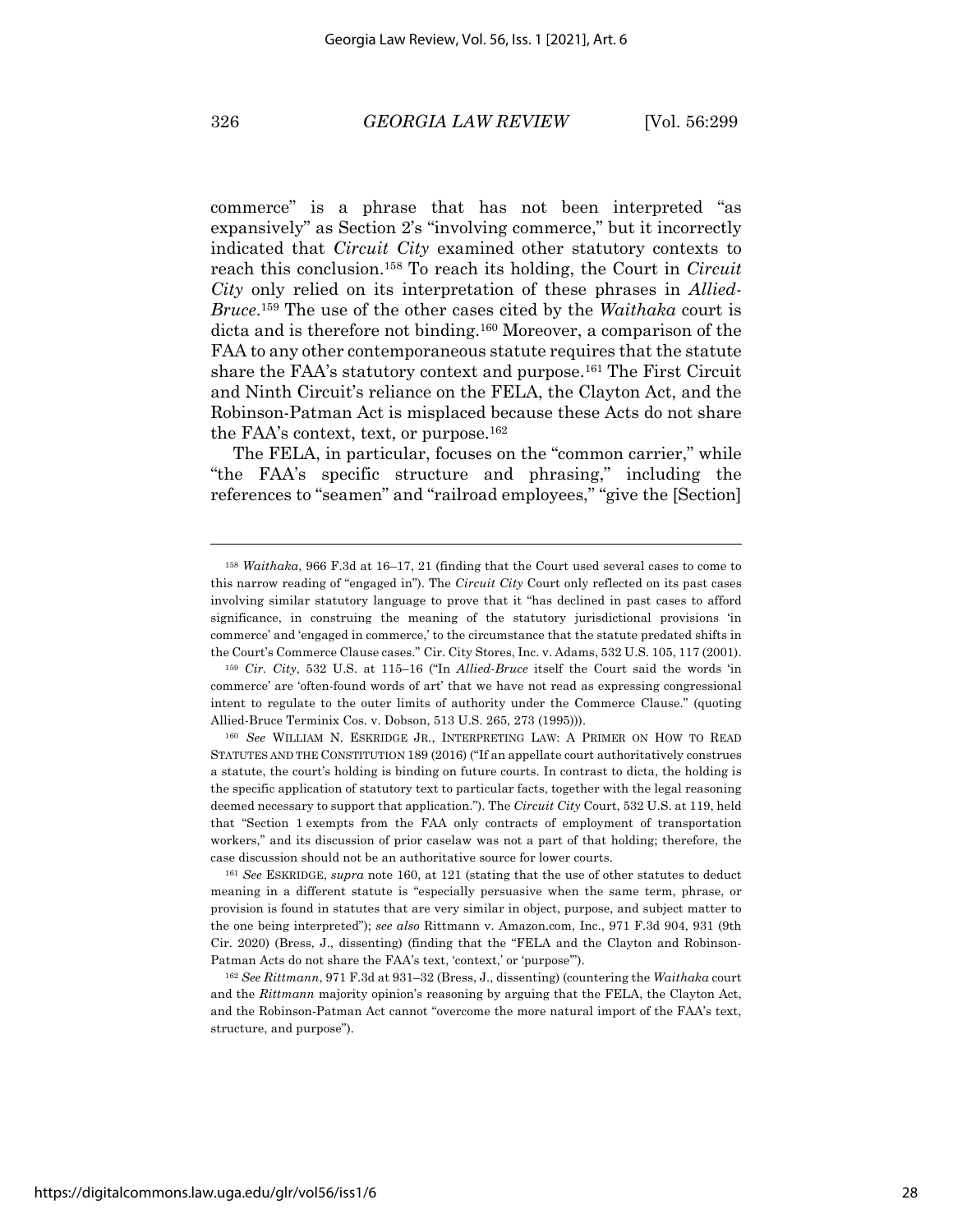1 residual clause some of its meaning."163 Additionally, these contemporaneous statutes do not share the FAA's purpose,164 nor did the Supreme Court ever instruct for the FAA to be interpreted in light of the FELA.165 The argument in support of using the FELA as a blueprint for interpreting the FAA requires a broad leap from precedent because *Circuit City* never mandated this as a test; rather, its reference to the Clayton Act serves only as an example.<sup>166</sup> Therefore, depending too heavily on the language of other statutes may not be indicative of the drafters' intent behind the FAA, nor is it determinative of the statutory language.

*2. Statutory Language and Structure*. A textual, ordinary meaning analysis<sup>167</sup> of Section 1's residual phrase "any other class" of workers engaged in foreign or interstate commerce"168 at the time of the FAA's enactment supports the proposition that a class of workers must cross state lines to be engaged in interstate commerce.169 Dictionaries from the time of the FAA's enactment and the use of the "engaged in" language in contemporaneous caselaw support this proposition.<sup>170</sup> Specifically, dictionaries from the time of enactment demonstrate that the terms "engaged" and "interstate commerce" were afforded a meaning that required crossing state

<sup>166</sup> *See* Cir. City Stores, Inc. v. Adams, 532 U.S. 105, 118–19 (2001) (stating that, while it looked to the prior interpretation of the language in the Clayton Act for help in interpreting the FAA, the Court did "not mean to suggest that statutory jurisdictional formulations 'necessarily have a uniform meaning whenever used by Congress'" (quoting United States v. Am. Bldg. Maint. Indus., 422 U.S. 271, 277 (1975))).

<sup>167</sup> *See* ESKRIDGE, *supra* note 160, at 33–43 (explaining that "apply[ing] the meaning that a reasonable reader would derive from the text of the law" is a prime directive in statutory interpretation and that "[t]he ordinary meaning rule requires that the judge provide a fair reading of statutory language, as it would be understood by the audience for the statute").

<sup>168</sup> 9 U.S.C. § 1.

<sup>163</sup> *Id.* at 931.

<sup>164</sup> *See id.* at 931–32 ("The identified purposes of these other statutes are also not comparable to the FAA's recognized objectives.").

<sup>165</sup> *Cf. id.* at 933 (indicating that neither the majority in *Rittmann* nor the First Circuit in *Waithaka* identified FELA cases from the first quarter of the twentieth century that involved "last leg" delivery drivers like Amazon Flex drivers).

<sup>169</sup> *See* Kennedy-Wilkins, *supra* note 76, at 1601 (arguing that the *Employers' Liability Cases*, which required interpretation of the FELA, indicate that "at the time of the FAA's enactment, Congress's power to regulate the terms and conditions of employment was thought to be limited to circumstances where employees were actually engaged in acts of commerce").

<sup>170</sup> *See, e.g.*, Rittmann v. Amazon.com, Inc., 971 F.3d 904, 925–26 (Bress, J., dissenting) (surveying dictionaries from the early twentieth century).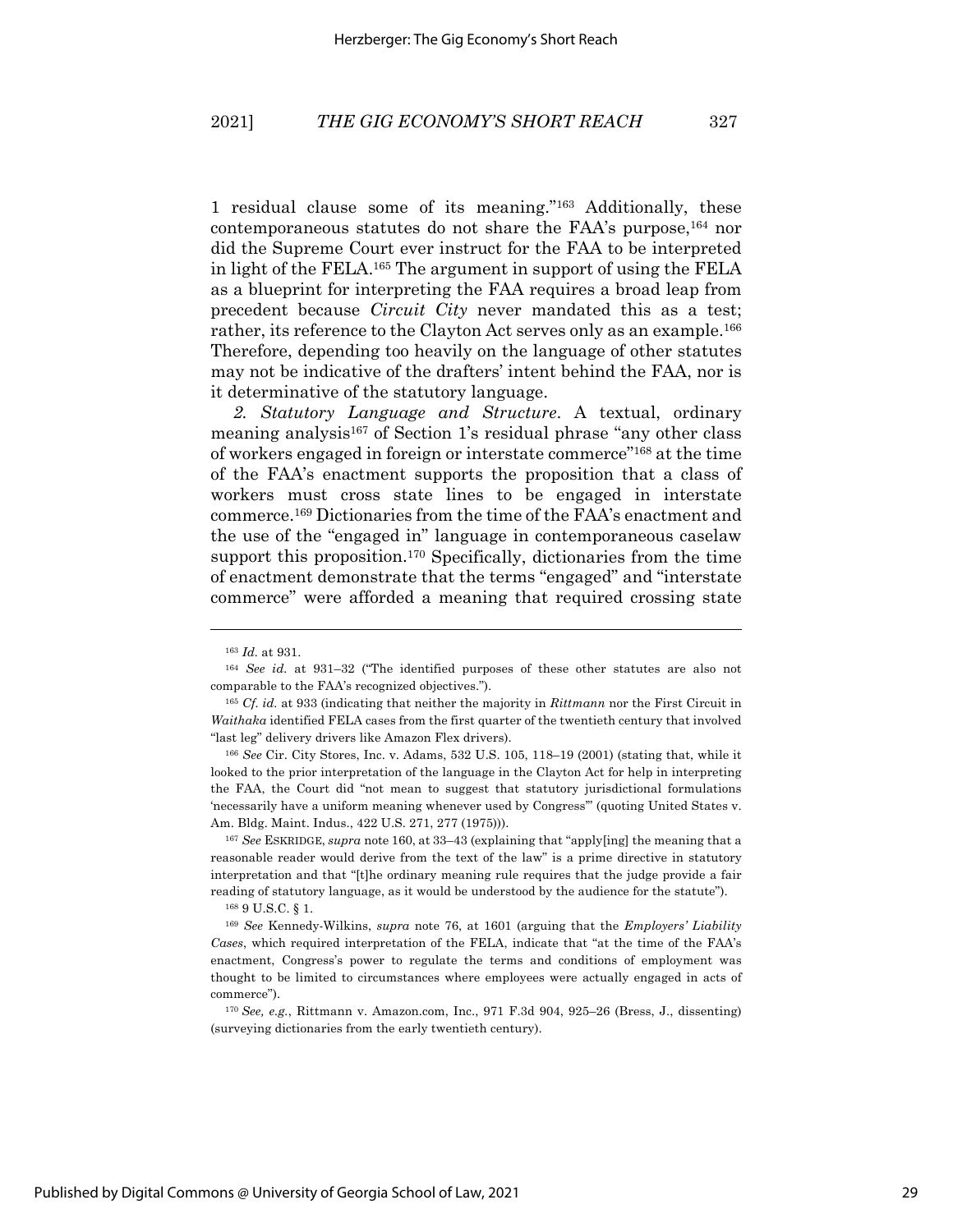lines.171 Dictionaries from the early 1900s defined "engaged" as "occupied" or "employed."172 "Interstate commerce," on the other hand, was defined as "the transportation of persons or property between or among the several states of the Union, or from or between points in one state and points in another state."173

The prior-construction canon also supports the idea that courts often consider the contemporaneous understandings of statutory terms in pre-enactment decisions when undertaking a plain meaning analysis of those terms. <sup>174</sup> Despite the First Circuit's argument that interpretations of FELA-related caselaw decided around the time of the FAA's enactment support the broad approach,175 there are two cases that indicate otherwise. *The Employers' Liability Cases* of 1908176 and 1912177 demonstrate that, around the time of the FAA's enactment, an employee could not be engaged in interstate commerce without crossing state lines. 178

<sup>171</sup> *See id.* at 926 (Bress, J., dissenting) (finding dictionaries from the early twentieth century support the contention that, at the time Congress enacted the FAA, the terms "engaged" and "interstate commerce" could be understood to mean "a person who is 'engaged in … interstate commerce' is one who is employed to do the thing that is the subject of the engagement, here 'foreign or interstate commerce'"). Dictionaries are an increasingly popular source of support in statutory interpretation. *See* ESKRIDGE, *supra* note 160, at 44 ("Increasingly, judges are turning to dictionaries as external evidence of what words might mean."). *But see* ANTONIN SCALIA & BRYAN A. GARNER, READING LAW: THE INTERPRETATION OF LEGAL TEXTS app. A at 415–16 (2012) (cautioning against the use of non-legal dictionaries to determine statutory meaning).

<sup>172</sup> *Engaged*, WEBSTER'S COLLEGIATE DICTIONARY (3d ed. 1919).

<sup>173</sup> Rittmann v. Amazon.com, Inc., 971 F.3d 904, 926 (9th Cir. 2020) (Bress, J., dissenting) (quoting *Interstate Commerce*, BLACK'S LAW DICTIONARY (2d ed. 1910)).

<sup>174</sup> *See* SCALIA & GARNER, *supra* note 171, at 322–23 (defining the prior construction canon and explaining that "when a statute uses the very same terminology as an earlier statute . . . it is reasonable to believe that the terminology bears a consistent meaning").

<sup>175</sup> *See* Waithaka v. Amazon.com, Inc., 966 F.3d 10, 19–20 (1st Cir. 2020) (analyzing FELA cases then settling on a broad definition of "engaged in commerce" derived from Supreme Court precedent).

<sup>176</sup> Howard v. Ill. Cent. R.R. Co., 207 U.S. 463 (1908).

<sup>177</sup> Mondou v. N.Y., New Haven & Hartford R.R. Co., 223 U.S. 1 (1912).

<sup>178</sup> *Howard*, 207 U.S. at 499 (invalidating a statute that attempted to regulate employerworker relationships because it "includes many subjects wholly beyond the power [of Congress] to regulate commerce, and depends for its sanction upon that authority, it results that the act is repugnant to the Constitution"). The *Howard* Court found that including wholly intrastate workers, who may work for a company that engages in interstate commerce, would nonetheless "extend the power of Congress to every conceivable subject, however inherently local, would obliterate all the limitations of power imposed by the Constitution, and would destroy the authority of the states as to all conceivable matters which . . . [are]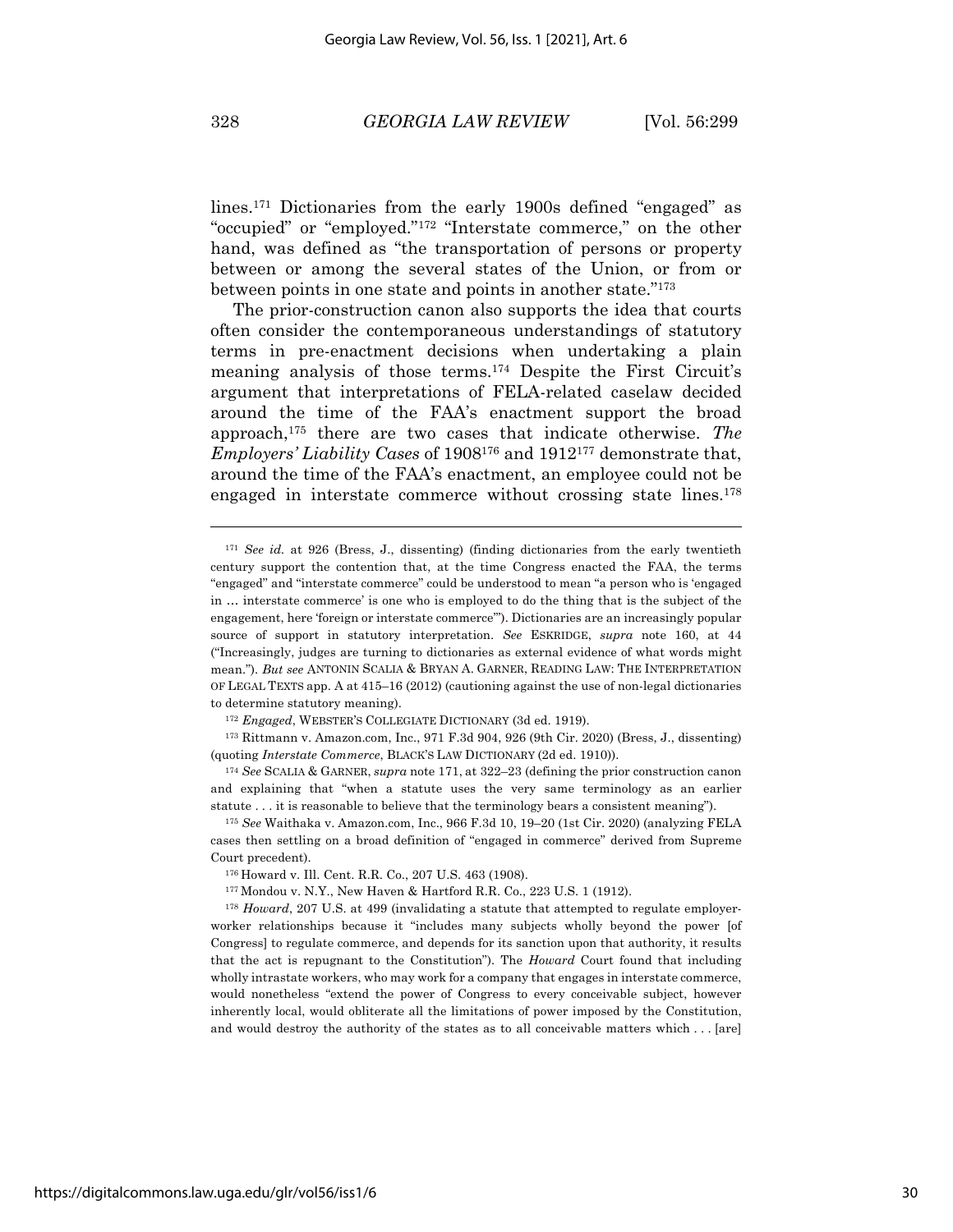These cases involved the FELA, which covered "all common carriers engaged in interstate commerce" and imposed liability on such carriers "without qualification or restriction as to the business in which the carriers or their employees may be engaged at the time of the injury."179 The *First Employers' Liability Case* found that, at the time, the FELA exceeded the scope of Congress's commerce power "because the law included employees who may not have been actually engaged in commerce when they were injured."180 The *Second Employers' Liability Case* further clarified that to be engaged in interstate commerce required movement across state lines, declaring the following proposition as "so firmly settled as no longer to be open to dispute":<sup>181</sup>

Among the instruments and agents to which the [commerce] power extends are the railroads over which *transportation from one state to another is conducted*, the engines and cars by which such transportation is effected, and *all who are in any wise engaged in such transportation*, whether as common carriers or as their employees.182

This reading comports with the Supreme Court's narrow view of the phrase "engaged in commerce" in *Circuit City*, where it was

<sup>179</sup> *Howard*, 207 U.S. at 498.

under their control so long as the Constitution endures." *Id.* at 502**–**03; *see also Mondou*, 207 U.S. at 48**–**49 ("[I]n the exertion of its power over interstate commerce, [Congress] may regulate the relations of common carriers by railroad and their employees, while both are engaged in such commerce, subject always to the limitations prescribed in the Constitution, and to the qualification that the particulars in which those relations are regulated must have a real or substantial connection with the interstate commerce in which the carriers and their employees are engaged."); Kennedy-Wilkins, *supra* note 76, at 1601 (concluding that "employment activities the Court considered within the realm of interstate commerce and those they considered outside of that realm is [sic] consistent with a broad reading of the language that was used in the Section 1 exemption").

<sup>180</sup> Kennedy-Wilkins, *supra* note 76, at 1601; *see Howard*, 207 U.S. at 499 (**"**As the act thus includes many subjects wholly beyond the power to regulate commerce, and depends for its sanction upon that authority, it results that the act is repugnant to the Constitution, and cannot be enforced unless there be merit in the propositions advanced to show that the statute may be saved.").

<sup>181</sup> *Mondou*, 223 U.S. at 46.

<sup>&</sup>lt;sup>182</sup> *Id.* at 47 (emphasis added).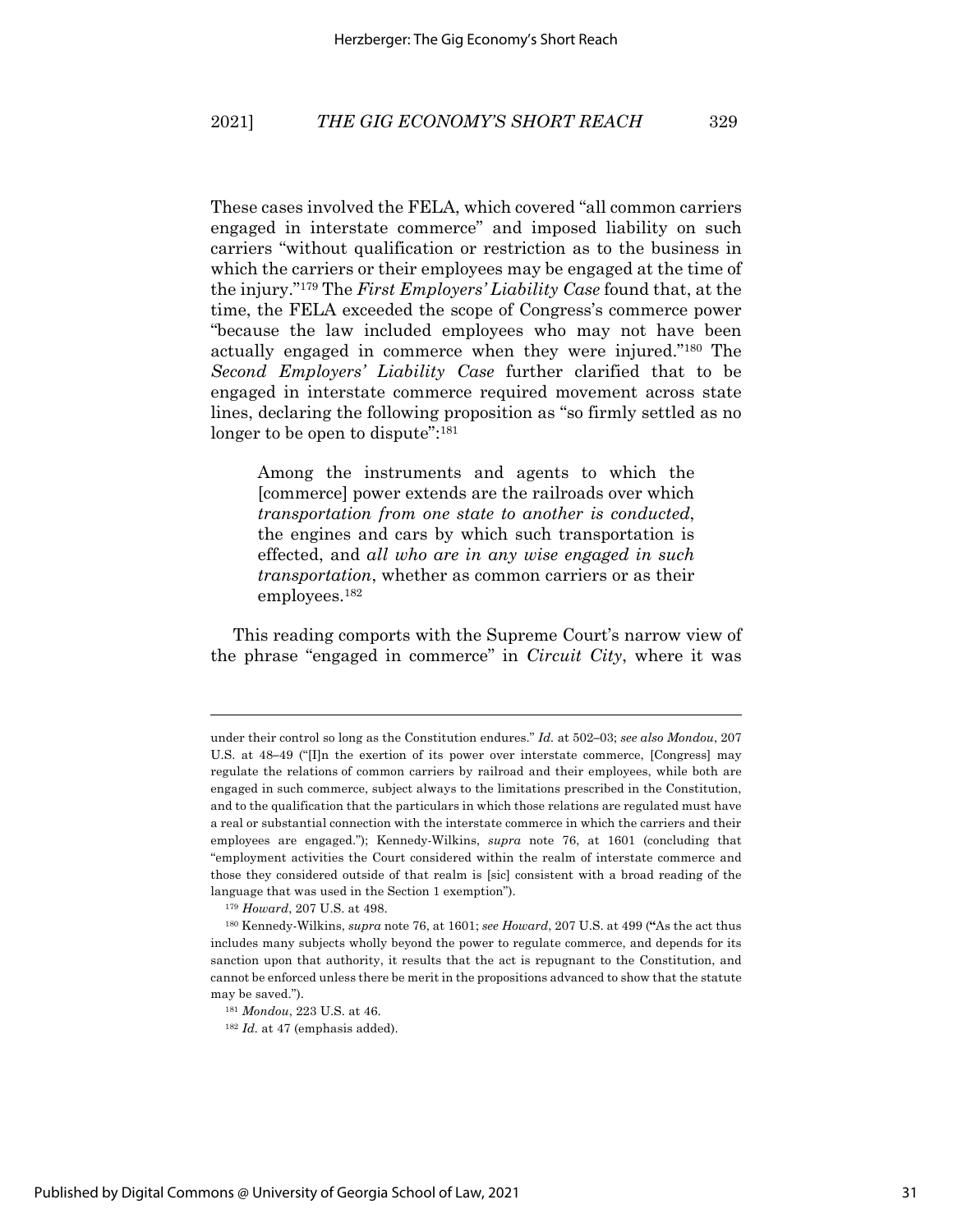"understood to have a more limited reach."183 Even following *New Prime*'s instruction that words should have their ordinary meaning at the time of a statute's enactment, the phrase "engaged in interstate commerce" would still require a transportation worker to move across state lines.184

*Circuit City* provides the correct structural framework to follow, and it supports the interpretation of the Section 1 exemption as requiring transportation workers to cross state lines.185 The Court in *Circuit City* indicated that the phrase "any other class of workers" requires applying the maxim *ejusdem generis*, which groups "transportation worker" with "seamen" and "railroad employees."186 This reading requires "transportation worker" to be "controlled and defined by reference to the enumerated categories of workers which are recited just before it."187 Two rationales exist for applying this canon: First, "[w]hen the initial terms all belong to an obvious and readily identifiable genus, one presumes that the speaker or writer has that category in mind for the entire passage.... And second, when the tagalong general term is given its broadest application, it renders the prior enumeration superfluous."188 In the case of the FAA, if Congress intended "to extend section 1's residual clause to

<sup>183</sup> Cir. City Stores, Inc. v. Adams, 532 U.S. 105, 115 (2001); *see also* Hamrick v. Partsfleet, LLC, 1 F.4th 1337, 1347 (11th Cir. 2021) ("The *Circuit City* Court did not hold, because the issue was not before it, that the transportation worker exemption applied to a class of workers that made intrastate deliveries of goods that had traveled in interstate commerce, even if the class itself did not actually engage in interstate commerce.").

<sup>184</sup> *See* Rittmann v. Amazon.com, Inc., 971 F.3d 904, 925–26 (9th Cir. 2020) (Bress, J., dissenting) (relying on *New Prime*'s ordinary meaning analysis to find that "dictionary definitions from the relevant time" aid in discerning the ordinary meaning of the phrase "engaged in interstate commerce," which would require crossing state lines).

<sup>185</sup> *See Cir. City*, 532 U.S. at 115–16 (recalling that the phrase "involving commerce" in Section 2 is meant to have a broad reading to signal Congress's intent to exercise its commerce power to the fullest extent, while Section 1's "engaged in language" is "understood to have a more limited reach").

<sup>186</sup> *Id.* at 114–15; *see also Rittmann*, 971 F.3d at 927 (Bress, J., dissenting) ("Neither of these classes of workers is defined with reference to the provenance of the goods (or people) they transport. Instead, the FAA casts them at a high level of generality, referring to the broad type of work they perform.").

<sup>187</sup> *Cir. City*, 532 U.S. at 115; s*ee also Rittmann*, 971 F.3d at 928 (Bress, J., dissenting) ("The statutory text in the FAA supports this approach because it refers to workers by their '*class*,' reflecting the same paradigmatic approach as *ejusdem generis* itself. In this case, if the statute excluded 'seamen, railroad employees, and local delivery persons,' it seems clear that one is quite a bit less like the others.").

<sup>188</sup> SCALIA & GARNER, *supra* note 171, at 199–200.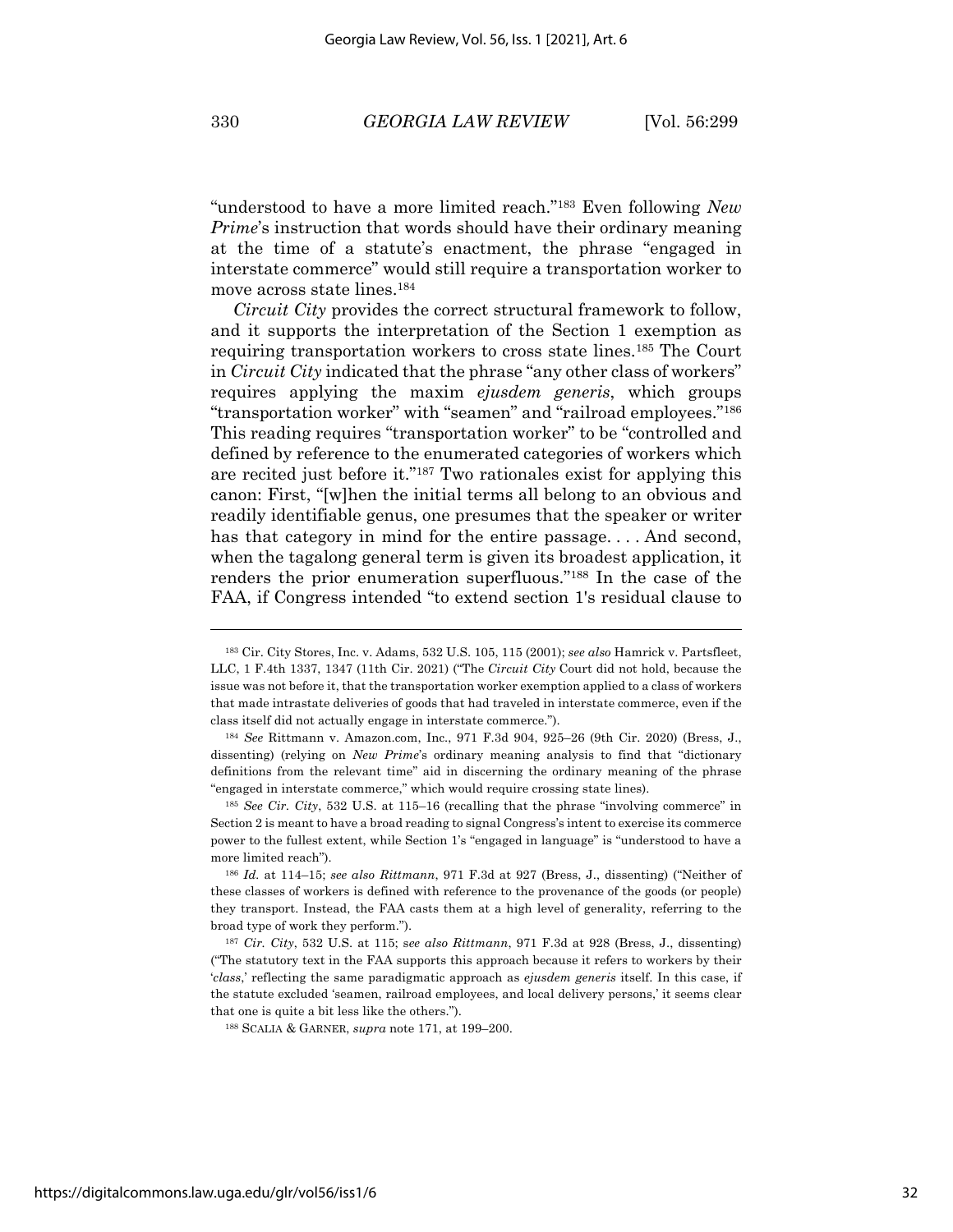classes of workers who transport both goods and passengers from anywhere to anywhere, it would have presumably indicated this intention by eliminating the enumerated categories preceding it, or by using broader language than 'engaged in . . . interstate commerce.'"189

*3. Legislative History and Context*. Although the Court in *Circuit*   $City$  did not resort to legislative history,<sup>190</sup> congressional hearings on the FAA also support the assertion that the drafters intended the residual clause to require crossing state lines.191 At the Senate hearing introducing the FAA in 1923, Charles Bernheimer, the former chairman of the Arbitration Committee for the New York Chamber of Commerce, presented the bill as one that aimed "to eliminate friction, delay, and waste, and . . . to establish and maintain business amity and to reduce the price of commodities to the consumer."192 In the same hearing, Francis B. James, the former chairman of both the Committee on Commercial Law and the Committee on Commerce and Trade Law of the American Bar Association, indicated that interstate transportation occurs when "goods are shipped from one point in a State to another point in the same State, passing through another State."193 At the time of the FAA's enactment, "the transportation of goods sold or contracted to be sold as described in the first section of the bill [was] interstate or foreign commerce," determined by "whether the goods are to be transported to or through another State."194

One year later, the scope of interstate commerce was again discussed at the Joint Hearings before the Subcommittees of the Committees on the Judiciary.195 When asked by the Chairman

<sup>189</sup> Tamar Meshel, *If Apps Be the Food of the Future, Arbitrate On!: Mobile-Based Ride-Sharing, Transportation Workers, and Interstate Commerce*, 15 VA. L. & BUS. REV. 1, 43 (2020) (alteration in original).

<sup>190</sup> *Cir. City,* 532 U.S. at 119 ("As the conclusion we reach today is directed by the text of § 1, we need not assess the legislative history of the exclusion provision.").

<sup>191</sup> *See, e.g.*, *infra* note 195 and accompanying text.

<sup>192</sup> *Sales and Contracts to Sell in Interstate and Foreign Commerce, and Federal Commercial Arbitration: Hearing on S. 4213 and S. 4214 Before a Subcomm. of the Comm. on the Judiciary*, 67th Cong. 3 (1923) (statement of Charles Bernheimer, Former Chairman, Arbitration Committee, New York Chamber of Commerce).

<sup>193</sup> *Id.* at 12.

<sup>194</sup> *Id.* at 17 (Brief in Support of S. 4213).

<sup>195</sup> *Arbitration of Interstate Commercial Disputes: Joint Hearings on S. 1005 and H.R. 646 Before the Subcomms. of the Comms. on the Judiciary,* 68th Cong. 7 (1924).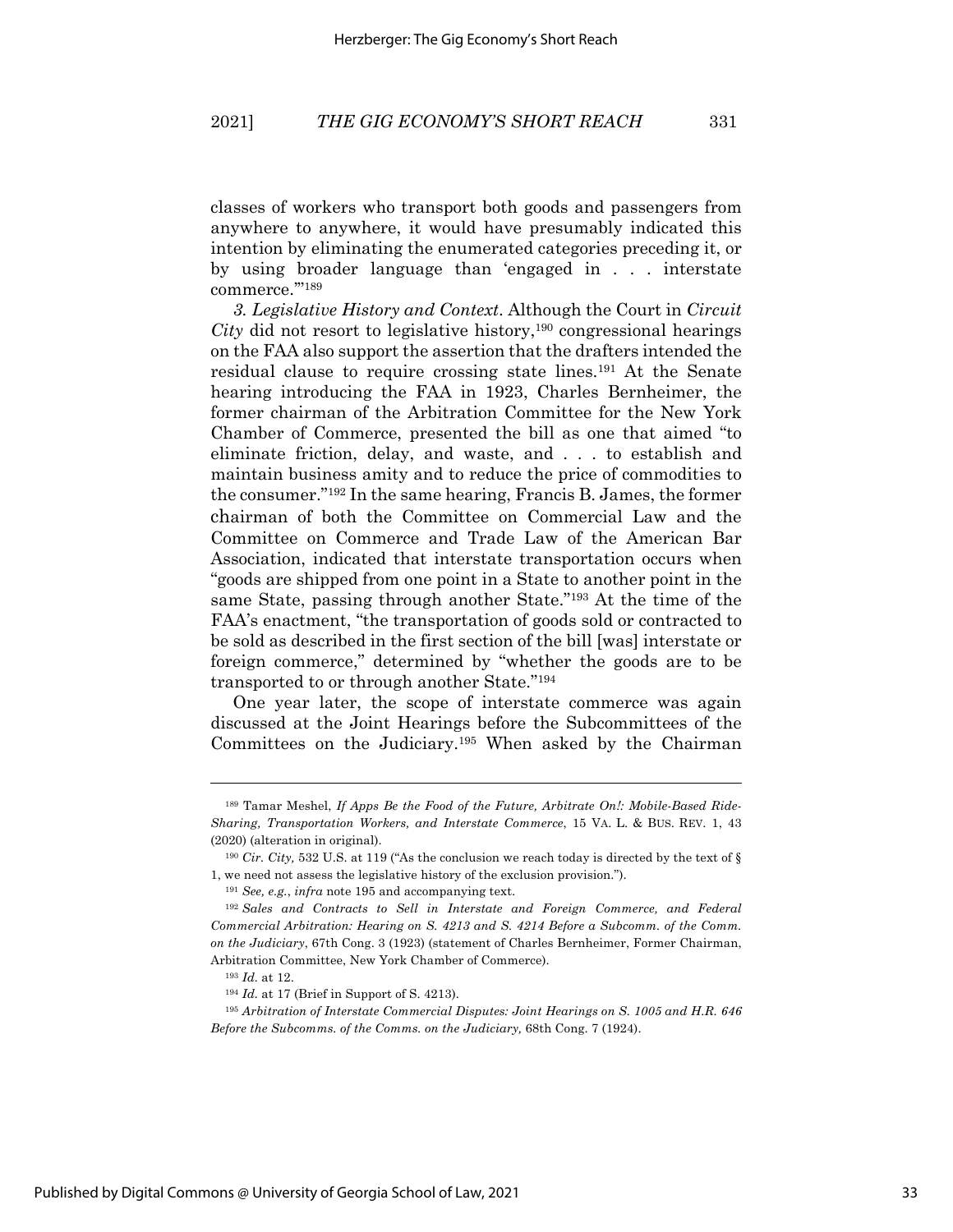whether the proposed FAA bill related to "contracts arising in interstate commerce," Charles Bernheimer indicated that the bill related to interstate commerce entirely, even offering an example of a "farmer who will sell his carload of potatoes, from Wyoming, to a dealer in the State of New Jersey."196 These exchanges reveal that at the time of its enactment, the FAA was intended to reach only workers employed in the physical traffic of commerce. Consequently, the legislative history, although sparse, does indicate that crossing state lines must be involved to constitute interstate commerce.

#### B. PRACTICAL ANALYSIS

A narrow approach resolves the current inconsistency that lower courts have created by generating their own tests and cherrypicking the types of gig economy drivers to be exempt under Section 1. To illustrate this inconsistency, consider the Ninth Circuit's decision in *Rittmann*. <sup>197</sup> That court applied the exemption to Amazon last-mile drivers,<sup>198</sup> but the Northern District of California in *Capriole v. Uber Technologies, Inc.* later refused to extend the arbitration exemption to Uber rideshare drivers, finding that "Uber drivers, as a class, 'are not engaged in interstate commerce' because their work 'predominantly entails intrastate trips.'"199 The *Capriole*  court stated that the exemption did not apply because "Uber's service is primarily local and intrastate in nature,"200 despite the argument that the nature of rideshare drivers' work is nearly identical to that of workers who transport goods*.* <sup>201</sup> Likewise, the

<sup>196</sup> *Id.* (statement of Charles Bernheimer, Former Chairman, Arbitration Committee, New York Chamber of Commerce).

<sup>197</sup> Rittmann v. Amazon.com, Inc., 971 F.3d 904 (9th Cir. 2020).

<sup>198</sup> *See id.* at 921 ("We hold that the AmFlex delivery providers in this case are transportation workers engaged in interstate commerce and are thus exempt from the FAA's enforcement provisions pursuant to § 1.").

<sup>199</sup> 7 F.4th 854, 858 (9th Cir. 2021) (quoting *In re* Grice, 974 F.3d 950, 956 (9th Cir. 2020)).

<sup>200</sup> *Id.* at 864; *see also* Rogers v. Lyft, Inc., 452 F. Supp. 3d 904, 916 (N.D. Cal. 2020) (determining that Lyft "is in the general business of giving people rides, not the particular business of offering interstate transportation to passengers").

<sup>201</sup> *See* Rick Bales, *"*New Prime*" and the Gig Economy*, ARB. INFO., https://law.missouri.edu/arbitrationinfo/new-prime-gig-economy/ (last visited Sept. 12, 2021) ("[L]ower courts should coalesce around an understanding that transporting people across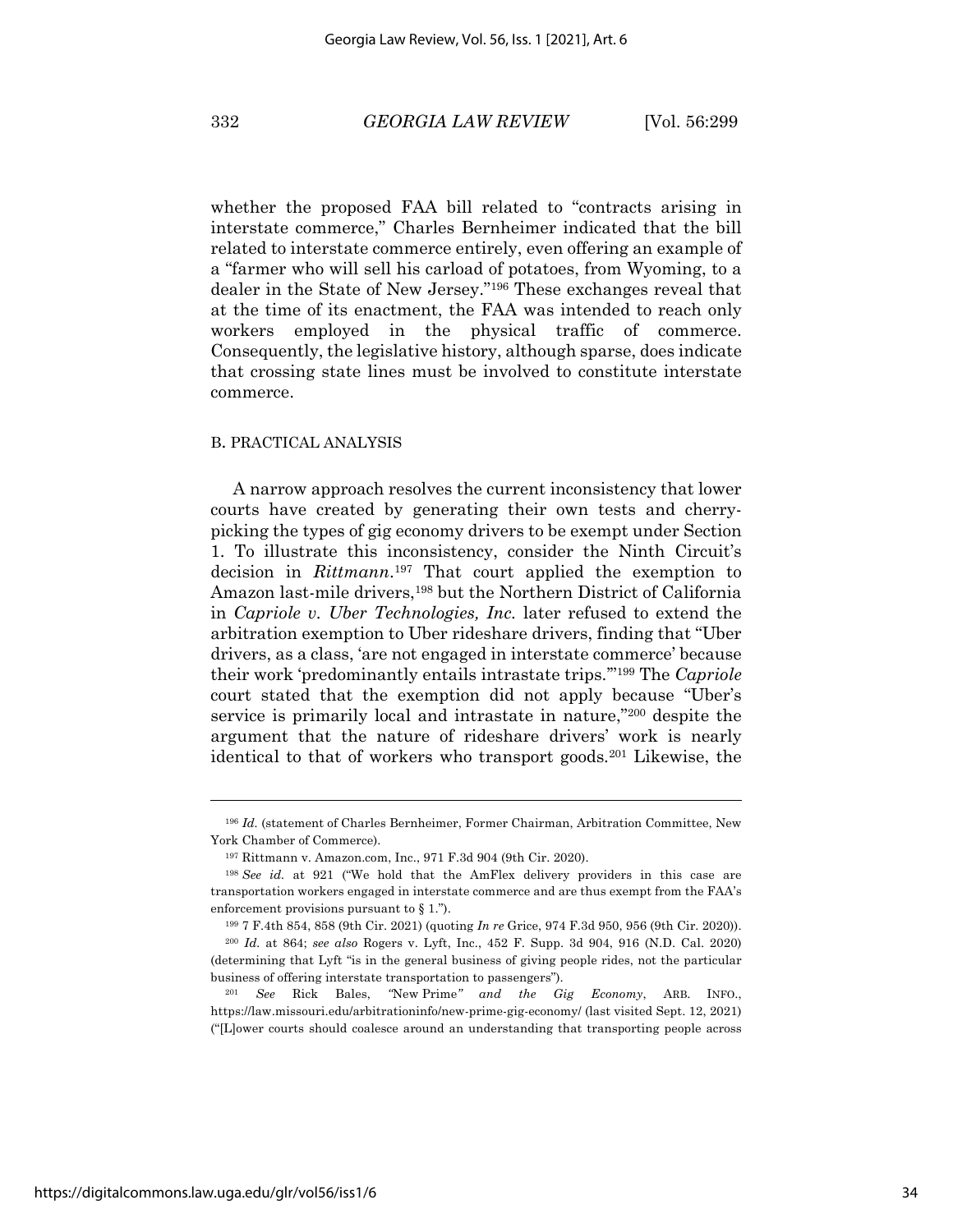Ninth Circuit in *Rittmann* further distinguished platform-based food delivery drivers because those drivers "are not 'engaged in the interstate transport of goods' because the prepared meals from local restaurants are not a type of good that are 'indisputably part of the stream of commerce.'"202 Meanwhile, the *Capriole* court's approach contradicts *Rittman* and requires rideshare drivers to cross state lines to be considered engaged in interstate commerce, mirroring the narrow approach that the Seventh Circuit employed in *Wallace*. 203

Further, the courts in *Waithaka* and *Rittmann* both concluded that Amazon Flex drivers are exempt from arbitration under Section 1 because these drivers "haul *goods* on the final legs of interstate journeys."204 These courts, however, do not account for the other aspects of the Amazon Flex program—such as delivering groceries and household items, picking up orders from local stores to deliver them directly to customers, and delivering packages from Amazon delivery stations.205 These services are identical to those offered by food delivery services, like Grubhub in *Wallace*, that hire local delivery drivers via a smart phone application to transport meals from restaurants to customers' homes, schools, or offices.206

Finally, the narrow approach promotes judicial uniformity and foreseeability in arbitrating employment suits involving gig

state lines for profit is indistinguishable, for purposes of the Section 1 exclusion, from transporting goods.").

<sup>202</sup> *Rittmann*, 971 F.3d at 916 (quoting Levin v. Caviar, Inc., 146 F. Supp. 3d 1146, 1153 (N.D. Cal. 2015)).

<sup>203</sup> *Capriole*, 7 F.4th at 865 (reasoning that because Uber is not in "the particular business of offering interstate transportation to passengers" . . . interstate movement cannot be said to be a 'central part of the class members' job description.'" (first quoting *Rogers*, 452 F. Supp. 3d at 916; and then quoting Wallace v. Grubhub Holdings, Inc., 970 F.3d 798, 801 (7th Cir. 2020))).

<sup>204</sup> Waithaka v. Amazon.com, Inc., 966 F.3d 10, 26 (1st Cir. 2020) (emphasis added); *see also Rittmann*, 971 F.3d at 907 ("In the AmFlex program, Amazon contracts with individuals to make 'last mile' deliveries of products from Amazon warehouses to the products' destinations using the AmFlex smart phone application.").

<sup>205</sup> *Frequently Asked Questions About Amazon Flex*, AMAZON FLEX, https://flex.amazon.com/faq (last visited Sept. 30, 2021).

<sup>206</sup> *See Wallace*, 970 F.3d at 799 ("[Grubhub] provides a platform for diners to order takeout from local restaurants, either online or via its mobile app. When a diner places an order through Grubhub's app, Grubhub transmits the order to the restaurant, which then prepares the diner's meal. Once the food is ready, the diner can either pick it up herself or request that Grubhub dispatch a driver to deliver it to her.").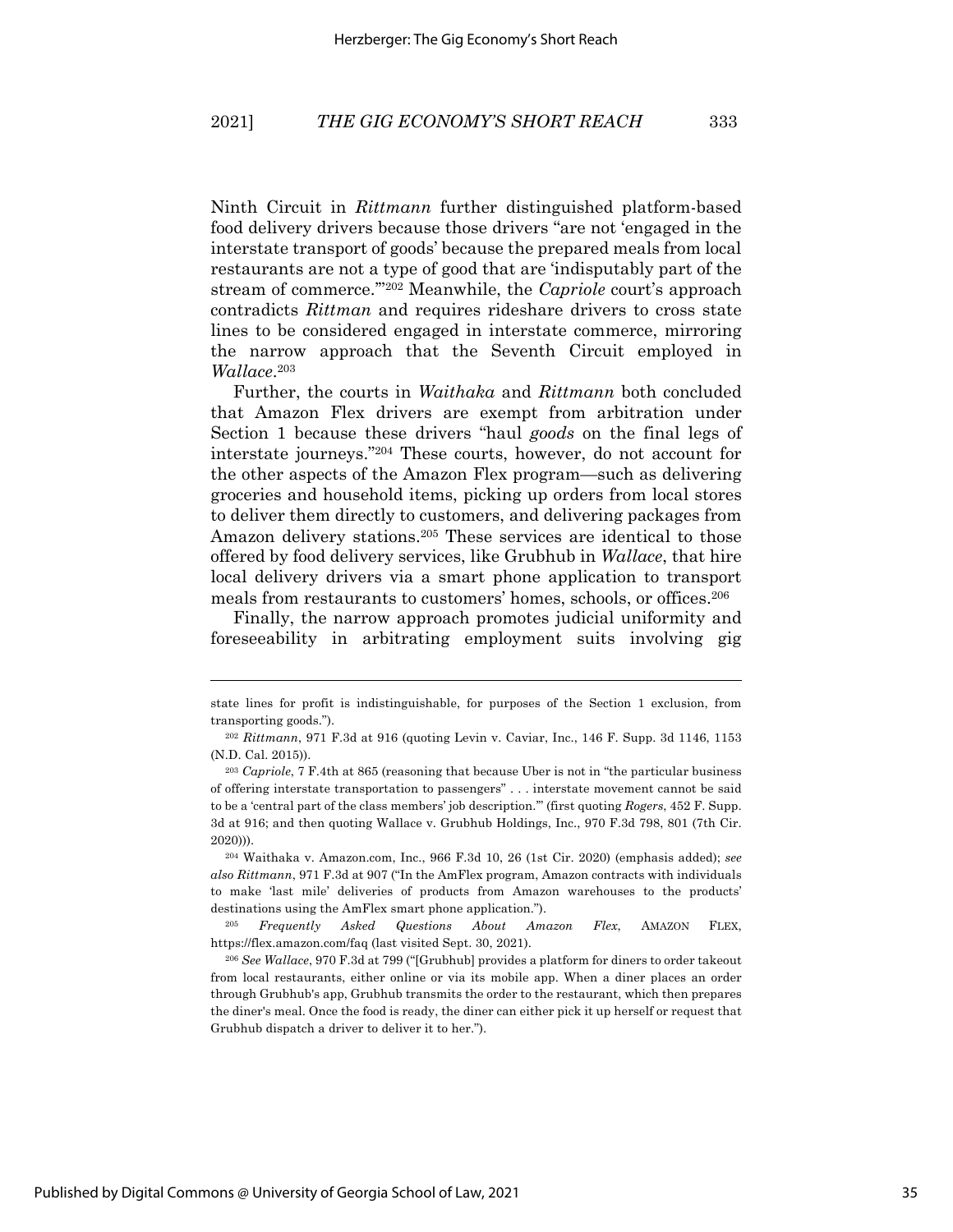economy drivers. The broad approach does not consider that, by the very nature of gig work, delivery drivers often drive for multiple companies that provide different types of services.207 Applying the broad approach would suggest that an individual driving for Amazon Flex during a morning shift and Grubhub in the evening would find herself in two wildly opposite arbitration dilemmas for substantially the same work.<sup>208</sup> The broad approach also does not consider the implications that this rule will have on delivery drivers for other businesses, like furniture stores or florists, whose goods may originate out-of-state.209 The narrow approach, on the other hand, applies evenly to various gig economy drivers, including both those who deliver goods and food and those who transport people, because it requires any gig economy driver to cross state lines.210 By requiring drivers to cross state lines to be deemed exempt from arbitration, courts applying the narrow approach would minimize the current inconsistencies resulting from conflicting applications of the Section 1 exemption to gig drivers.

#### C. A DEFENSE OF ARBITRATION

Courts finding that gig economy delivery drivers are exempt from arbitration as transportation workers "engaged in . . . interstate

<sup>207</sup> *See supra* Part I; *see also, e.g.*, Lizette Chapman, *Lyft Tells Drivers to Work for Amazon After Ridership Plummets*, BLOOMBERG QUINT (Mar. 30, 2020, 8:45 P.M.), https://www.bloombergquint.com/technology/amazon-teams-up-with-lyft-to-recruit-driversfor-deliveries (documenting that in light of the COVID-19 pandemic, which has affected the need for certain services like ridesharing and food delivery services, "Amazon.com Inc. [has teamed] up with Lyft Inc. on recruiting the ride-hailing company's drivers to deliver packages).

<sup>208</sup> *See Rittmann*, 971 F.3d at 938 (Bress, J., dissenting) ("Under the majority opinion, therefore, the same person performing the same type of work at the same time through the same means is required to arbitrate against some employers but not others.").

<sup>209</sup> *Id.* at 936; s*ee also Wallace*, 970 F.3d at 802 ("By erasing [the requirement to cross state lines] from the statute, the plaintiffs' interpretation would sweep in numerous categories of workers whose occupations have nothing to do with interstate transport—for example, dry cleaners who deliver pressed shirts manufactured in Taiwan and ice cream truck drivers selling treats made with milk from an out-of-state dairy.").

<sup>210</sup> *Cf.* O'Shea v. Maplebear Inc., 508 F. Supp. 3d 279, 287 (N.D. Ill. 2020) ("[D]rivers [for Instacart, a grocery delivery platform company] who deliver food purchased over the internet from a grocery store differ in no material way from drivers who pick up food purchased over the web from a restaurant.").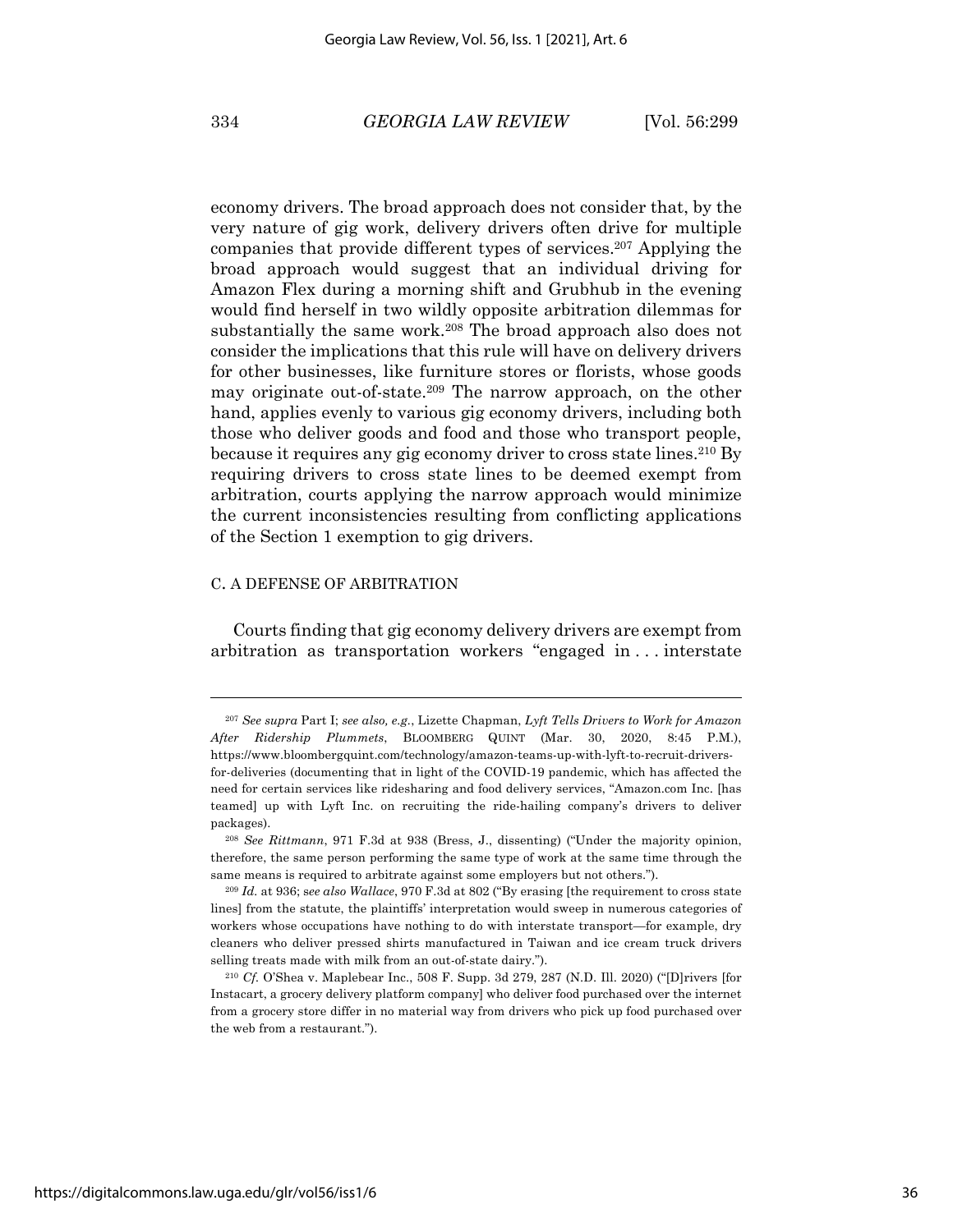commerce"211 undermine the purpose of arbitration as an efficient and effective means of dispute resolution.212 The Section 1 transportation worker carveout should not be interpreted to exempt delivery drivers because a long line of Supreme Court precedent establishes that arbitration is an appropriate mechanism for employment agreement dispute resolution.<sup>213</sup> Further, there is evidence that, compared to litigation, arbitration is a more viable dispute resolution option for employees because it offers them a forum to settle a dispute, <sup>214</sup> and it is more cost-effective for involved parties.215

There is strong opposition to imposing arbitration agreements in employment contracts.<sup>216</sup> This opposition, however, is unwarranted.

<sup>213</sup> *See, e.g.*, Cir. City Stores, Inc. v. Adams, 532 U.S. 105, 123 (2001) ("We have been clear in rejecting the supposition that the advantages of the arbitration process somehow disappear when transferred to the employment context.").

<sup>214</sup> *See* Theodore J. St. Antoine, *Mandatory Arbitration: Why It's Better Than It Looks*, 41 U. MICH. J.L. REFORM 783, 790–91 (2008) (stating that because litigation involves high costs that bar low-income employees from litigating disputes and plaintiffs' attorneys are often unwilling to take certain cases, arbitration gives plaintiffs an accessible forum); *id.* at 794 ("Since employers win the vast majority of summary judgments in federal court employment cases, and since employers naturally try to buy out the stronger employee cases during preliminary proceedings in litigation, decent arguments can be made either way about whether trial results exaggerate or depress employee win rates, at least in federal court."); *see also* Peter B. Rutledge, *Whither Arbitration?*, 6 GEO. J. L. & PUB. POL'Y 549, 560–62 (2008) (highlighting various studies that indicate that there is a perception among parties that arbitration leads to satisfactory results for claimants).

<sup>215</sup> *See Cir. City*, 532 U.S. at 123 ("Arbitration agreements allow parties to avoid the costs of litigation, a benefit that may be of particular importance in employment litigation, which often involves smaller sums of money than disputes concerning commercial contracts."); *see also* Rutledge, *supra* note 214, at 568–69 (providing examples of how arbitration can be costeffective).

<sup>216</sup> *See, e.g.*, Stacy A. Hickox, *Ensuring Enforceability and Fairness in the Arbitration of Employment Disputes*, 16 WIDENER L. REV. 101, 102 (2010) ("[C]oncerns have been expressed about the fairness of requiring employees to rely on arbitrators to enforce their statutory rights."); *see also* Imre S. Szalai, *The Supreme Court's Landmark Decision in* New Prime Inc. v. Oliveira*: A Panoptic View of America's Civil Justice System and Arbitration*, 68 EMORY L.J. ONLINE 1059, 1060 (2019) ("In the wake of the #MeToo movement, a public backlash has developed against the widespread use of forced arbitration in America, with bipartisan support for legislative reforms as well as some private initiatives to cut back on the use of arbitration."). *But see* Peter B. Rutledge, *Who Can Be Against Fairness? The Case Against the* 

<sup>211</sup> 9 U.S.C. § 1.

<sup>212</sup> *See Rittmann*, 971 F.3d at 937 (Bress, J., dissenting) ("Undertaking such confounding inquiries in the context of the FAA is particularly undesirable when the result will inevitably mean more complex civil litigation over the availability of a private dispute resolution mechanism that is supposed to itself reduce costs.").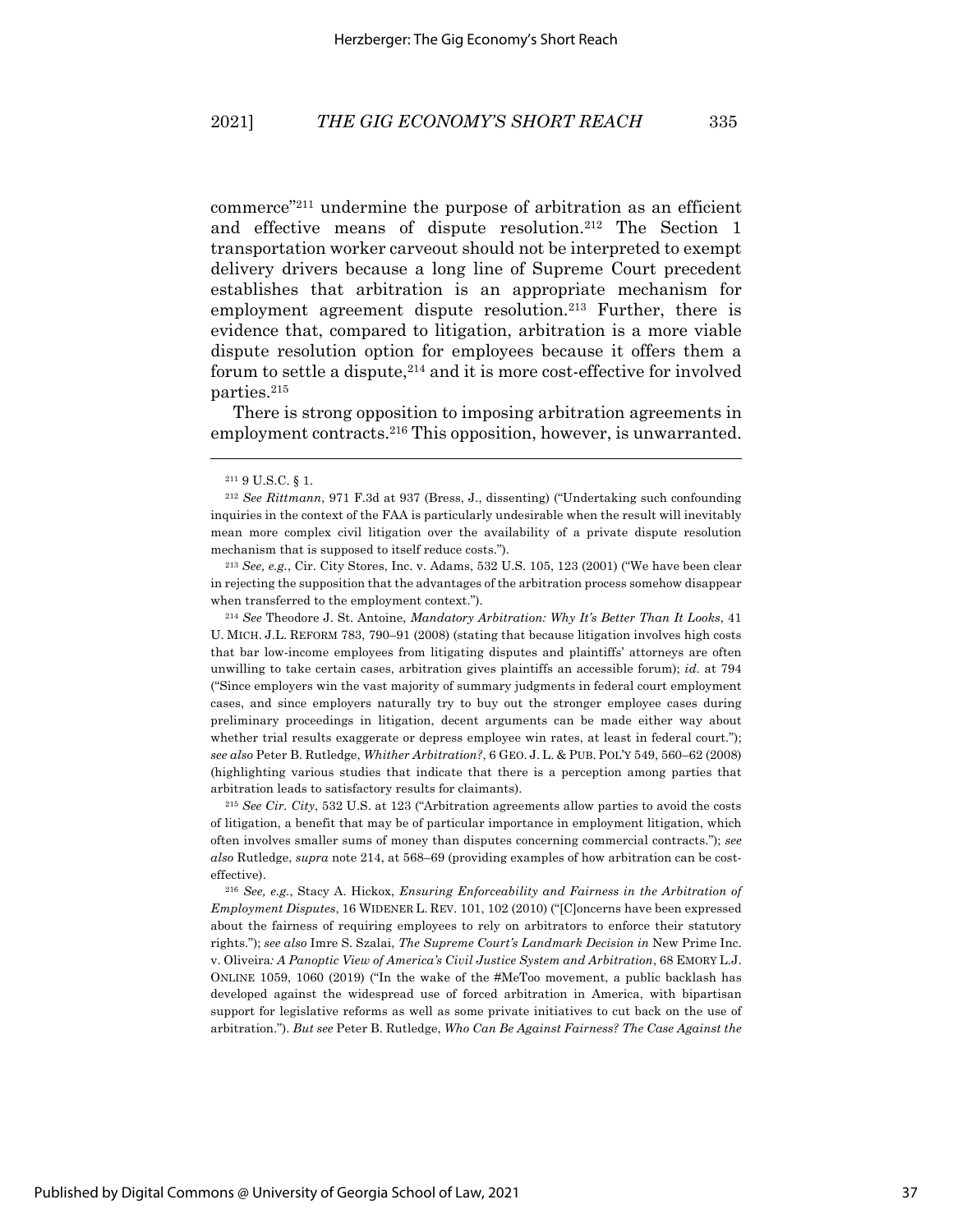The critique of employment arbitration generally focuses on two considerations: whether workers knowingly agree or understand that they are agreeing to arbitrate disputes when they sign agreements with such clauses and whether the arbitral process will be unfair for employees. $217$ 

As to the first critique, some argue that many arbitration agreements in employment contracts can be easily overlooked because "they are printed in small type," are buried in lengthy contracts, or are hidden "behind a link that the signer is unlikely to" read.218 The second critique suggests that arbitration is inherently unfair towards employees because it may not be easily accessible for them or because it is biased in favor of employers.<sup>219</sup> In addition to the lack of conclusive data to support these critiques,220 both raw and comparative win rate data indicate that employee-claimants are as likely as or more likely than employerdefendants to succeed in arbitration.221 Moreover, in response to the argument that arbitration may be unfair towards low-wage earners

<sup>218</sup> Garden, *supra* note 4, at 207.

*Arbitration Fairness Act*, 9 CARDOZO J. CONFLICT RESOL. 267, 267 (2008) ("Abolishing the system of enforceable pre-dispute agreements, as proponents of the Arbitration Fairness Act urge, would hardly improve the lot of the average individual.").

<sup>217</sup> *See* Garden, *supra* note 4, at 206–07 (highlighting that the lack of consent and the lack of public scrutiny are two problems associated with individual arbitration in her discussion of arbitration and gig economy workers); *see also* Hickox, *supra* note 216, at 126 ("There have been two main reasons to challenge the fairness of the arbitration program: the fairness of the process itself; and the alleged bias of the arbitrators. Issues of fairness have not been addressed by recent Supreme Court decisions upholding employees' obligations to arbitrate employment disputes." (footnote omitted)).

<sup>219</sup> *See id.* (suggesting that criticism against arbitration includes "the possibility that the arbitral forum will be more expensive to access or farther away from the plaintiff 's home or work than a judicial forum, that discovery will be limited or unavailable, and the chance that the 'repeat player' phenomenon will erode workers' or consumers' recoveries").

<sup>220</sup> *See id.* at 208 ("Unfortunately, empirical evidence about how workers fare in arbitration is inconclusive.").

<sup>221</sup> *See* Rutledge, *supra* note 214, at 556–58 (demonstrating that studies indicate that employees fair favorably in arbitration). *But see* STONE & COLVIN, *supra* note 14, at 19 (indicating that "the employee win rate in arbitration is 35.7 percent lower than the employee win rate in federal court" but because most cases settle before going to trial, "it is possible that settlement patterns could explain part of the difference between trial and arbitration outcomes").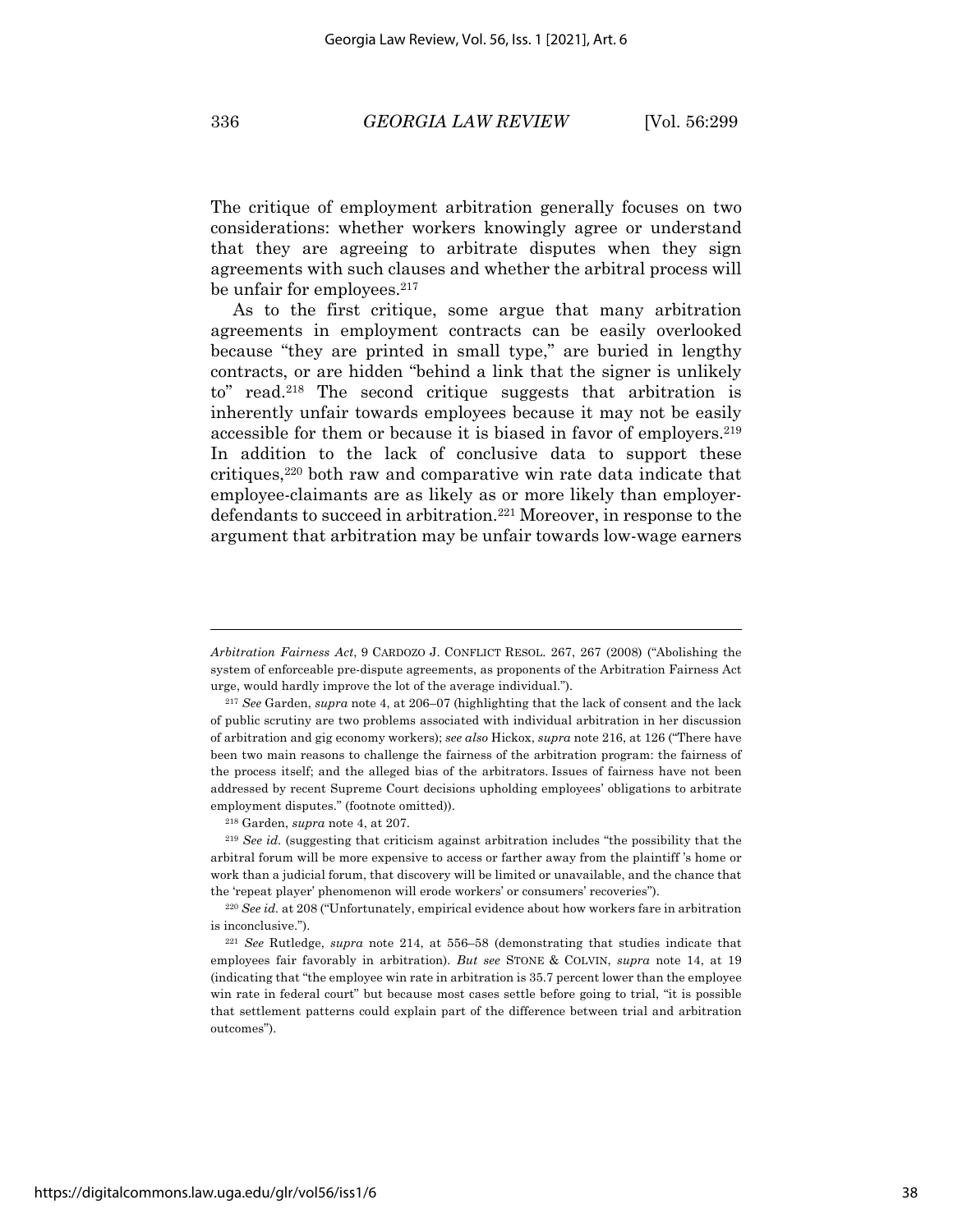who cannot afford proper arbitral representation,<sup>222</sup> data suggests that lower-compensated workers do not have a better chance at litigation because adequate attorneys turn down the vast majority of employees seeking representation. 223

While arbitration is proven to be an effective and viable option for employment disputes, arbitration is not the best option for every employer-worker relationship.224 In light of the large number of suits brought by delivery drivers and the issues related to arbitrating these disputes, $225$  arbitration might not be an appropriate solution. But it is not because these drivers are exempt under Section 1. Rather, it is because the factors for choosing arbitration do not make sense in these cases. In deciding whether to choose arbitration as the dispute resolution mechanism for disputes involving gig economy drivers, platform companies should consider various factors, including the following:

- (1) The quality of the assent process.
- (2) The probability that arbitration will be concluded faster and with less cost than litigation.
- (3) The importance of informality in the process.
- (4) The importance of privacy.

<sup>222</sup> *See* Garden, *supra* note 4, at 211 ("Even where companies commit to picking up arbitral forum costs . . . workers are still unlikely to arbitrate their low-dollar claims for a list of reasons, including difficulty retaining counsel.").

<sup>223</sup> *See* Rutledge, *supra* note 214, at 559 (noting that one study found claimants' attorneys refused to take on 95% of cases presented to them); *see also id.* at 570 (arguing that "[c]ivil litigation presents significant access to justice barriers for claimants" and that most cases are settled or dismissed before the chance to go before a jury); Sarah Rudolph Cole, *The Lost Promise of Arbitration*, 70 SMU L. REV. 849, 851 (2017) (contending that "[a]rbitration, unlike mediation and negotiation, offers considerable promise to minority disputants facing a wellheeled opponent in a dispute"); St. Antoine, *supra* note 214, at 796 ("For most lower-paid workers, [arbitration] may in fact be their only feasible option.").

<sup>224</sup> *See* MACNEIL ET AL., *supra* note 13, § 7.3.2 ("Arbitration is not for everyone or every dispute.").

<sup>225</sup> *See* Michael Hiltzik, *Column: DoorDash Thought It Was Smart to Force Workers to Arbitrate but Now Faces Millions in Fees,* L.A. TIMES (Feb. 11, 2020, 2:48 PM), https://www.latimes.com/business/story/2020-02-11/doordash-arbitration-blunder

<sup>(</sup>illustrating an example involving DoorDash, a meal delivery platform, that faced arbitration filing fees of \$12 to \$20 million when 5,800 arbitration claims were filed by drivers against the company, which prompted the company to insist on going to court instead of arbitrating these disputes).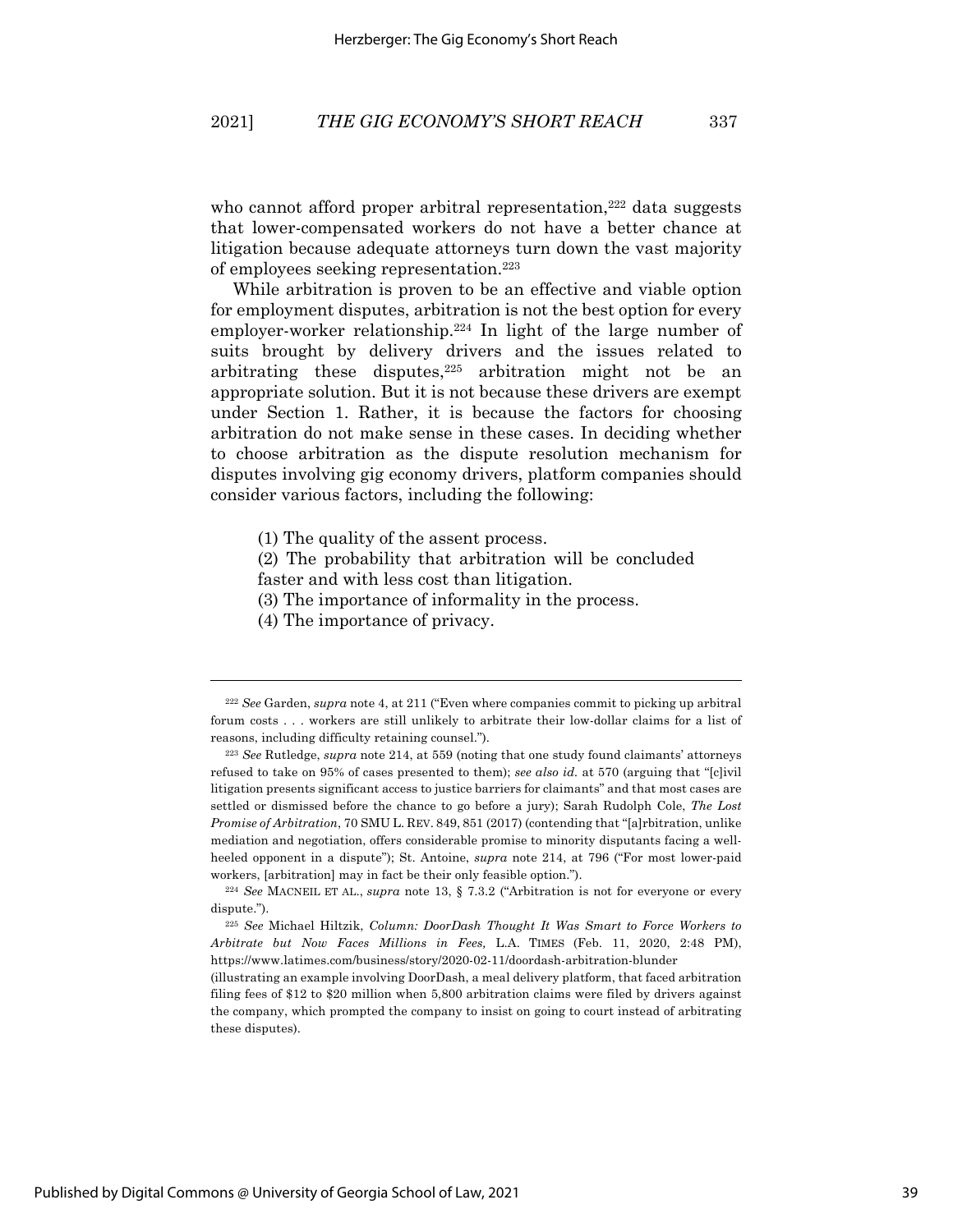(5) The likelihood that the arbitrators will render expert justice responsive to party needs.

(6) The nature and complexity of the issues to be decided.

(7) The attitude of the parties to arbitration and the nature of the relationship between or among them.

(8) The importance of award finality as opposed to judicial review.226

Going forward, it may be necessary for platform-based companies that rely on gig workers to assess whether including arbitration clauses in employment or independent contract agreements makes sense, especially in cases where arbitration costs exceed potential litigation costs.227 As it currently stands, however, parties have validly entered into these arbitration agreements, <sup>228</sup> and they should be subject to arbitration when a dispute arises unless and until Congress amends the FAA229 or the U.S. Supreme Court rules on the scope of the Section 1 exemption.

#### V. CONCLUSION

While the ambiguous language of the Section 1 arbitration exemption affords multiple interpretations of the extent to which a transportation worker must be engaged in interstate commerce to

<sup>226</sup> MACNEIL ET AL., *supra* note 13, § 7.3.2.

<sup>227</sup> *See* Kevin R. Vozzo, *Ninth Circuit Allows Arbitrator to Rule on Postmates' Challenge to Mass Arbitration Tactics*, EPSTEIN BECKER GREEN: WAGE & HOUR DEF. BLOG (Oct. 5, 2020), https://www.wagehourblog.com/2020/10/articles/california-wage-hour-law/ninth-circuitallows-arbitrator-to-rule-on-postmates-challenge-to-mass-arbitration-tactics/#page=1 (recounting a case from the Ninth Circuit in which plaintiffs' attorneys commenced mass arbitrations by filing more than 5,000 individual arbitration demands simultaneously to force Postmates, a food and grocery delivery platform company, to pay arbitration filing fees, which can amount to tens of millions of dollars).

<sup>228</sup> *See* Mitsubishi Motors Corp. v. Soler Chrysler-Plymouth, Inc., 473 U.S. 614, 628 (1985) ("Having made the bargain to arbitrate, the party should be held to it unless Congress itself has evinced an intention to preclude a waiver of judicial remedies for the statutory rights at issue.").

<sup>229</sup> *See* Garden, *supra* note 4, at 225 ("[B]ecause the US Supreme Court has interpreted a federal statute, the Federal Arbitration Act, to preempt states from adjudicating or legislating limits on arbitration, the fix would have to be accomplished by Congress." (quoting MARGARET JANE RADIN, BOILERPLATE: THE FINE PRINT, VANISHING RIGHTS, AND THE RULE OF LAW 224 (2013))).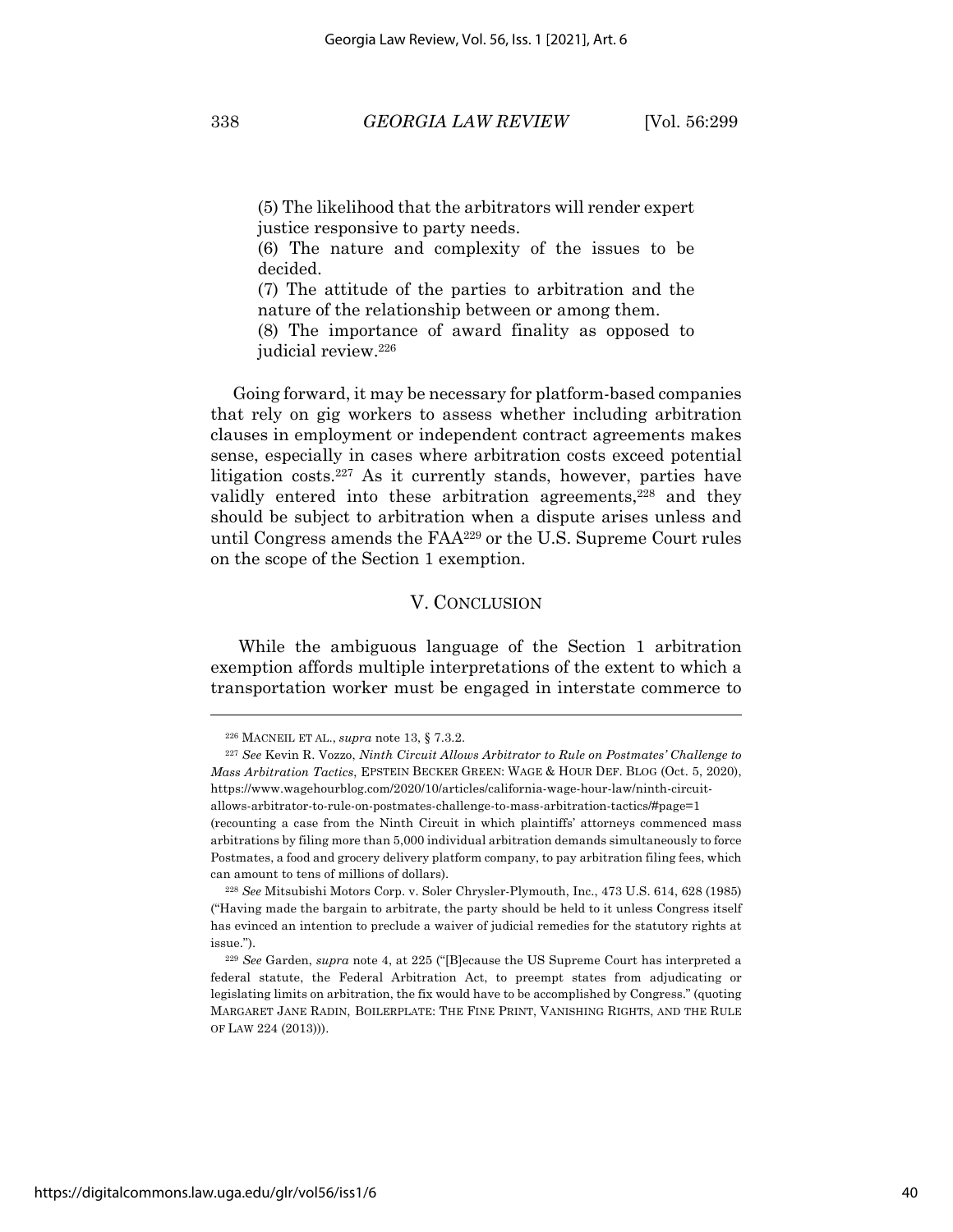be exempt from arbitrating an employment dispute, a narrow statutory reading is proper under the framework established by U.S. Supreme Court precedent and the favorable view of arbitration as a dispute resolution mechanism in the United States. To remain consistent with *Circuit City* and *New Prime* and to avoid practical application problems associated with differentiating between gig economy delivery drivers by the platform(s) for which they drive, lower courts should interpret the Section 1 exemption for workers engaged in interstate commerce to require that workers themselves actually cross state lines. This narrow interpretation of the statutory text stays true to the meaning of the phrase "engaged in interstate commerce" at the time of the FAA's enactment in 1925, by which courts should abide unless and until Congress<sup>230</sup> or the U.S. Supreme Court rules otherwise.<sup>231</sup>

<sup>230</sup> *See* Meshel, *supra* note 189, at 43 ("Should Congress now view the activities of [mobilebased transportation network companies like Uber and Lyft] and their drivers as properly falling outside of the purview of the FAA, Congress may amend the Act.").

<sup>231</sup> *See* Frank H. Easterbrook, *Foreword* to SCALIA & GARNER, *supra* note 171, at xxi ("The court's job is to carry out the legislative project, not to change it in conformity with the judge's view of sound policy.").